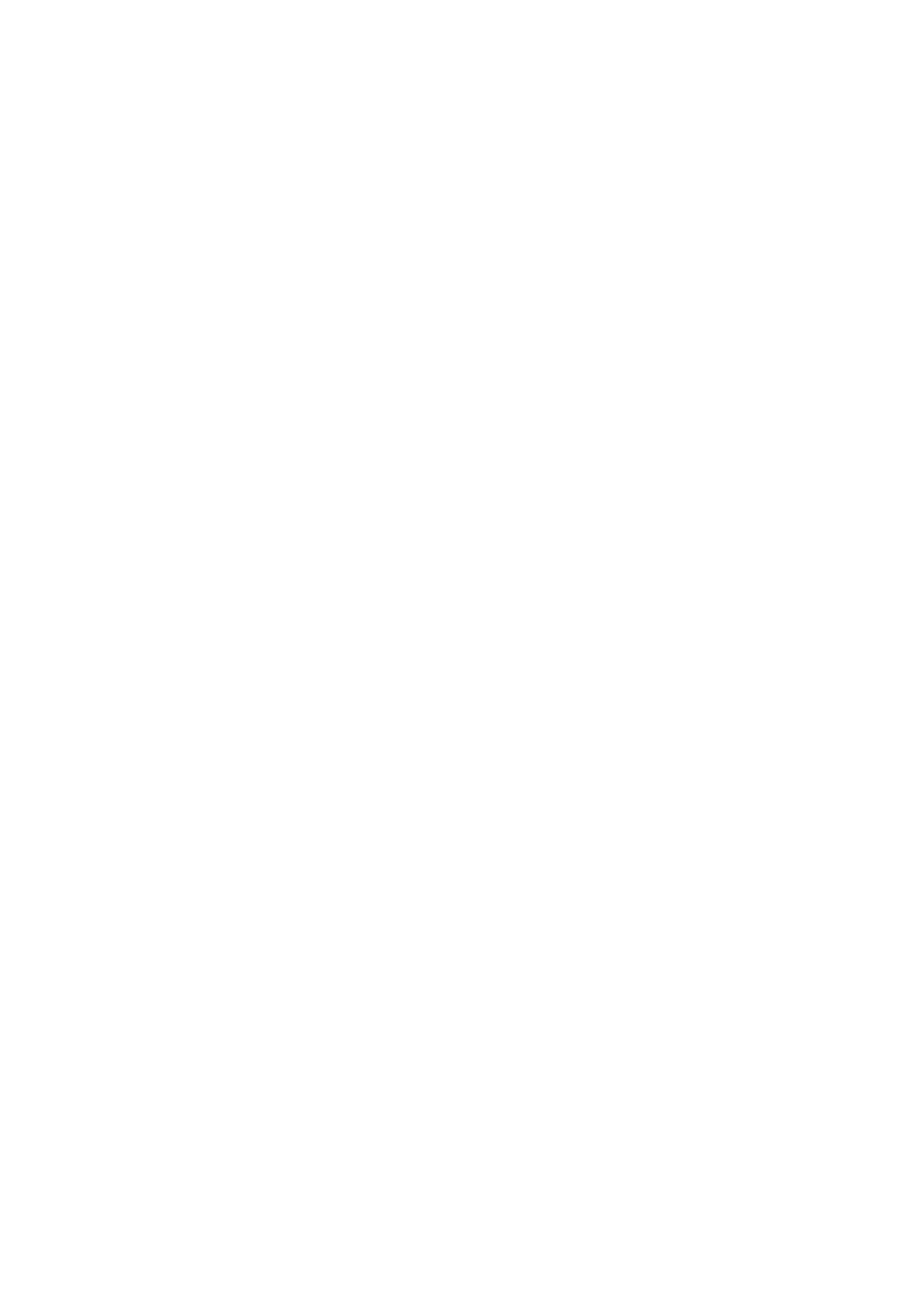## **In the case of NA. v. the United Kingdom,**

The European Court of Human Rights (Fourth Section), sitting as a Chamber composed of:

LechGarlicki, *President,* NicolasBratza, GiovanniBonello, LjiljanaMijović, JánŠikuta, PäiviHirvelä, LediBianku, *judges,*

and LawrenceEarly, *Section Registrar*,

Having deliberated in private on 24 June 2008,

Delivers the following judgment, which was adopted on that date:

## PROCEDURE

1. The case originated in an application (no. 25904/07) against the United Kingdom of Great Britain and Northern Ireland lodged with the Court under Article 34 of the Convention for the Protection of Human Rights and Fundamental Freedoms ("the Convention") by a Sri-Lankan national, Mr NA. ("the applicant").

2. The applicant was represented by Ms N. Mole, a lawyer practising in London with the AIRE Centre. The United Kingdom Government ("the Government") were represented by their Agent, Mr D. Walton of the Foreign and Commonwealth Office.

3. The applicant alleged that if returned to Sri Lanka, he was at real risk of ill-treatment contrary to Article 3 and/or a violation of Article 2of the Convention.

4. On 21 June 2007, the President of the Chamber to which the case was allocated acceded to the applicant"s request not to have his name disclosed (Rule 47 § 3 of the Rules of Court).

<span id="page-2-0"></span>5. On 25 June 2007, the President of the Chamber decided to apply Rule 39 of the Rules of Court, indicating to the Government that it was desirable in the interests of the parties and the proper conduct of the proceedings that the applicant should not be expelled to Sri Lanka pending the Court's decision. On the same day, the President decided to give notice of the application to the Government and granted it priority under Rule 41 of the Rules of Court. Under the provisions of Article 29 § 3 of the Convention, the President further decided to examine the merits of the application at the same time as its admissibility.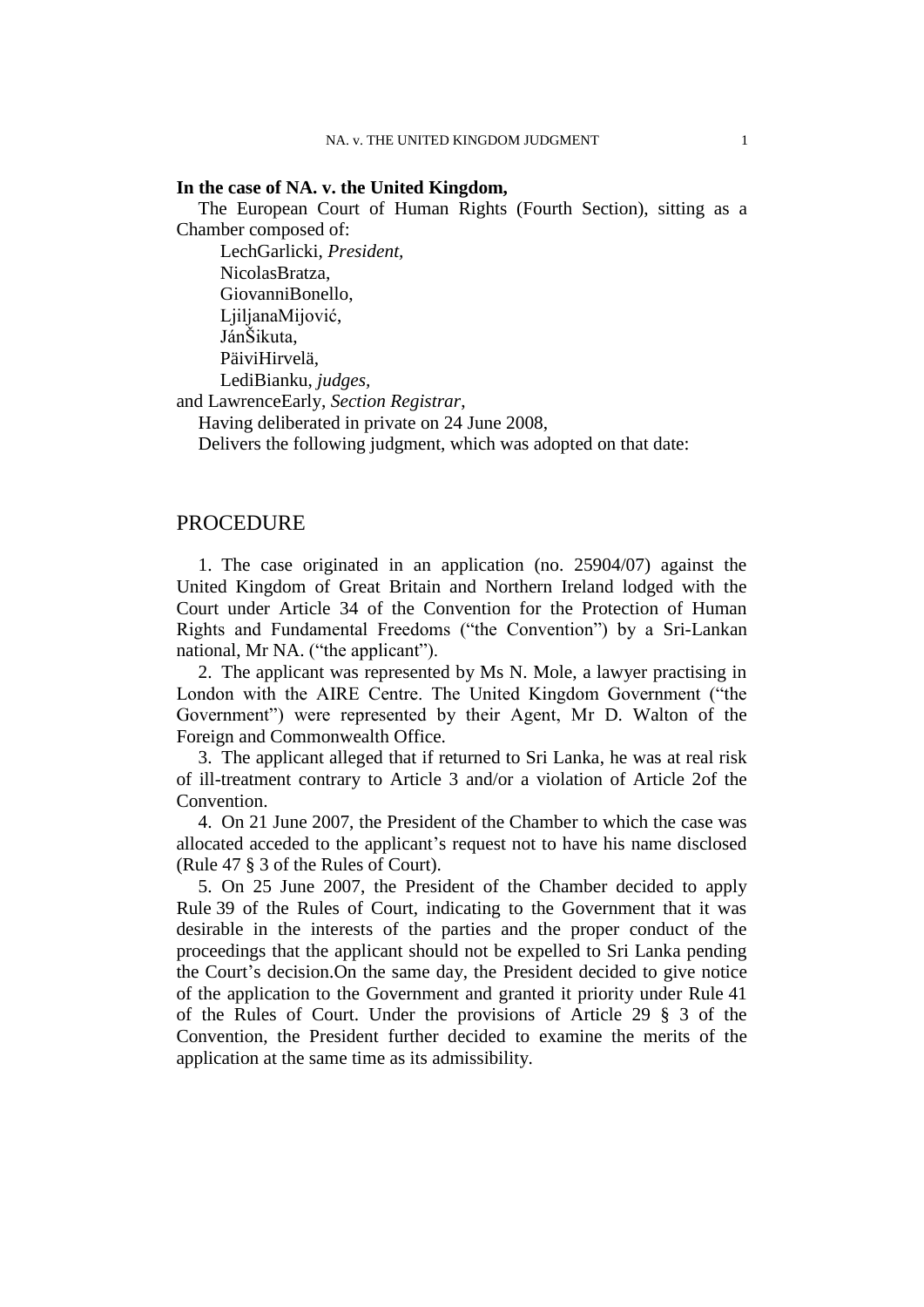# THE FACTS

## I. THE CIRCUMSTANCES OF THE CASE

#### **A. The applicant's domestic proceedings**

6. The applicant was born in 1975 in Sri Lanka.He currently lives in London.He is of Tamil ethnicity.

7. The applicant entered the United Kingdom clandestinely on 17 August 1999 and claimed asylum the next day. He stated that he feared ill-treatment in Sri Lanka by the Sri Lankan army and the Liberation Tigers of Tamil Eelam ("the LTTE"). He explained that he had been arrested and detained by the army on six occasions between 1990 and 1997 on suspicion of involvement with the LTTE.Following his last detention he went into hiding until his family managed to fund his journey to the United Kingdom. He feared the LTTE on account of their adverse interest in his father who had done some work for the army. They had also tried to recruit the applicant on two occasions in 1997 and 1998.

<span id="page-3-0"></span>8. His claim was refused by the Secretary of State on 30 October 2002. His appeal against that decision was heard and dismissed by an Adjudicator on 27 July 2003. It was found that the applicant's account was credible: namely, he had been arrested by the army on some six occasions between 1990 and 1997 on suspicion of his involvement with the LTTE.He was detained for less than twenty-four hours on the first occasion and for two days on the last. There was no evidence as to how long the other periods of detention had lasted. On each occasion he was released without charge. During one or possibly more of these periods of detention he was ill-treated and his legs had scars from being beaten with batons. According to the Adjudicator, it may have been that the arrests took place in the course of round-ups.During the 1997 detention the applicant was photographed and his fingerprints were taken and his father signed certain papers in order to secure his release. He went into hiding in a temple and wanted to leave Sri Lanka at that stage but it took time for his mother to obtain money from his brother to pay the agent for his departure.

<span id="page-3-1"></span>9. However, the Adjudicator found that the applicant"s fear of illtreatment by the army upon his return was unjustified. It was noted that, since his departure from Sri Lanka, there had been a ceasefire between the army and the LTTE for a considerable time, checkpoints had been dismantled, and the LTTE had been able to open political offices and roads in the north. It was unlikely that he would attract any interest on the part of the authorities upon his return. Even if the record of his arrests was found it would be seen that he had been held for short periods and released without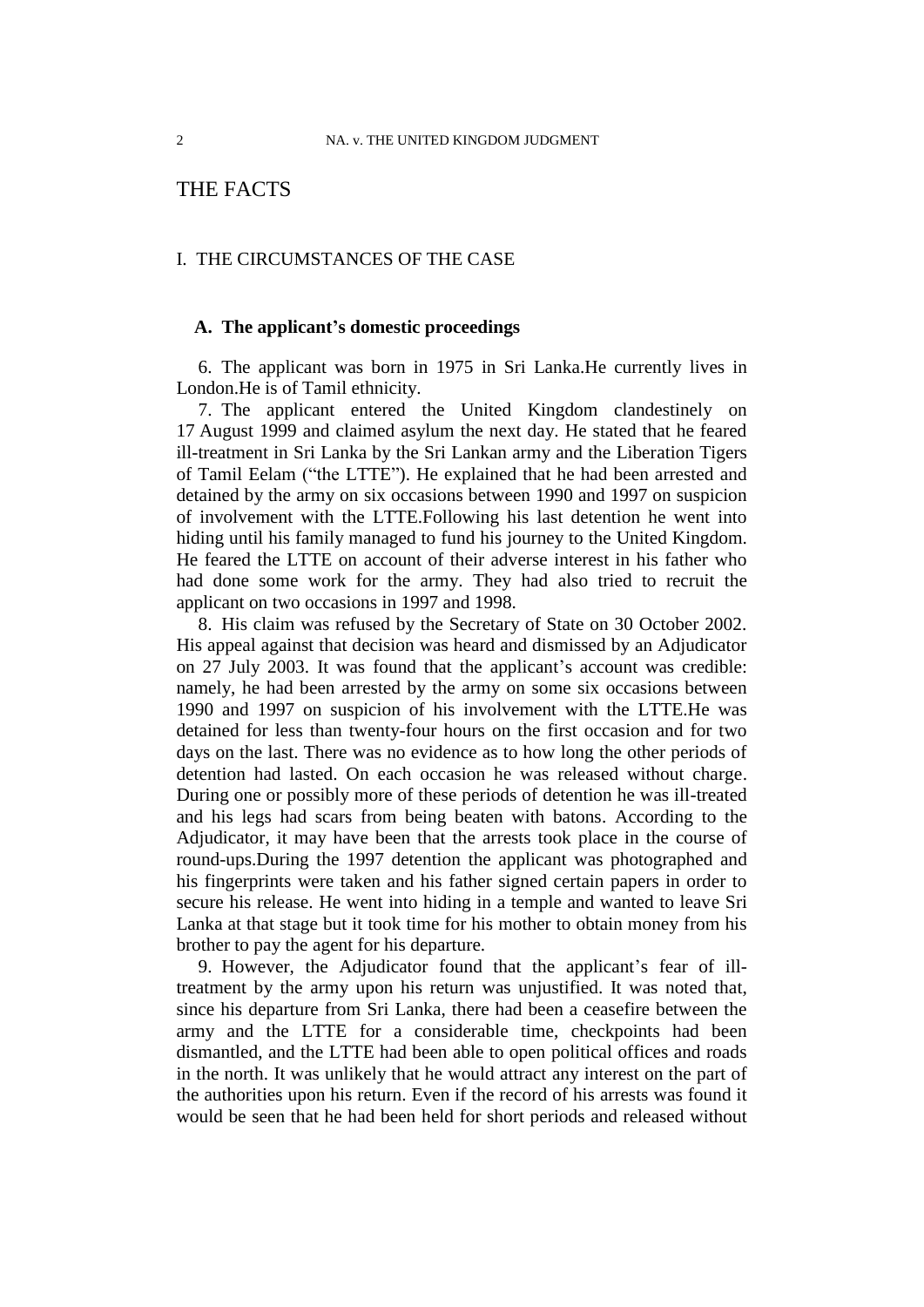charge on each occasion. There was no record that he had ever been involved with the LTTE or that he had ever been wanted by the authorities. There was no reason why he should be strip-searched on return and, even if his scars were found, they would not cause the authorities to take an interest in him, certainly not to the extent of detaining and ill-treating him.

<span id="page-4-0"></span>10. As to his fear of the LTTE, the Adjudicator appeared to accept that the applicant"s brother had done non-combative work for the LTTE, though he was never a member.He, the brother, had been arrested by the army but never charged and had left Sri Lanka for Saudi Arabia in 1997.It was found unlikely that the LTTE would still have any interest in the applicant and if he was settled in Colombo it would be unlikely that they could track him down. In any event, he could apply to the authorities for protection. As to his argument that he was in need of psychiatric treatment as a result of posttraumatic stress disorder, it was found that adequate treatment would be available in Sri Lanka.

11. He was issued with removal directions for 1 April 2006 and made further representations attempting to lodge a fresh asylum application on 29 March 2006. On 3 April 2006 the Secretary of State refused to consider his further representations as amounting to a new asylum application. The general situation in Sri Lanka did not indicate any personal risk of illtreatment and there was no evidence that he would be personally affected upon return. The fact that he had been away from Sri Lanka for the past seven and a half years suggested that he would hardly be of any interest to the Sri Lankan authorities.

12. His application for permission to apply for judicial review was refused on 23 May 2006 on the papers by Mr Justice Collins who stated:

"There is no question but that the situation in Sri Lanka has deteriorated over the past few months and to such an extent that there is a real prospect [thatthe full scale war between the LTTE and the authorities will recommence.However, that does not of itself mean that no-one can be returned. The adjudicator accepted the claimant's account but noted that he had only been detained for short periods, possibly in general round ups, and had not assisted the LTTE.All this was over 7 years ago.

In the circumstances, it is not possible to say what has been happening creates a real risk of relevant ill-treatment for this claimant.Thus I do not think there is any arguable error of law in the defendant's decision."

13. The applicant"s renewed application was refused by Mr Justice Burnton at an oral hearing on 18 August 2006.

14. The applicant was then issued with removal directions for 10 January 2007. On 9 January 2007, he made further representations to the Secretary of State arguing, *inter alia*, that removal would be incompatible with his rights guaranteed by the Convention.When the Secretary of State did not respond, on 10 January 2007 the applicant sought to challenge this failure by judicial review.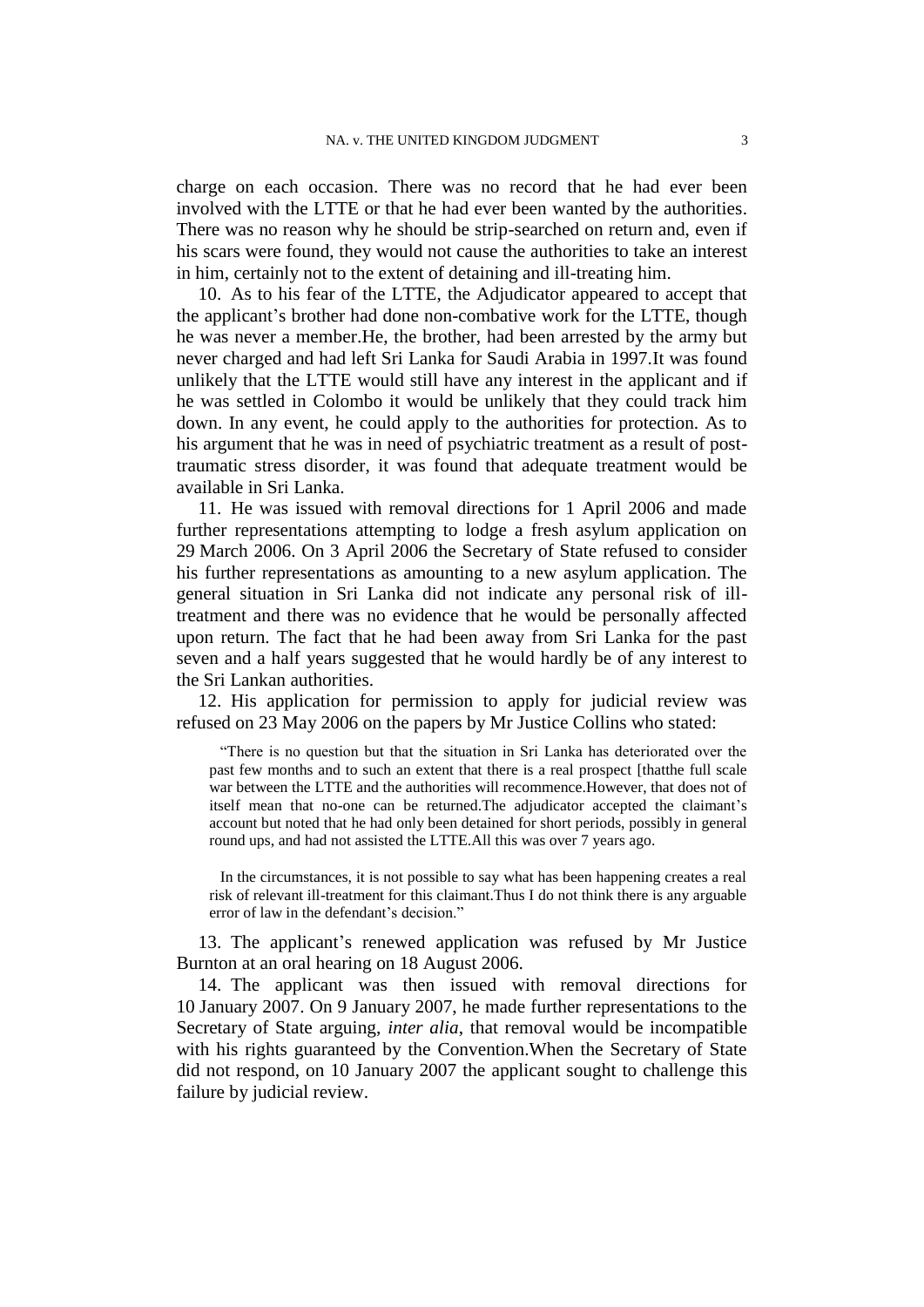<span id="page-5-0"></span>15. It appears that the same day, the Secretary of State did in fact reject these representations as not amounting to a fresh claim.The Secretary of State relied on the findings of the Adjudicator and the observations of Mr Justice Collins of 23 May 2006.The Secretary of State also considered a paper submitted by the applicant which had been issued by the United Nations High Commissioner for Refugees (UNHCR) on 22 December 2006, entitled"the UNHCR Position on the International Protection Needs of Asylum Seekers from Sri Lanka" ("the UNHCR Position Paper" see paragraphs [65–](#page-26-0)[68](#page-27-0) below).He found, however, that the paper was general in nature and therefore little weight could be attached to it.Consideration was given to the applicant"s claim that the political and security situation in Sri Lanka had worsened and whilst it was acknowledged that there had been some problems with the peace process, the LTTE and the Sri Lankan authorities were committed to peace and working towards an agreement.Notwithstanding two bomb attacks in Colombo, there was a "distinct geographical limitation" to recent incidents and it was open to the applicant to avoid the northern and eastern areas affected by the continuing operations of the Sri Lankan armed forces and the LTTE.The majority of Tamils could live in Colombo and the south without harassment.Recent security operations in Colombo were also noted but it was not considered that Tamils in Colombo were at risk of persecution due to their ethnicity or political opinions.The majority of people detained had been quickly released following identity checks.In terms of internal relocation, it was not unduly harsh to return failed asylum-seekers there.While there had been increasing levels of disappearances in Sri Lanka, progress had been made by the creation of an independent body to observe government investigations. The Secretary of State concluded that the points made in the applicant's submissions had not been previously considered, but taken with the materials considered in the original refusal of the applicant's asylum claim and the determination of his appeal by the Adjudicator, the new materials would not have created a realistic prospect of success and the submissions did not therefore amount to a fresh asylum claim.

16. The applicant then made an out of hours application for an injunction to the High Court.This was granted by Mr JusticeUnderhill and the removal directions in place for the same evening were cancelled.In his subsequent order of 15 January 2007, Mr JusticeUnderhill stated:

"I considered the Secretary of State"s careful letter [of 10 January 2007] and am mindful of the fact that [the applicant] has had a previous application for judicial review dismissed.But in my view it is sufficiently arguable that the recent further deterioration in the situation in Sri Lanka may justify a fresh claim to make it just for removal to be deferred until this issue can be properly considered.I note in particular para. 34 (a) of the recent UNHCR report [which contained the UNHCR"s recommendations in respect of Tamils from the north or east – see paragraphs [65](#page-26-0) – [68b](#page-27-0)elow].I am aware that there are other pending applications for permission to apply for judicial review raising the same issue."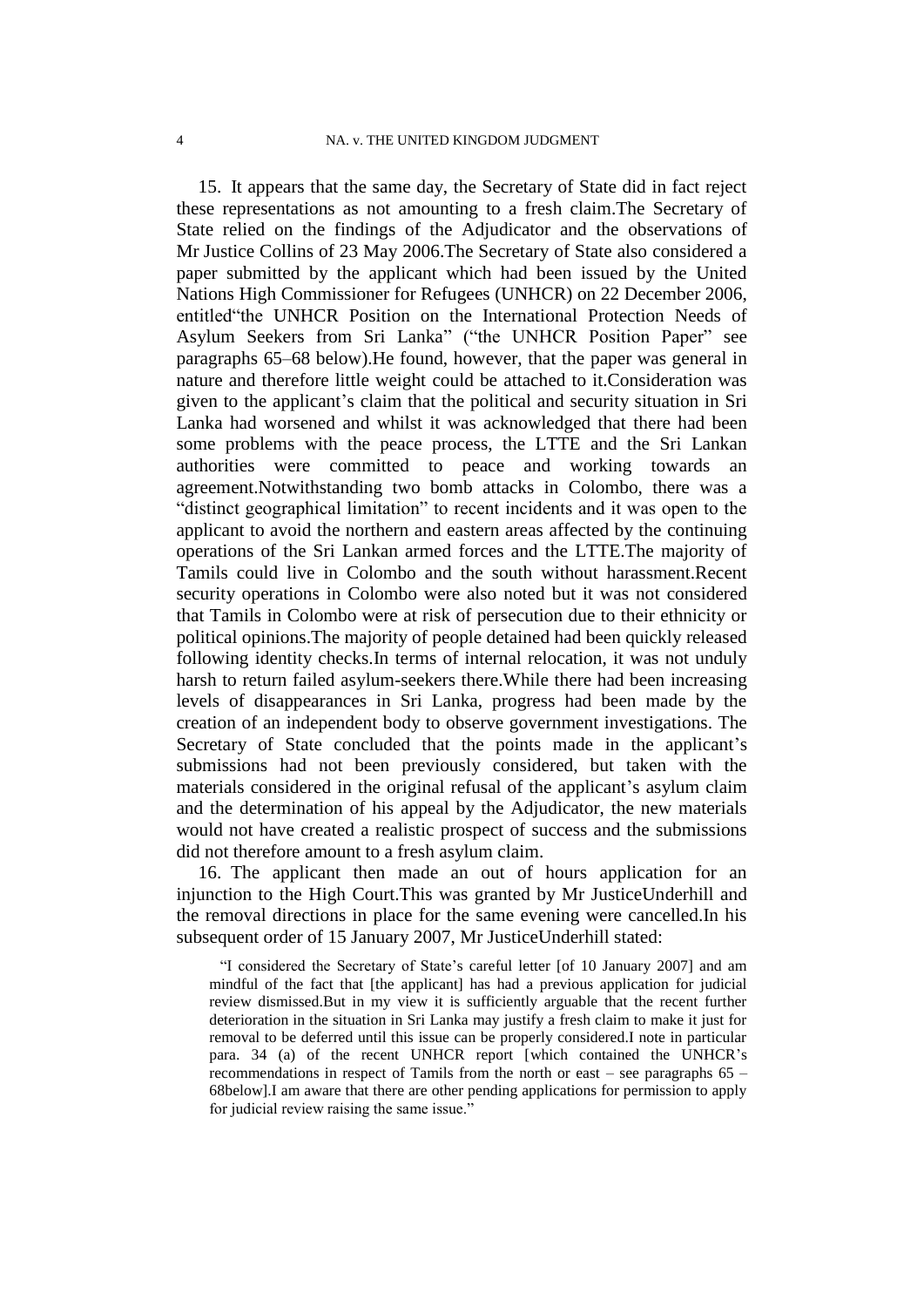17. On 14 February 2007 Mrs Justice Black refused the applicant"s application for permission to seek judicial review of the Secretary of State"s alleged failure to consider and determine the new representations made on 9 January 2007.She stated:

"In fact [the Secretary of State] did consider the further representations and, in a letter of 10 January 2007, refused to treat them as a fresh claim.Strictly speaking that disposes of the proposed [judicial review] application.

However, it is clear that the claimant seeks in fact to advance a more fundamental challenge to the removal directions on the basis that the situation in Sri Lanka has deteriorated since the matter was last considered and has reached a point where the claimant would be at risk on return.Reliance is placed on a UNHCR document dated 22 December 2006 setting out the dangerous situation in Sri Lanka...Underhill J granted an injunction prohibiting removal on 15 January 2007, apparently referring to the deterioration in the situation in Sri Lanka and particularly para 34(a) of the UNHCR report.It is understandable why he took this view.

However, now that some detail of the claimant"s immigration history is available, it does not appear that he had advanced anything significantly different in the letter of 9 January 2007 from that which was considered when representations were made on his behalf in March 2006 and in particular during the JR proceedings that concluded with an oral permission hearing on 18 August 2006.There is material in the January 2007 letter in addition to the UNHCR report which is later but there is also material that in fact relates to the first half of  $2006...$  Whilst I note with anxiety para  $34(a)$  of the UNHCR report as Mr Justice Underhill did (and the contents of that report generally), in the light of the reasoning concerning this particular claimant who has been assessed by the adjudicator as not of interest to the authorities, the material does not amount to sufficient in my view to justify granted permission to commence a judicial review of the decision of 10 January 2007.

The injunction granted by Underhill J will, however, be continued until either the time for renewal orally has expired without such an application being made or determination of the oral permission hearing if there is one."

18. The applicant then sought to renew his application for permission to apply for judicial review, submitting detailed amended grounds for his application on 21 February 2007.The oral hearing of the renewed application was listed for 17 May 2007 but the applicant, appearing in person at the hearing, withdrew his application.

<span id="page-6-0"></span>19. In a subsequent letter of 5 November 2007 from the applicant"s solicitors at the time of the judicial review proceedings to his current representatives before this Court, the former stated that the reason the judicial review application was withdrawn was that they, the solicitors, were without instructions from the applicant.They were informed by counsel that this was a "pre-*LP*" case (see paragraphs [30](#page-10-0)[–46](#page-16-0) below) and counsel felt that there were insufficient merits in the case to proceed to the oral hearing.

20. The Secretary of State issued the applicant with removal directions to Sri Lanka for 25 June 2007. On that date the President of the Chamber decided to apply Rule 39 of the Rules of Court and indicated to the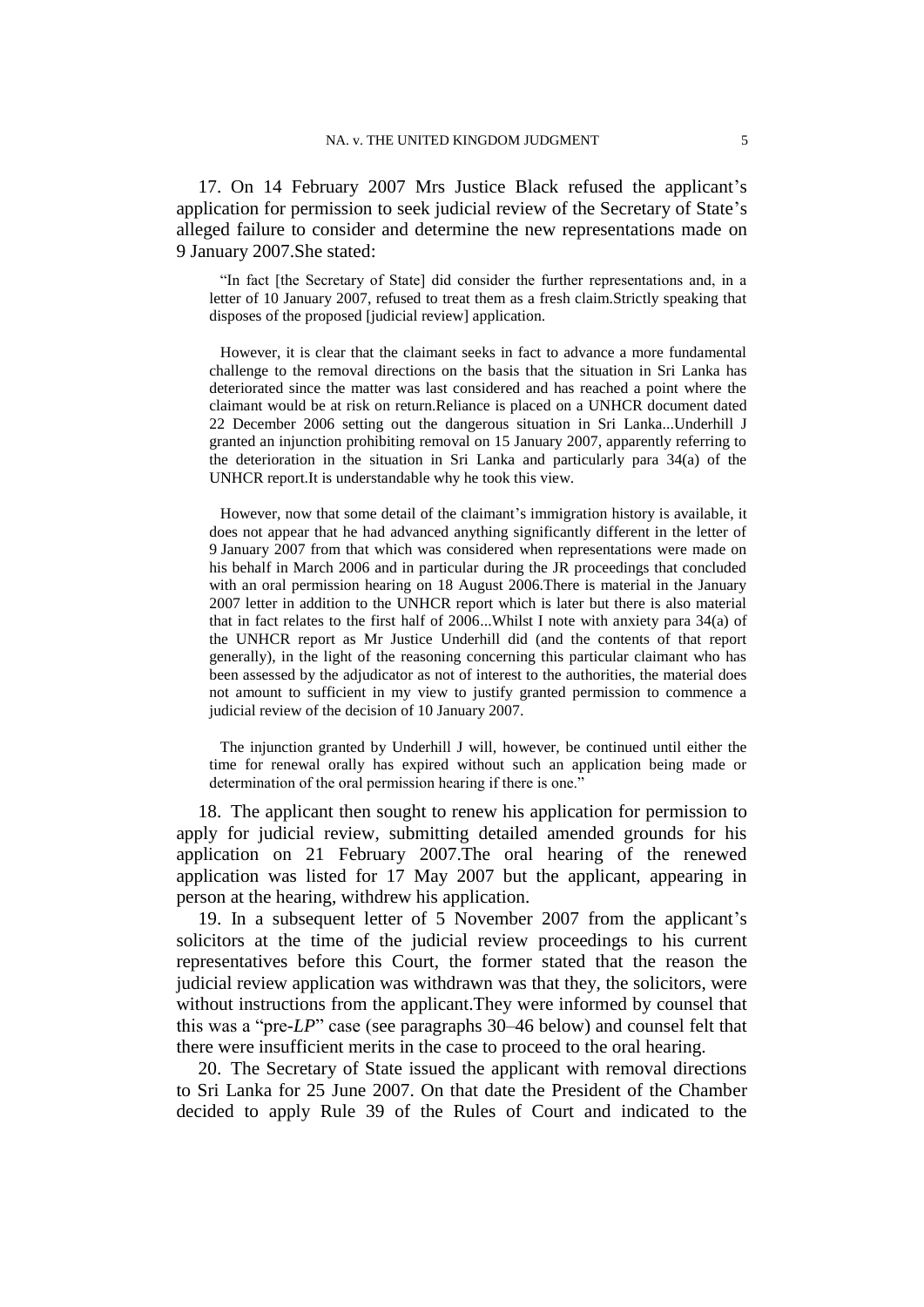Government of the United Kingdom that the applicant should not be expelled until further notice (see paragraph [5a](#page-2-0)bove).

#### **B. Subsequent cases brought by Tamils being returned to Sri Lanka**

<span id="page-7-0"></span>21. In 2007, the Court received an increasing number of requests for interim measures from Tamils who were being returned to Sri Lanka from the United Kingdom and other ContractingStates.By October 2007, the President of the Chamber had applied Rule 39 in twenty-two cases where Tamils sought to prevent their removal to Sri Lanka from the United Kingdom. On 23 October 2007, the Section Registrar wrote to the Government Agent, noting the increasing number of such Rule 39 applications.Having regard to the security situation in Sri Lanka, he further noted that Rule 39 had been applied on each occasion an interim measure had been requested by an ethnic Tamil. The letter continued:

"The Acting President has consulted the Judges of the Section about his concerns including as regards the strain which the processing of numerous Rule 39 applications places on judicial time and resources. The Court has concluded that, pending the adoption of a lead judgment in one or more of the applications already communicated, Rule 39 should continue to be applied in any case brought by a Tamil seeking to prevent his removal.

The Section has also expressed the hope that, rather than the Acting President being required to apply Rule 39 in each individual case, your Government will assist the Court by refraining for the time being from issuing removal directions in respect of Tamils who claim that their return to Sri Lanka might expose them to the risk of treatment in violation of the Convention."

In his reply of 31 October 2007, the Agent set out the conclusions of the Home Office"s Operational Guidance Note of 9 March 2007 on Sri Lanka and the findings of the Asylum and Immigration Tribunal in *LP*. He concluded that in light of this information, the Government did not consider that the current situation in Sri Lanka warranted the suspension of removals of all Tamils who claimed that their return would expose them to a risk of ill-treatment. Each case had to be assessed on its merits against the available evidence. The Government was accordingly not in a position to assist the Court by refraining from issuing removal directions in all such cases on a voluntary basis. Finally, he stated that the Government would continue to make every effort to comply with any Rule 39 indications made by the Court in accordance with their obligations under the Convention and their long-standing practice. However, in the circumstances, the Government suggested that the difficulties posed by the increasing numbers of Rule 39 requests by Tamils could best be addressed through the adoption of a lead judgment by the Court. The Government stood ready to co-operate with the Court to bring such a case to an early conclusion.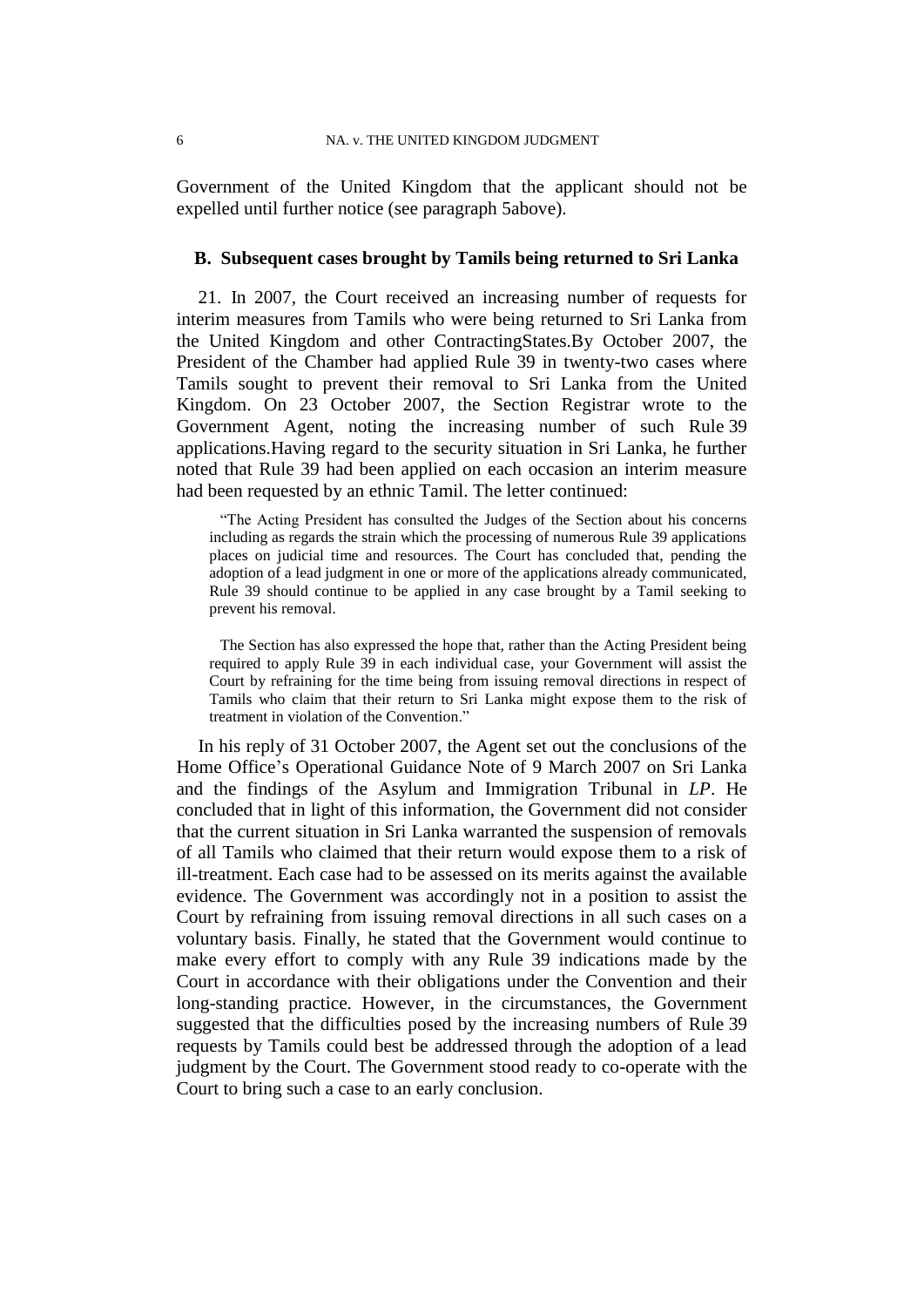22. The Court has since applied Rule 39 in respect of three hundred and forty-twoTamil applicants who claim that their return to Sri Lanka from the United Kingdom would expose them to ill-treatment in violation of Article 3 of the Convention.

## II. RELEVANT DOMESTIC LAW AND PRACTICE

#### **A. Immigration and asylum: primary and secondary legislation**

23. Sections 1(4) and 3(2) of the Immigration Act 1971 provide for the making of Immigration Rules by the Secretary of State.Paragraph 353 of the Immigration Rules (HC 395, as amended by HC 1112) states that:

"When a human rights or asylum claim has been refused and any appeal relating to that claim is no longer pending, the decision maker will consider any further submissions and, if rejected, will then determine whether they amount to a fresh claim. The submissions will amount to a fresh claim if they are significantly different from the material that has previously been considered. The submissions will only be significantly different if the content:

(i) had not already been considered; and

(ii) taken together with the previously considered material, created a realistic prospect of success, notwithstanding its rejection."

24. At the material time, the Nationality, Immigration and Asylum Act 2002 (Commencement No. 4) (Amendment) (No. 2) Order 2003, when taken with section 101 of the Nationality, Immigration and Asylum Act 2002 and Part IV Immigration and Asylum Act 1999, provided for a right of appeal from an Adjudicator"s determination to the Immigration Appeal Tribunal.An appeal had to be on a point of law and the permission of the Immigration Appeal Tribunal was required.

<span id="page-8-0"></span>25. At present, by section 94(2) of the Nationality, Immigration and Asylum Act 2002, when a person has made either an asylum claim or a human rights claim, or both, an appeal may not be brought while the person is in the United Kingdom if the Secretary of State certifies that the claim or claims are clearly unfounded. Under section 94(3), if the Secretary of State is satisfied that a claimant is entitled to reside in any of the States listed in the section 94(4), he shall certify the claim under subsection (2) unless satisfied that it is not clearly unfounded.Section 94(4) provides such a list of States and subsection (5) gives the Secretary of State the power to add a State, or part of a State, to the list in subsection (4) if satisfied that: there is in general in that State or part no serious risk of persecution of persons entitled to reside in that State or part; and removal to that State or part of persons entitled to reside there will not in general contravene the United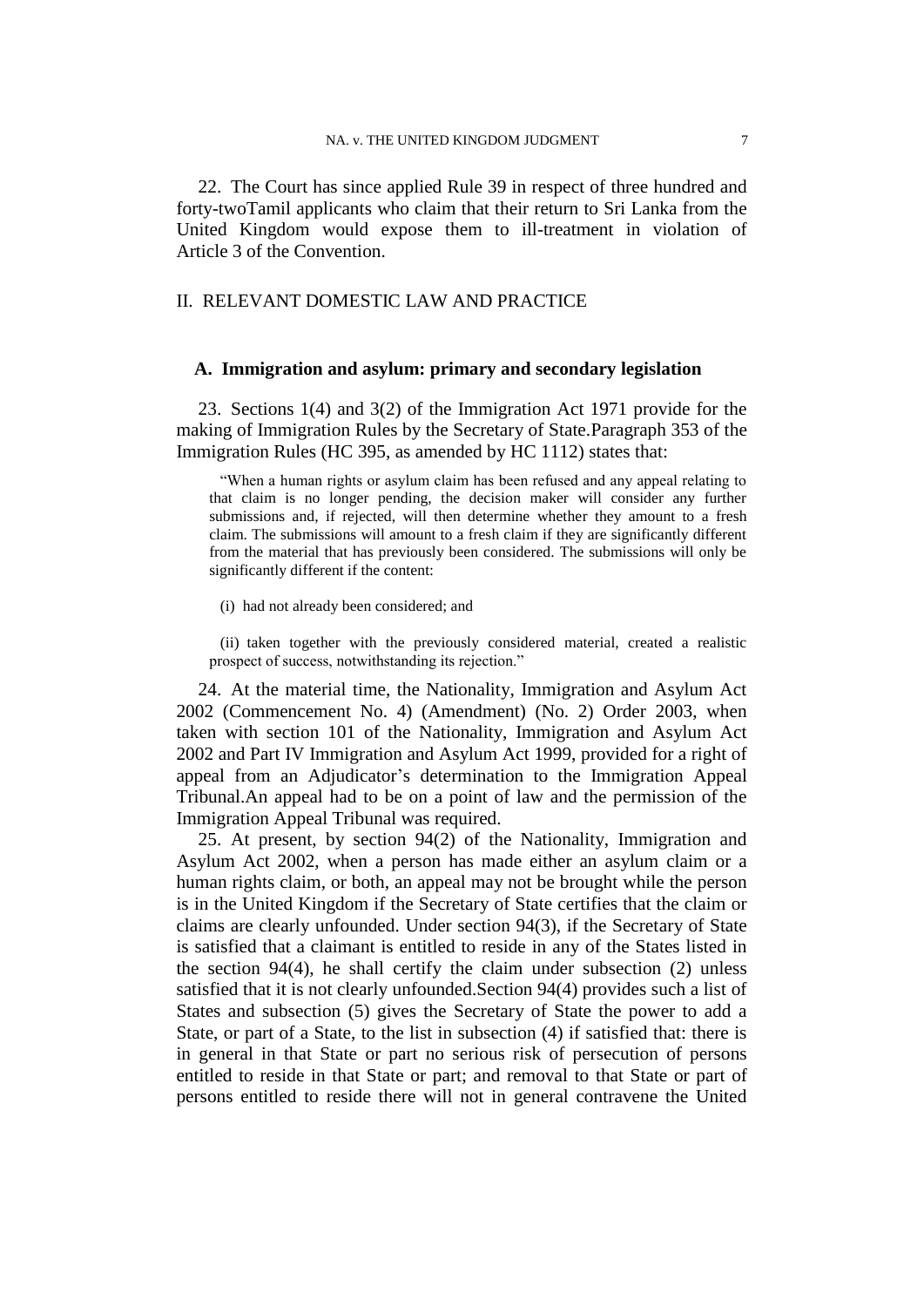Kingdom"s obligations under the Convention.Subsection (6) gives him the power to remove States from the list.

26. Sri Lanka was added to the list by the Asylum (Designated States) (No. 2) Order 2003 (Statutory Instrument 2003/1919) which entered into force on 22 July 2003.It was removed from the list by the Asylum (Designated States) (Amendment) (No. 2) Order 2006 which entered into force on 13 December 2006. Paragraph 7.4 of the Explanatory Memorandum to the order cites the latest available information about the situation in Sri Lanka and in particular the deterioration in conditions as one of the factors for the Secretary of State"s decision to remove it from the list.

### **B. The Human Rights Act 1998**

<span id="page-9-1"></span>27. Section 2 of the Human Rights Act 1998 provides that, in determining any question that arises in connection with a Convention right, courts and tribunals must take into account any case-law from this Court so far as, in the opinion of the court or tribunal, it is relevant to the proceedings in which that question has arisen. Section 6(1) provides that it is unlawful for a public authority to act in a way which is incompatible with a Convention right.

## **C. Judicial review**

<span id="page-9-0"></span>28. Judicial review in England and Wales is regulated by Part 54 of the Civil Procedure Rules. Rule 54.1(2) defines a claim for judicial review as a claim to review the lawfulness of an enactment or a decision, action or failure to act in relation to the exercise of a public function.An application for judicial review has two stages.The first is an application for permission to apply for judicial review; the second, if permission is granted, is a substantive application for judicial review.Where permission is refused without a hearing, under Rule 54.12(3) and (4) the claimant may not appeal but may within seven days request the decision to be reconsidered at a hearing.Rule 52.15 provides that where permission to apply for judicial review has been refused at a hearing in the High Court, the person seeking that permission may within seven days apply to the Court of Appeal for permission to appeal.

# **D. Country guidance determinations of the Asylum and Immigration Tribunal and former Immigration Appeal Tribunal**

29. Appeals from decisions of the Secretary of State in asylum, immigration and nationality matters are now heard by the Asylum and Immigration Tribunal ("the AIT"), which replaces the former system of Adjudicators and the Immigration Appeal Tribunal.Paragraph 18 of the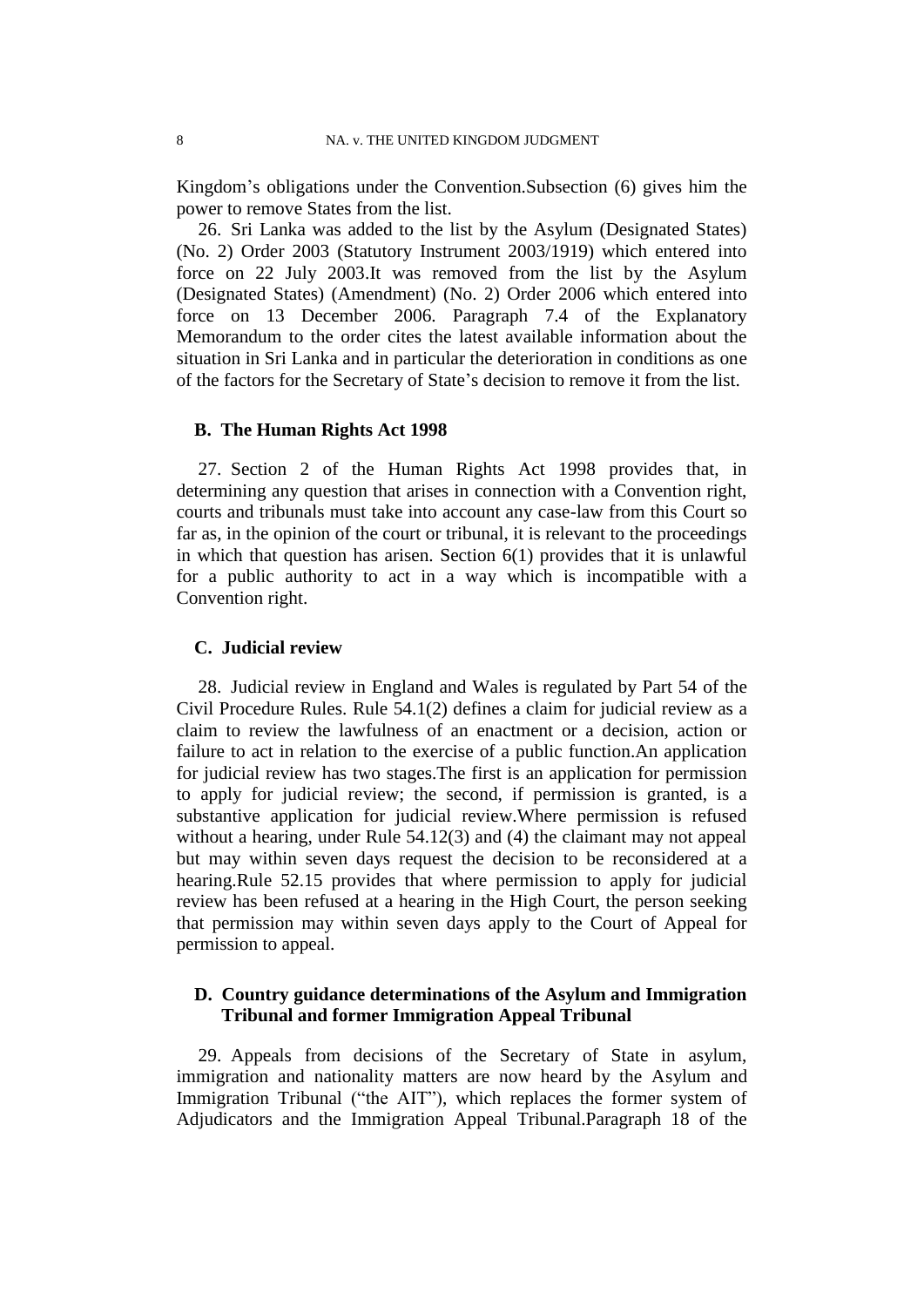Practice Directions governing the operation of the AIT defines country guidance determinations of the AIT as follows:

"18.2 A reported determination of the [AIT] or of the IAT [the former Immigration Appeal Tribunal] bearing the letters "CG" shall be treated as an authoritative finding on the country guidance issue identified in the determination, based upon the evidence before the members of the [AIT] or the IAT that determined the appeal. As a result, unless it has been expressly superseded or replaced by any later "CG" determination, or is inconsistent with other authority that is binding on the [AIT], such a country guidance case is authoritative in any subsequent appeal, so far as that appeal:

- (a) relates to the country guidance issue in question; and
- (b) depends upon the same or similar evidence.
- ...

18.4 Because of the principle that like cases should be treated in like manner, any failure to follow a clear, apparently applicable country guidance case or to show why it does not apply to the case in question is likely to be regarded as grounds for review or appeal on a point of law."

## *1.* LP (LTTE area – Tamils – Colombo – risk?) Sri Lanka CG *[2007] UKAIT 00076*

<span id="page-10-0"></span>30. In the above country guidance determination promulgated on 6 August 2007, the AIT considered the case of a Tamil, LP, from Jaffna in the north of Sri Lanka.He had experienced problems with the LTTE and the Sri Lankan authorities and fled Sri Lanka on 29 December 1999 but had been refused asylum in the United Kingdom by the Secretary of State.Since the case had been identified as a country guidance determination, the AIT heard evidence from a number of experts on the situation in Sri Lanka and the treatment of Tamils there.It also considered the UNCHR Position Paper (see paragraphs [65–](#page-26-0)[68](#page-27-0) below) and considered evidence on the Sri Lankan authorities"treatment of returned failed asylum seekers at Colombo airport, including a series of letters from the British High Commission in Colomboand a report of the Canadian Immigration and Refugee Board (see paragraphs [60](#page-24-0)[–63](#page-25-0) and [74](#page-30-0) below). In dismissing LP"s appeal on asylum grounds but allowing it on the basis of Article 3 of the Convention, the AIT gave the following guidance in the headnote to its determination:

"(1) Tamils are not per se at risk of serious harm from the Sri Lankan authorities in Colombo.A number of factors may increase the risk, including but not limited to:a previous record as a suspected or actual LTTE member; a previous criminal record and/or outstanding arrest warrant; bail jumping and/or escaping from custody; having signed a confession or similar document; having been asked by the security forces to become an informer; the presence of scarring; return from London or other centre of LTTE fundraising; illegal departure from Sri Lanka; lack of an ID card or other documentation; having made an asylum claim abroad; having relatives in the LTTE. In every case, those factors and the weight to be ascribed to them, individually and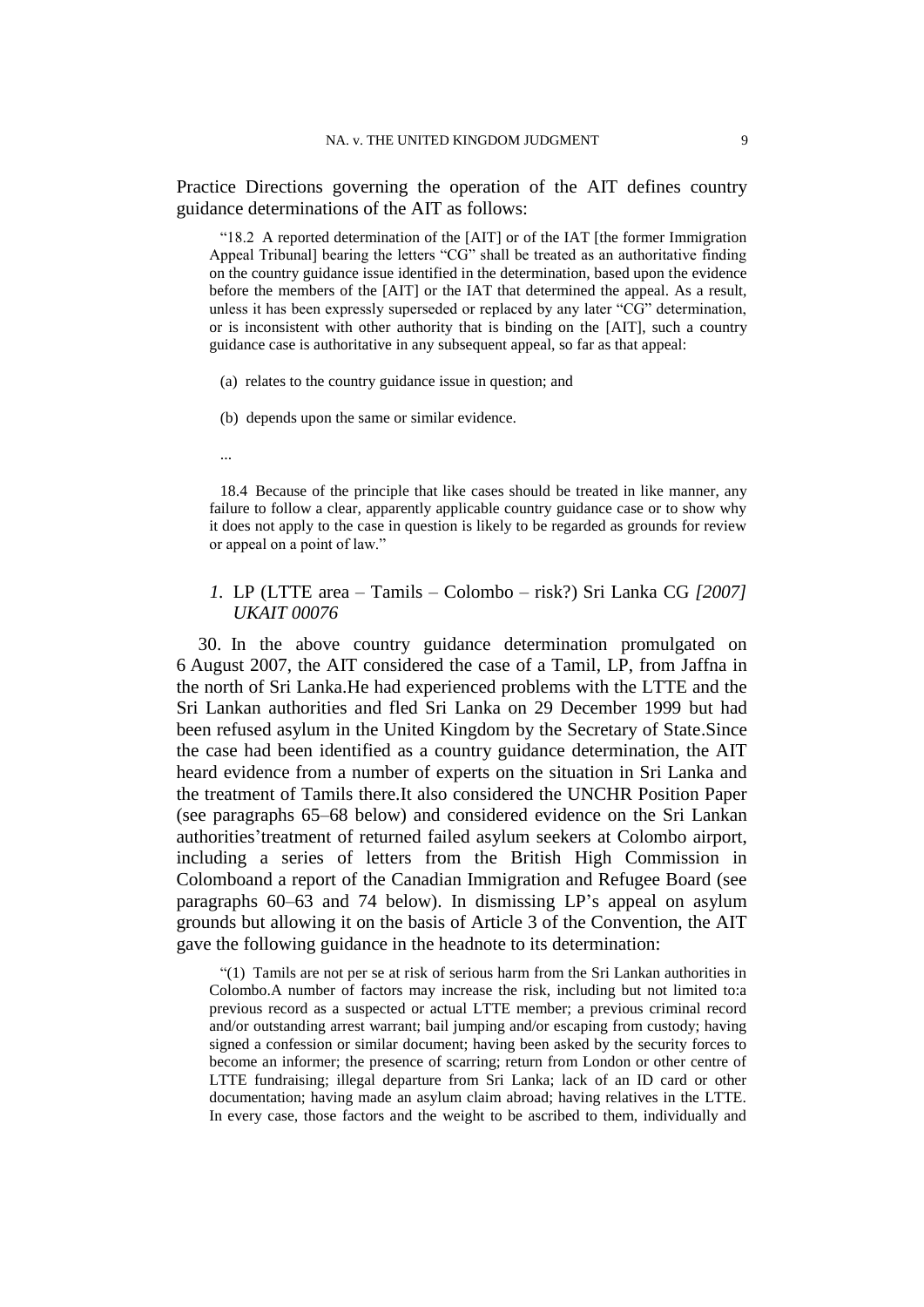cumulatively, must be considered in the light of the facts of each case but they are not intended to be a check list.

(2) If a person is actively wanted by the police and/or named on a Watched or Wanted list held at Colombo airport, they may be at risk of detention at the airport.

(3) Otherwise, the majority of returning failed asylum seekers are processed relatively quickly and with no difficulty beyond some possible harassment.

(4) Tamils in Colombo are at increased risk of being stopped at checkpoints, in a cordon and search operation, or of being the subject of a raid on a Lodge where they are staying.In general, the risk again is no more than harassment and should not cause any lasting difficulty, but Tamils who have recently returned to Sri Lanka and have not yet renewed their Sri Lankan identity documents will be subject to more investigation and the factors listed above may then come into play.

(5) Returning Tamils should be able to establish the fact of their recent return during the short period necessary for new identity documents to be procured.

(6) A person who cannot establish that he is at real risk of persecution in his home area is not a refugee; but his appeal may succeed under article 3 of the ECHR, or he may be entitled to humanitarian protection if he can establish he would be at risk in the part of the country to which he will be returned.

(7) The weight to be given to expert evidence (individual or country) and country background evidence is dependent upon the quality of the raw data from which it is drawn and the quality of the filtering process to which that data has been subjected.Sources should be given whenever possible.

(8) The determinations about Sri Lanka listed in para 229 [of the determination  $$ see below] are replaced as country guidance by this determination.They continue to be reported cases."

31. In its consideration of the expert evidence before it, the AIT heard argument on the correct approach to the UNHCR Position Paper (see paragraphs  $65 - 68$  $65 - 68$  below). It stated that:

"203. The UNHCR report was very topical and up to date.We agree with the general submission made by [counsel for the Secretary of State] that the protection agenda of the UNHCR is a wider one than the mere assessment of refugee or subsidiary protection status.However, these reports are prepared by persons with direct experience of the core issues involved and thus we accord them substantive weight in this case."

<span id="page-11-0"></span>32. The AIT then considered each of the twelve risk factors that had been identified by the appellant, LP,and which it had summarised in its headnote. In respect of Tamil ethnicity, the AIT recalled that Tamils comprised more than 10 percent of the population of Colombo, which called for caution when assessing risk in Sri Lanka, especially Colombo. There was a need for knowledge of where applicants came from in Sri Lanka and their involvement or lack of it with Tamil organisations, whether voluntary, involuntary or otherwise.It found that there were different risk profiles for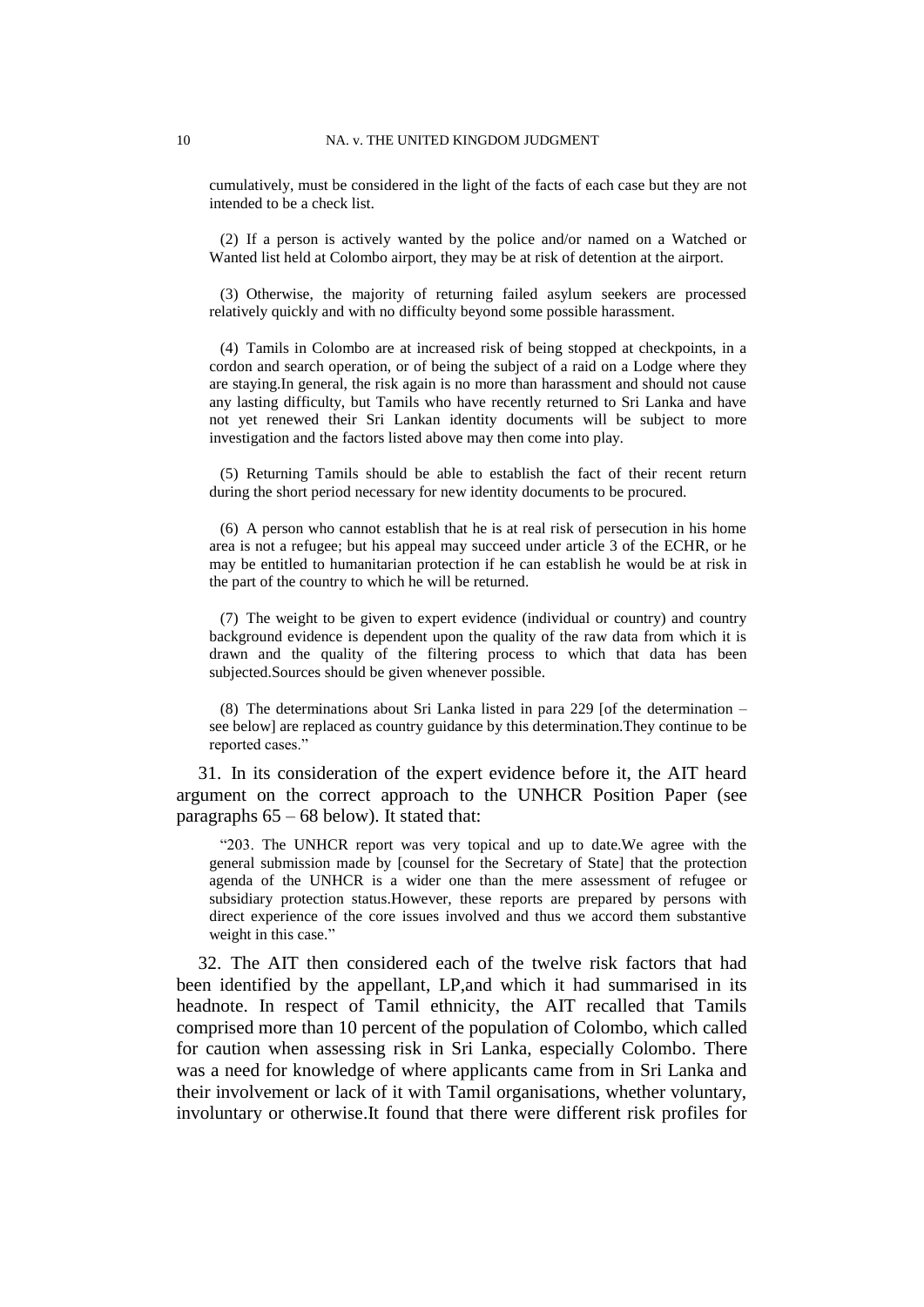sub-groups of those with Tamil ethnicity (Sri Lankan Tamils coming from the north or east compared with "Indian", "Plantation" or "Hill" Tamils). Age and gender had to be taken into account and young male Tamils in Sri Lanka, particularly in Colombo, were at a relatively higher level of risk. There was a higher propensity on the part of the Sri Lanka authorities to target young men and women from the north and the east in a period of virtual civil war.

<span id="page-12-2"></span>33. In respect of a previous record as a suspected or actual LTTE member or supporter, it was of vital importance to establish an applicant's profile and the credibility of his background in some depth. If he or she was not credible as to his claim to come from the north or east, which left a situation where he could be a Tamil from Colombo with little or no involvement with the LTTE, there could be little risk.

<span id="page-12-1"></span>34. A previous criminal record and/or arrest warrant was, in the AIT"s view, a significant factor that needed to be taken into account in the assessment of the totality of the risk but did not mean, of itself, that the applicant had a well-founded fear of persecution or other significant harm on return to Sri Lanka for that reason alone. The issue was to establish the credibility of the criminal record, or an arrest warrant, and decide whether it was reasonably likely to exist in respect of the applicant.

<span id="page-12-0"></span>35. Those who had jumped bail or absconded from police custody, the AIT noted:

"We agree with the logic that those who have been released after going to court and released from custody on formal bail are reasonably likely, on the evidence, to be not only recorded on the police records as bail jumpers but obviously on the court records as well.Thus we would identify those in the situation such as this appellant who have been found to have been to court in Colombo, and subsequently released on formal bail, as having a profile that could place them at a higher level of risk of being identified from police computers at the airport.Their treatment thereafter will of course depend upon the basis that they were detained in the first place.It is important to note that we did not have before us any information as to the treatment of bail jumpers from the ordinary criminal justice system, and there may be many of them, when they again come to the attention of the authorities, be they Tamil or Singhalese.We had no evidence that Tamil bail jumpers are treated differently from Singhalese ones.Clearly punishment for jumping bail will not make someone a refugee.As we have said, the risk of detention and maltreatment will depend on the profile of the individual applicant."

For those who had not been brought to court and had possibly been released from detention after payment of a bribe, much would depend on the evidence relating to the formality of the detention.If the detention was informal and there were no records of a bribe, the risk level would be likely to be below that of a real risk. On this risk factor, the AIT concluded:

"While we would agree that there may well be situations where Tamils, with little or no profile related to the LTTE, or other "terrorist" groups, could be briefly detained and harassed, as no doubt happens in round ups in Colombo and elsewhere, we consider it illogical to assume that an escapee, from Sri Lankan government detention,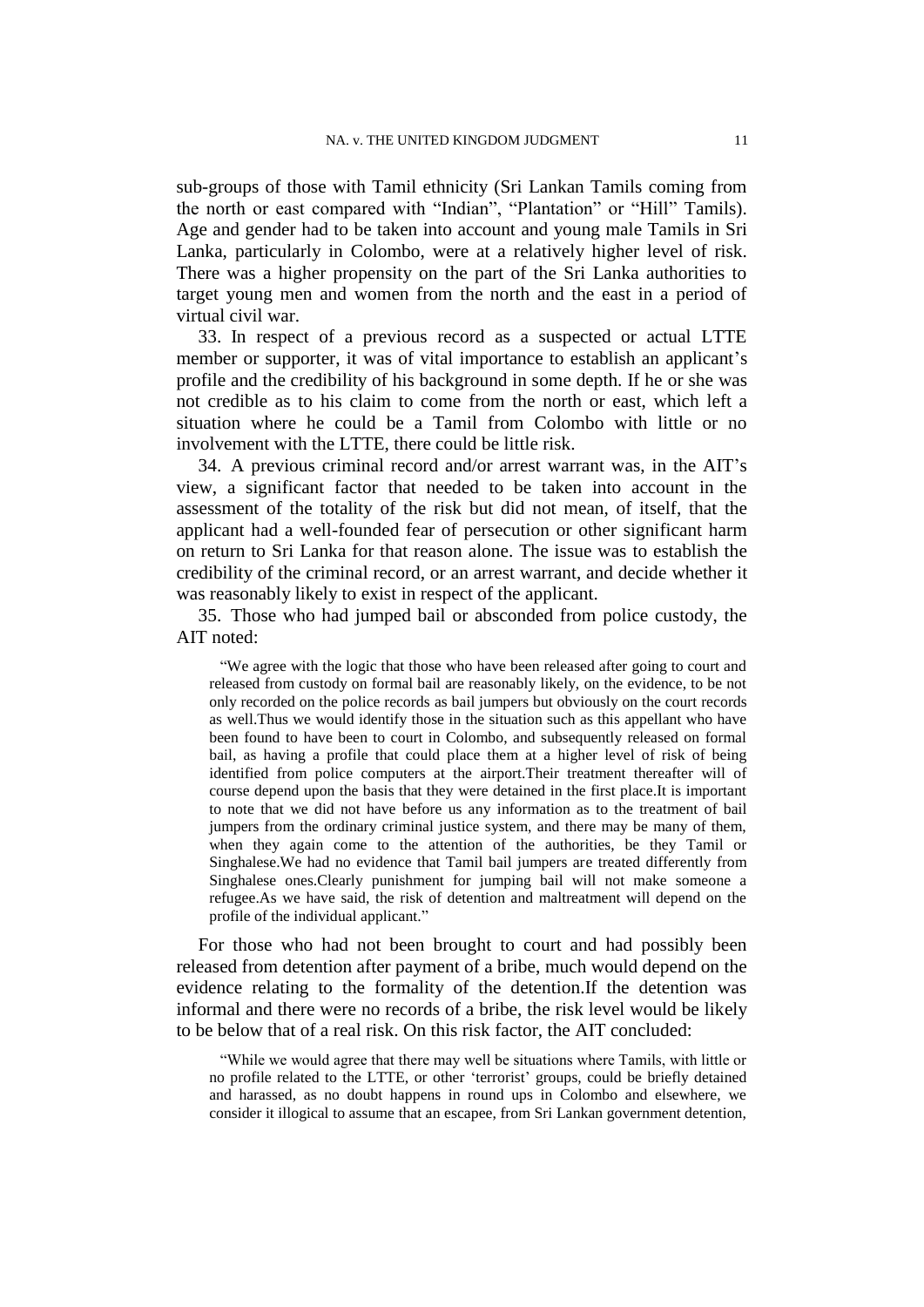or a bail jumper from the Sri Lankan court system, would be merely "harassed" given the climate of torture with impunity that is repeatedly confirmed as existent in the background material from all sources.We consider, (as we think it does in the appellant"s particular case), that the totality of the evidence may point to a real risk, in some cases, of persecution or really serious harm when a recorded escapee or bail jumper is discovered, on return to Sri Lanka."

<span id="page-13-1"></span>36. When an applicant had signed a confession, this could be a significant risk factor and the AIT noted expert evidence to the effect that many Tamils were released after signing statements made in Sinhala that they often did not understand. The factor had to be considered in the totality of the risk.Equally, when an applicant had refused requests by the security services to become an informer against the LTTE, there was a higher risk that they would be assumed to be a collaborator of the LTTE but such evidence had to be taken into account with the totality of the evidence and merely establishing that an applicant had refused to become an informer would not be in every case the basis for a valid asylum claim on its own.

<span id="page-13-0"></span>37. On the risk arising from the presence of scarring on an applicant, the AIT stated:

"217. The background evidence on the issue of scarring has fluctuated.Up until the time of the ceasefire it was generally accepted as something which the Sri Lankan authorities noted and took into account both at the airport and on detention and in strip searches of suspected Tamil LTTE supporters.Their perception that it may indicate training by the LTTE, or participation in active warfare, was self-evident, and simply was "good" policing, as appeared to be suggested by the Inspector General of Police in his discussions with Dr Smith [one of the experts on Sri Lanka from whom the AIT heard evidence].On the same logic it was also valid to conclude that the impact of scarring was of far less interest during the period 2002 – late 2005 while the ceasefire agreement was having some effective impact.The evidence that was provided in this case, including that from Dr Smith following his discussions with the Inspector General of Police (paragraph 80 of his report), the BHC [British High Commission] letter of 24 August 2006, and the COIR [United Kingdom Border and Immigration Agency Country of Origin Information Report on Sri Lanka] all indicate that scarring may again be relevant. We agree with the comments in Dr Smith's report, that the issue of scarring was considered by the police to be a very serious indicator of whether a Tamil might have been involved in the LTTE.However, on the evidence now before us we consider that the scarring issue should be one that only has significance when there are other factors that would bring an applicant to the attention of the authorities, either at the airport or subsequently in Colombo, such as being wanted on an outstanding arrest warrant or a lack of identity.We therefore agree with the COIR remarks that it may be a relevant, but not an overriding, factor.Thus, whilst the presence of scarring may promote interest in a young Tamil under investigation by the Sri Lankan authorities, we do not consider that, merely because a young Tamil has scars, he will automatically be ill-treated in detention."

<span id="page-13-2"></span>38. In respect of the risk arising from return from London or another centre of LTTE activity or fund-raising, the AIT heard evidence from the Metropolitan Police on LTTE activities and fund-raising in London. It concluded that this factor was highly case-specific and any applicant would need to show the extent to which the Sri Lankan High Commission in the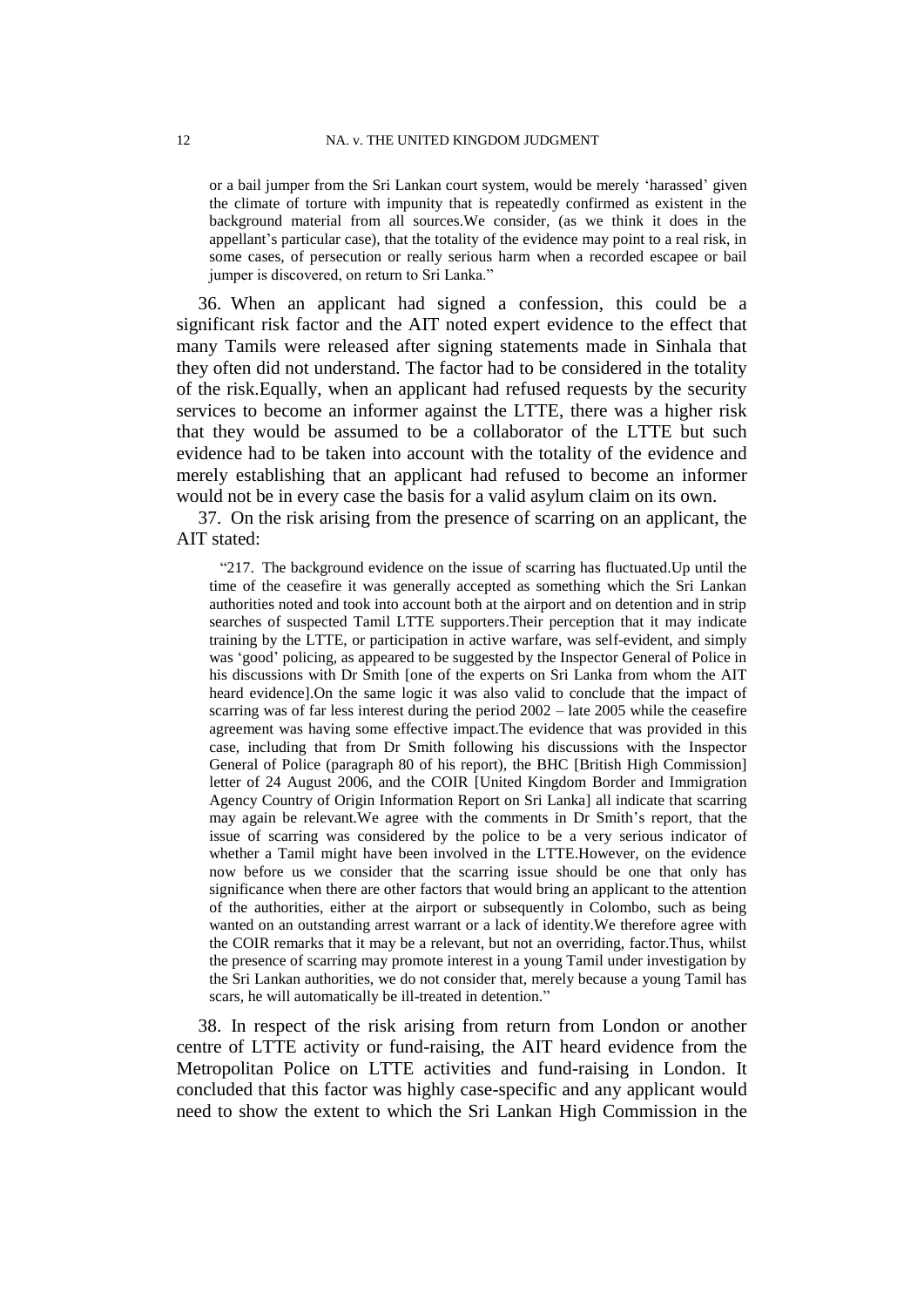United Kingdom was aware of his activities and was thus likely to have passed the information on to Colombo when the applicant was being deported or removed.

39. Illegal departure from Sri Lanka did not of necessity establish a well founded fear of persecution or serious harm,although in the "heightened level of insecurity" in Sri Lanka it would add to the risk profile. Similarly, given the number of "cordon and search" operations by the Sri Lankan Government, the lack of a valid identity card could contribute towards an increased level of risk. In the AIT"s view, it had to be coupled with other risk factors for those of Tamil ethnicity but it was a contributing factor.An applicant would need to show why he would be at continuing risk and that he could not reasonably be expected to obtain a new identity card.

<span id="page-14-1"></span>40. In respect of the risk factor of having made an asylum claim abroad,the AIT relied, *inter alia*, on a letter dated 24 August 2006 from the British High Commission in Colombo (see also paragraphs [60](#page-24-0)[–63](#page-25-0) below) which had stated that lists of failed asylum seekers could form part of search operations in Colombo (at paragraphs65 and 221 of the determination).The AIT found that it was a reasonable inference that application forms for replacement passports and travel documents might alert the Sri Lankan High Commission in London and that information could be passed on. However, the AIT did not consider having made a failed asylum claim abroad to be an issue that alone would place a returnee at real risk on return. It would be a contributing factor that would need other, perhaps more compelling factors before a real risk could be established.

<span id="page-14-2"></span>41. The AIT considered that the fact of having relatives in the LTTE was a logical factor but needed to be taking into account with the totality of other evidence and the profile of other family members. On its own, without established and credible evidence of the details of the other family members and their known role or involvement with the LTTE, it would be of limited weight.When assessing those who have relatives who were members of the LTTE, it was not only important to consider the relationship, and the involvement of the relative but whether, and to what extent, knowledge of the relative"s activities were likely to have been known to the security forces in Sri Lanka. This would vary depending on the relative"s profile and whether or not he or she had been previously detained.The question of how the authorities would know that an individual was so related might also be of concern.

<span id="page-14-0"></span>42. In its conclusion on the risk profile for Tamils, the AIT stated:

"227. Our assessment of the various risk factors above has highlighted that each case must be determined on its own facts.It may be that in some credible cases one of these individual risk factors on its own will establish a real risk of persecution or serious harm on return by the Sri Lankan authorities for Sri Lankan Tamils who are failed asylum seekers from the United Kingdom. For those with a lower profile, assessed on one or a combination of the risk factors we have noted however, such as this appellant, their specific profiles must be assessed in each situation and set against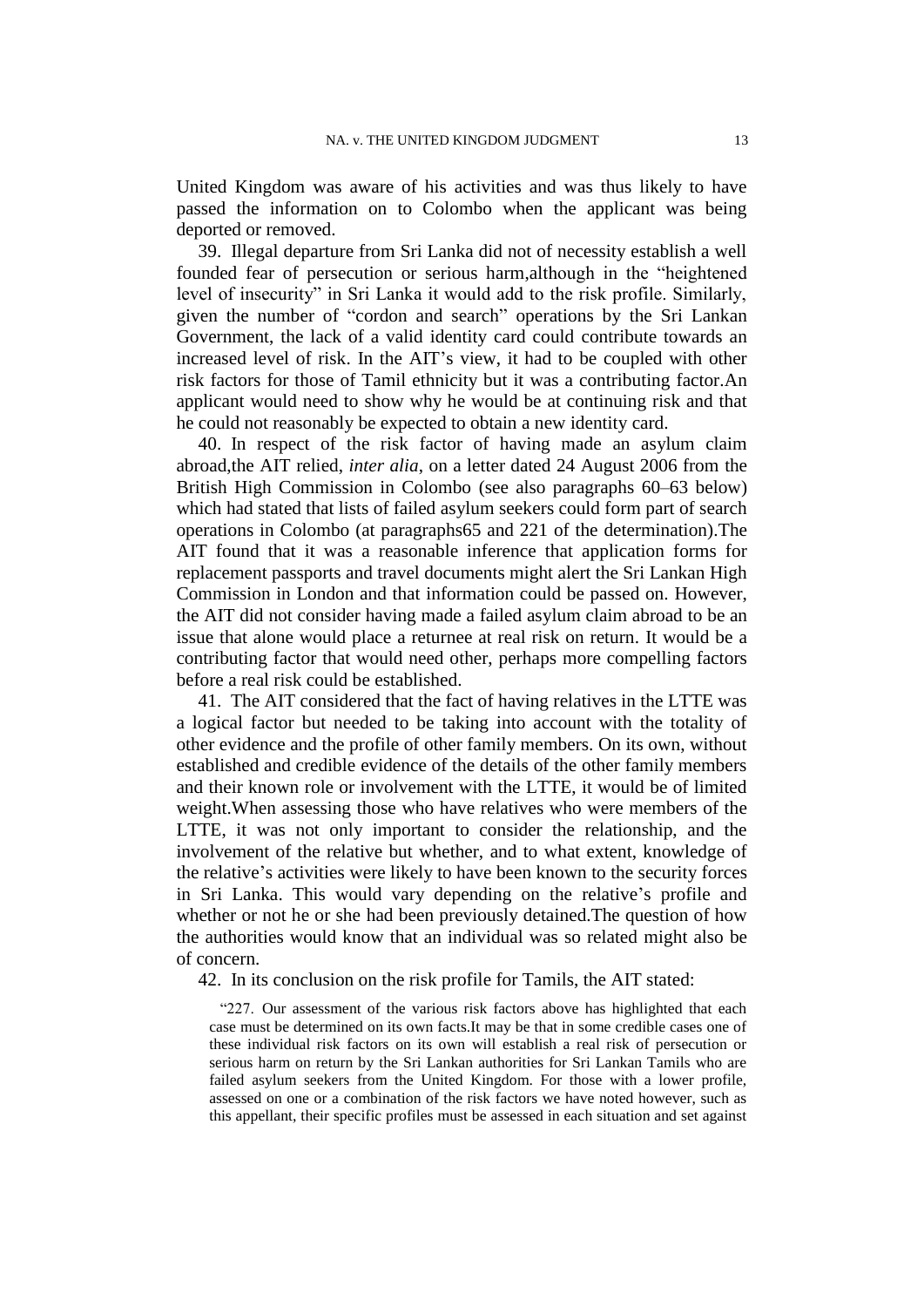the above non-exhaustive and non-conclusive, set of risk factors and the volatile country situation. As can be noted, several factors, such as being subject to an outstanding arrest warrant, or a proven bail jumper from a formal bail hearing may establish a much higher level of propensity to risk than various other factors.In this situation therefore, the assessment exercise is a much larger and more detailed one than may have been the situation up to 2002 and certainly during the period of the cease fire agreement ("CFA"). The current worsening situation in Sri Lanka requires serious consideration of all of the above factors, a review of up to date country of origin information set against the very carefully assessed profile of the appellant."

<span id="page-15-0"></span>43. In addressing the general situation in Sri Lanka at the time and the possible of relocation of Tamils from the north or east to Colombo, the AIT stated:

"232. It has been accepted during the course of this determination that the general security situation in Sri Lanka has deteriorated following the effective breakdown of the ceasefire and the increase in terrorist activity by the LTTE. That has resulted in increased vigilance on the part of the Sri Lankan authorities and with it a greater scope for human rights abuses and persecution.

233. When assessing the risk to an individual it should be borne in mind that much of the background material about Sri Lanka, and the increase in violent activity, relates to the north and east. There are particular problems in the east because of the defection of the Karuna faction from LTTE ranks. This determination does not suggest that it would in every case be unsafe to expect a returning Tamil to return to his or her home area in the north or the east.Rather it looks at the position in Colombo whether that be for a Tamil who was from Colombo in the first place, or a person who could relocate there.

234. Tamils make up over 10% of the population of Colombo. Despite evidence of some forms of discrimination, the evidence does not show they face serious hardships merely because they are Tamils. As a result, other considerations apart and subject to individual assessment of each applicant's specific case, it cannot be argued that, even if he faces serious harm in his home area, as a general presumption it is unduly harsh to expect a Tamil to relocate to Colombo, or that it would be a breach of Article 3 to expect him or her to do so, or that doing so would put him or her at real risk of serious harm entitling them to humanitarian protection."

<span id="page-15-1"></span>44. Having reiterated that the list of factors was "not a checklist nor is it intended to be exhaustive" and that the factors should be considered individually and cumulatively (at paragraph 238 of the determination), the Tribunal again summarised the factors it had considered.It had heard evidence on procedures at Colombo airport, includingthe series of letters from the British High Commission in Colombo (see paragraphs [60](#page-24-0)[–63](#page-25-0) below), and the counsel for the Secretary of State had acknowledged there was no dispute that records were kept at the airport and that interviews were conducted there (at paragraph 159 of the determination). In its summary of its conclusions, the AIT therefore added:

"239. When examining the risk factors it is of course necessary to also consider the likelihood of an appellant being either apprehended at the airport or subsequently within Colombo.We have referred earlier to the Wanted and Watched lists held at the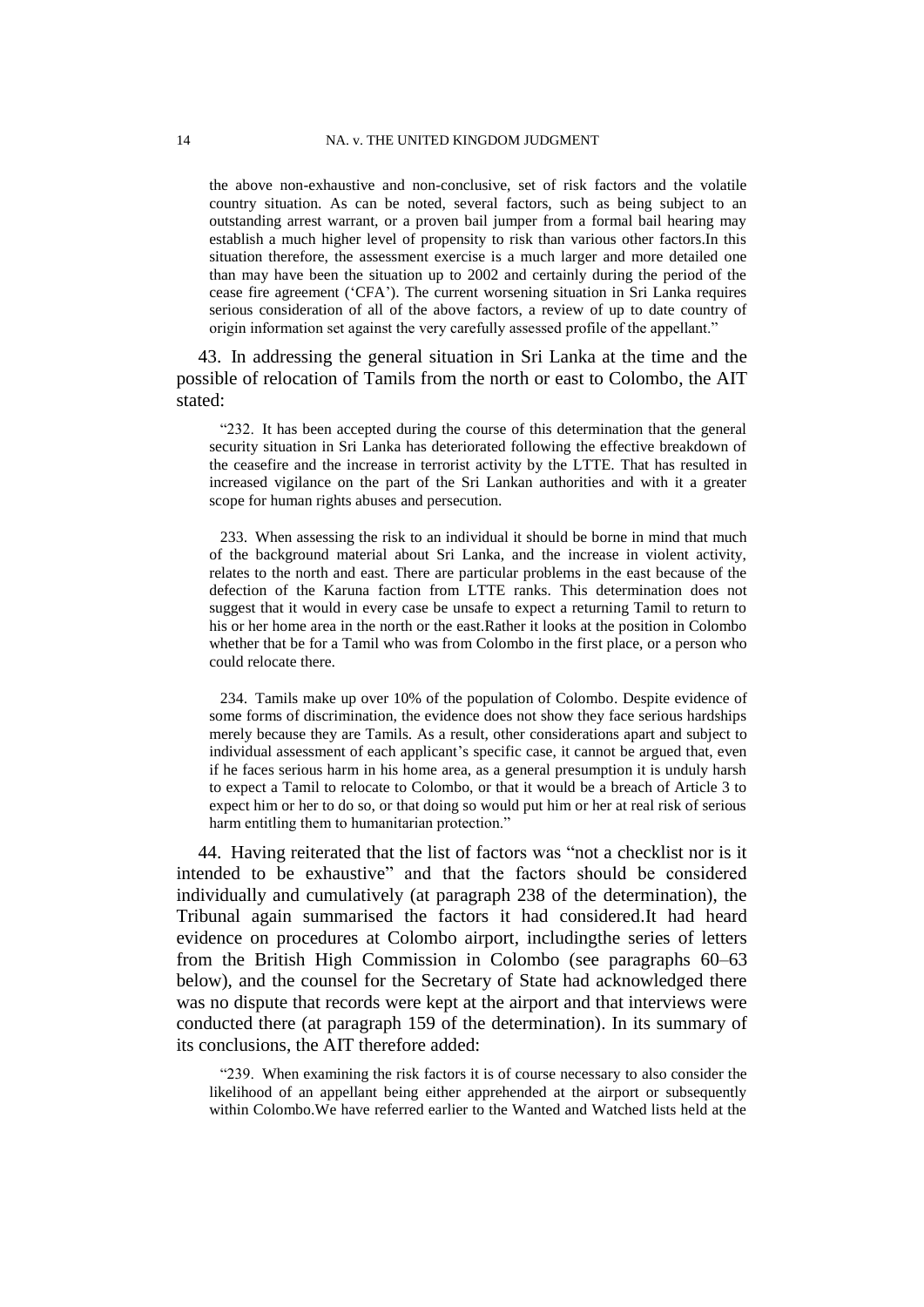airport and concluded that those who are actively wanted by the police or who are on a watch list for a significant offence may be at risk of being detained at the airport.Otherwise the strong preponderance of the evidence is that the majority of returning failed asylum seekers are processed relatively quickly and with no difficulty beyond some possible harassment."

45. On the facts of LP"s case, the AIT noted that his credibility had been accepted, in particular that he was a "bail-jumper" from court-directed bail in Colombo and that on return to Colombo airport he would have been at real risk of being investigated.That investigation by the Sri Lankan authorities would lead, in LP"s particular circumstances, to the real risk of his being seriously maltreated while in detention and thus the AIT allowed his appeal on Article 3 grounds.

<span id="page-16-0"></span>46. In its previous determination in *PT (Risk –bribery – release) Sri Lanka CG* [2002] UKIAT 03444, the AIT had held first that paying a bribe did not itself amount to an assisted escape from custody which would make the applicant of interest to the authorities. Second, it had held that scarring was a factor that should not be assessed in isolation but in light of the general security situation and the processing of returnees at Colombo airport.The AIT in *LP* confirmed both these rulings.

*2.* PS (LTTE – Internal Flight – Sufficiency of Protection) Sri Lanka CG*[2004] UKIAT 0297*

<span id="page-16-1"></span>47. In *PS* the Immigration Appeal Tribunal, allowed an appeal by the Secretary of State against the decision of the Adjudicator who had found that the respondent, a Sri Lankan Tamil from western Sri Lanka, would be at risk from the LTTE if returned and that there would not be sufficient protection by the Sri Lankan authorities. He and his cousin had been coerced by the LTTE into transporting goods by sea for them and arrested and interrogated under torture by the Sri Lankan navy. He had told them where the goods were and was released after payment of a bribe. The LTTE sought the applicant and his cousin and killed his cousin. The respondent was again arrested on suspicion of LTTE involvement and again released after paying a bribe, at which point he fled to the United Kingdom. It was accepted on appeal that given the ceasefire in place at the material time, there was no risk to the respondent from the Sri Lankan authorities. As to the risk to him from the LTTE and the sufficiency of protection offered by the Sri Lankan authorities, IAT found that he could safely and reasonably relocate from his home area of Puttalam, western Sri Lanka to Colombo. The IAT stated:

"71. As we have already observed, those whom the LTTE has on the objective evidence targeted in Colombo since the ceasefire have all been high profile opposition activists, or those whom they would see are renegades or traitors to the LTTE.Whether it could be successfully argued that even those of so high a profile would not be provided with a sufficiency of protection in Colombo in the Horvath sense [*Horvath v. the Secretary of State for the Home Department* – see paragraph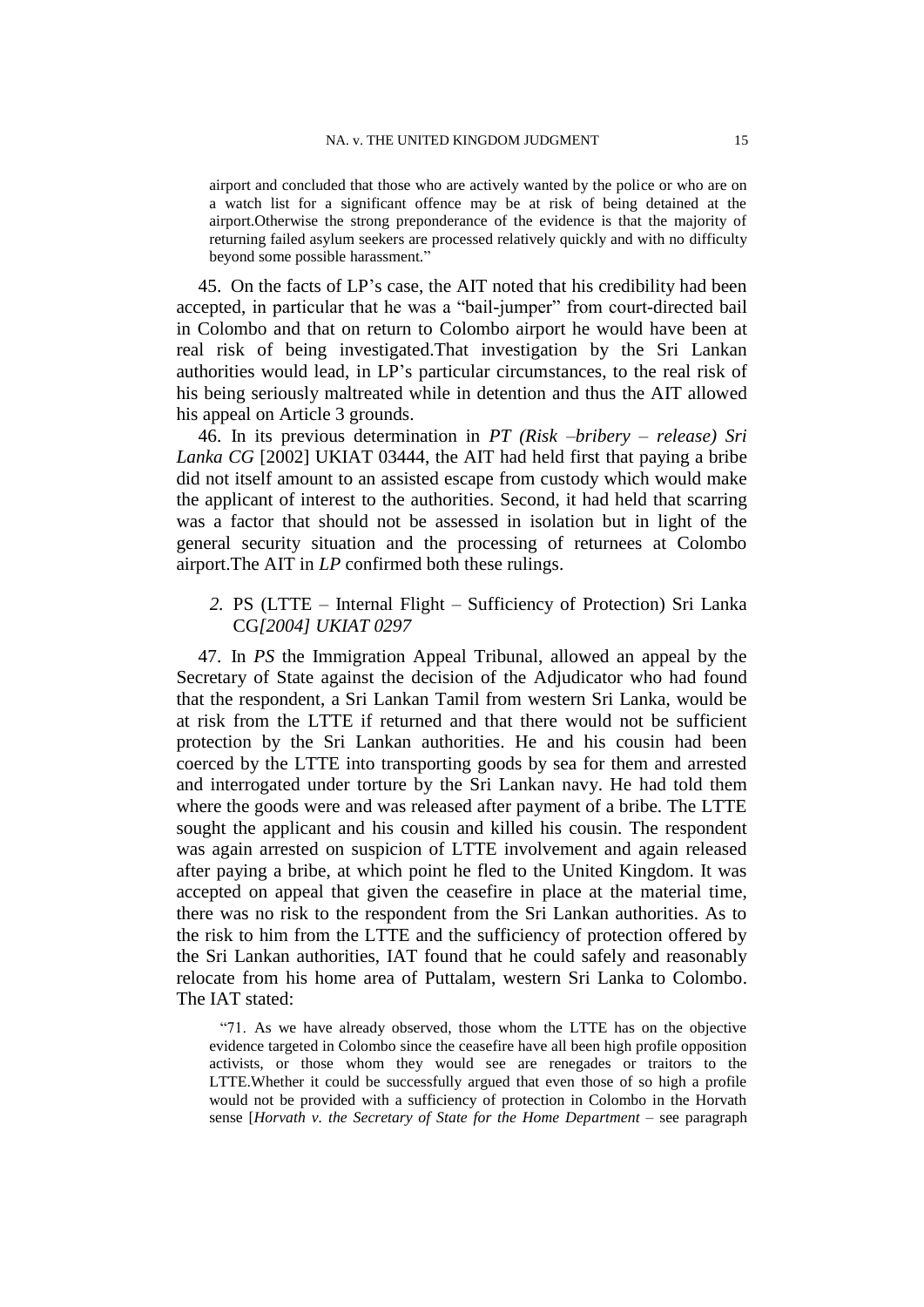[49b](#page-18-0)elow], may be doubted, but what seems to us quite clear on the background evidence is that there is no arguable basis for saying that the Sri Lankan state does not provide a sufficiency of protection to the generality of Tamils having a localised fear of the LTTE in their home area who do not reach a similar high profile.

...

73. We cannot, of course, say that the safety of the respondent is guaranteed if he is now returned to Sri Lanka, but there is simply no objective evidence to support a claim that ethnic Tamils with his characteristics are in fact currently at risk from the LTTE in Colombo, or that, if they are, it is a risk in respect of which the Sri Lankan state does not provide a sufficiency of protection applying the ratio in Horvath."

## *3.* NM and others (Lone women – Ashraf) Somalia CG *[2005] UKAIT 00076*

<span id="page-17-0"></span>48. In this country guidance determination, the AIT considered, *inter alia*, the correct approach to reports by the UNHCR. It observed:

"108. The extensive reliance upon UNHCR material makes a few observations germane. The value of the UNHCR material is first that where it has observers on the ground, it is in a good position to provide first hand information as to what in fact is happening.The process then whereby its observations of what is happening become position papers or recommendations is likely to increase the objectivity and soundness of its observations in that respect. It has a special role in relation to the Geneva Convention.

...

...

109. But their comments have their limitations and these need equally to be understood.The UNHCR often speaks of inhibitions on the return, usually forced, of failed asylum seekers, who have been rejected after a proper consideration of their claims.It follows that the UNHCR is not then commenting on the return of refugees at all; it is acknowledging that they would not face persecution for a Convention reason and it is going beyond its special remit under the Geneva Convention.This is not a question of picking up on loose language. The UNHCR is perfectly capable of using language which shows that it is or is not dealing with the risk of persecution for a Convention reason, and sometimes does so.These are considered papers after all.

112. But the assessment of whether someone can be returned in those circumstances is one which has to be treated with real care, if it is sought to apply it to non Refugee Convention international obligations, especially ECHR.The measure which the UNHCR uses is unclear; indeed, realistically, it may be using no particular measure. Instead, it is using its own language to convey its own sense of the severity of the problem, the degree of risk faced and the quality of the evidence which it has to underpin its assessment. It is often guarded and cautious rather than assertive because of the frailties of its knowledge and the variability of the circumstances.

113. This is not to advocate an unduly nuanced reading of its material, let alone an unduly legalistic reading. It is to require that the material be read for what it actually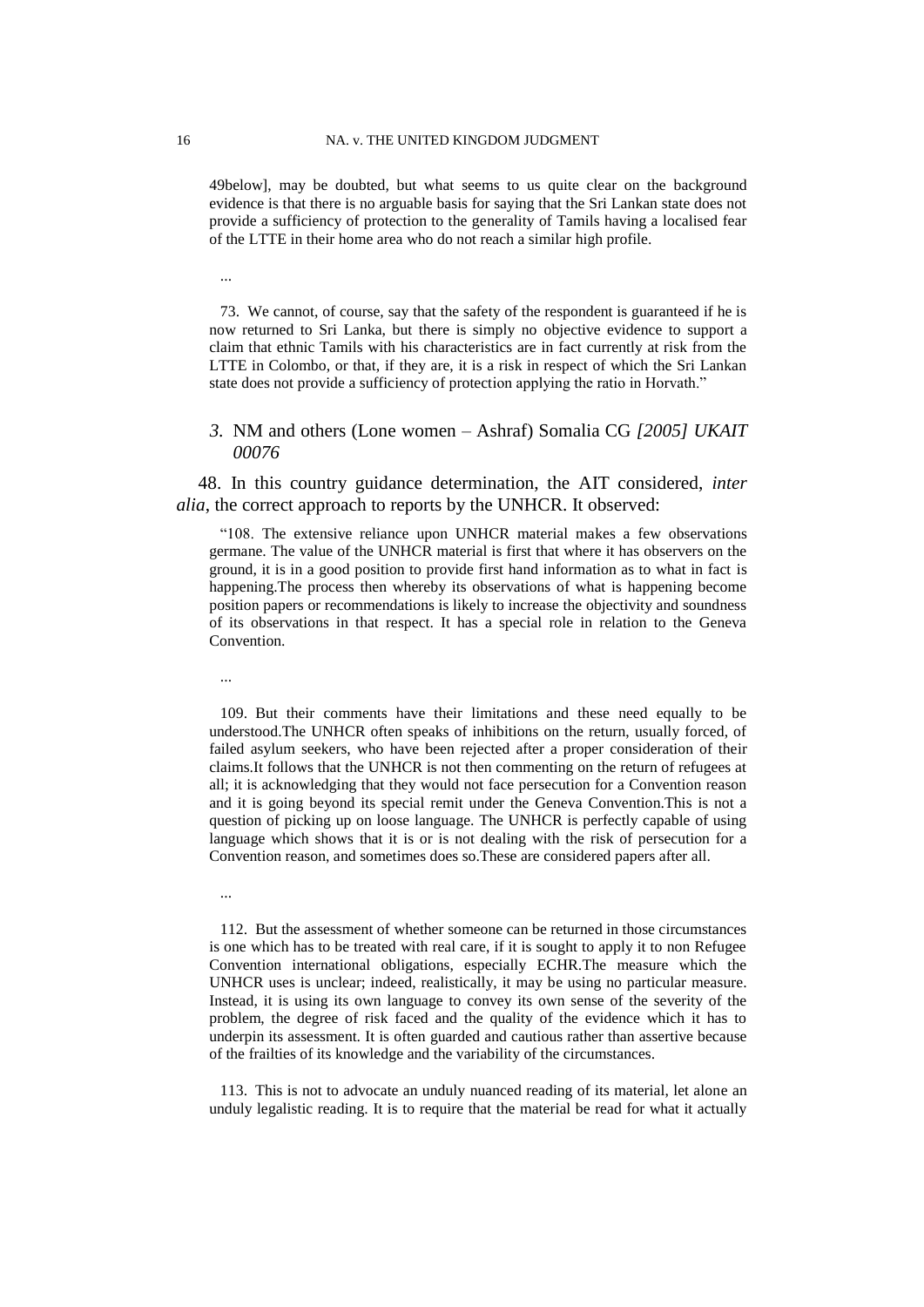conveys about the level of risk, of what treatment and of what severity and with what certainty as to the available evidence. But there may be times when a lack of information or evidence permits or requires inferences to be drawn as to its significance, which is for the decision-maker to draw. There is often other relevant material as well.

114. UNHCR"s language is not framed by reference to the ECHR and to the high threshold of Article 3 as elaborated in the jurisprudence of the Strasbourg Court and of the United Kingdom. That is not a criticism – it is not an expert legal adviser to the United Kingdom courts and couches its papers in its own language. So its more general humanitarian assessments of international protection needs should be read with care, so as to avoid giving them an authority in relation to the United Kingdom's obligations under the ECHR which they do not claim. They may give part of the picture, but the language and threshold of their assessments show that the UNHCR quite often adopts a standard which is not that of the United Kingdom"s ECHR obligations.

115. UNHCR papers are often not the only ones which Adjudicators or the Tribunal has to consider. Other organisations may have first-hand sources and differ from UNHCR; experts may bring a further perspective. A considered UNHCR paper is therefore entitled to weight but may well not be decisive."

## **E.** *Horvath v. the Secretary of State for the Home Department* **[2001] AC 489**

<span id="page-18-0"></span>49. In this case, the House of Lords considered the asylum claim of a Roma citizen of Slovakia on the ground, among others, that he feared persecution in Slovakia by "skinheads", against whom the Slovak police failed to provide adequate protection for Roma. In dismissing the applicant"s appeal, the House of Lords held that in determining whether there was sufficient protection against persecution in the person"s country of origin it was sufficient that there was in that country a system of criminal law which made violent attacks by the persecutors punishable and a reasonable willingness to enforce that law on the part of the law enforcement agencies.

# **F.** *R. v. the Secretary of State for the Home Department, Ex parte five Sri Lankan Tamils* **[2007] EWHC 3288 (Admin)**

<span id="page-18-1"></span>50. Applications for permission to apply for judicial review were lodgedby five Sri Lankan Tamils who sought to challenge the Secretary of State's decision either to reject representations made by them as not amounting to a fresh asylum claim or, in one case, to certify that his claim was clearly unfounded (see paragrap[h25](#page-8-0) above). The applications were considered in the High Court by Mr Justice Collins on 12 November 2007 in the light of the exchange of letters between the Section Registrar and Agent of the Government set out at paragrap[h21](#page-7-0) above.He adjourned one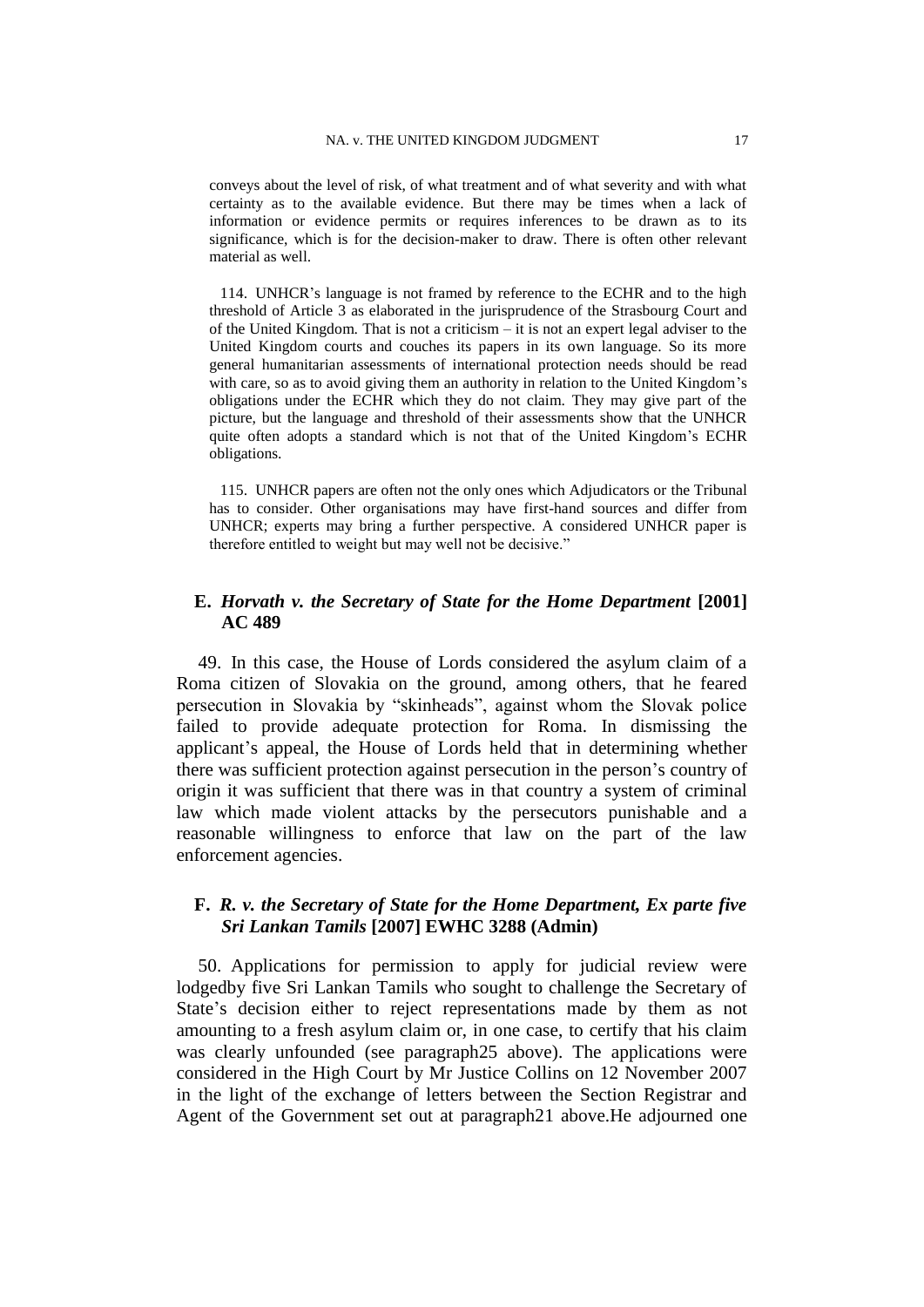application, granted permission in two cases and refused permission in the remaining two. Before considering the merits of the individual cases before him, Mr Justice Collins considered the risk factors set out by the AIT in *LP*. He stated:

"10.Although those have been described as risk factors, they obviously vary in their significance. For example, Tamil ethnicity is obviously a highly relevant consideration, since the LTTE is a Tamil organisation and the battle is by the LTTE on behalf of the Tamils who seek specific objectives as Tamils. However, Tamil ethnicity by itself does not create a real risk of ill-treatment. Accordingly, some of these so-called risk factors are in reality, as it seems to me, background (as it has been described) factors; that is to say they do not in themselves indicate a real risk, but they are matters which, if there is a factor which does give rise to a real risk that the individual will be suspected of involvement in the LTTE, adds to the significance of that. Thus Tamil ethnicity, return from London, illegal departure from Sri Lanka, lack of ID card or other documentation (unless it is such a lack beyond the period that the individual would be expected to take to obtain an ID card after return) and having made an asylum claim abroad, all are no doubt factors which may be held against an individual, but none of them, as far as I can see in themselves, or even cumulatively, would create a real risk.However, it is obvious that a previous record as a suspected or actual member or supporter, provided that it was at a level which would mean that the authorities would retain an interest would be likely to create a risk. I say that because it was made clear in LP itself that an individual who had a past low-level involvement which might have led to some detention, would not necessarily be regarded as a real risk so far as ill-treatment was concerned, although clearly the circumstances of the previous record might point in a different direction.A previous criminal record and an outstanding arrest warrant clearly are highly material and clearly capable, I would have thought, of producing a real risk.

11. Bail jumping and/or escaping from custody, again on the face of it are highly material.But it depends, as the Tribunal [the AIT] itself indicated, on what is covered by escaping from custody.Frequently custody was brought to an end by the payment of a bribe. That is commonplace (or was commonplace, perhaps still is) in the Sri Lankan situation. Generally release on the payment of a bribe without more would not indicate that there was an ongoing risk because the release would be likely to be recorded as a release because there was nothing further to be held against the individual.It is hardly likely that whoever took the bribe would stick his neck out by effectively admitting that there should not have been a release but for the bribe, although it might of course be different if there had been a release on formal bail.Police have the power to grant bail, but it can be done, it was said, either formally or informally. Frequently perhaps what is talked of as release on bail is no more than release by the police officer in question with some conditions apparently attached. Again one would have to look at the individual circumstances to see whether the nature of the release was such as to lead to a risk that he would still be regarded as someone under suspicion.

12. A signed confession or similar document obviously would be an important consideration.

13. Having been asked by the security forces to become an informer can be of some importance.It might indicate that the individual was regarded as someone who was indeed involved in the LTTE but was prepared, to save his own skin or for whatever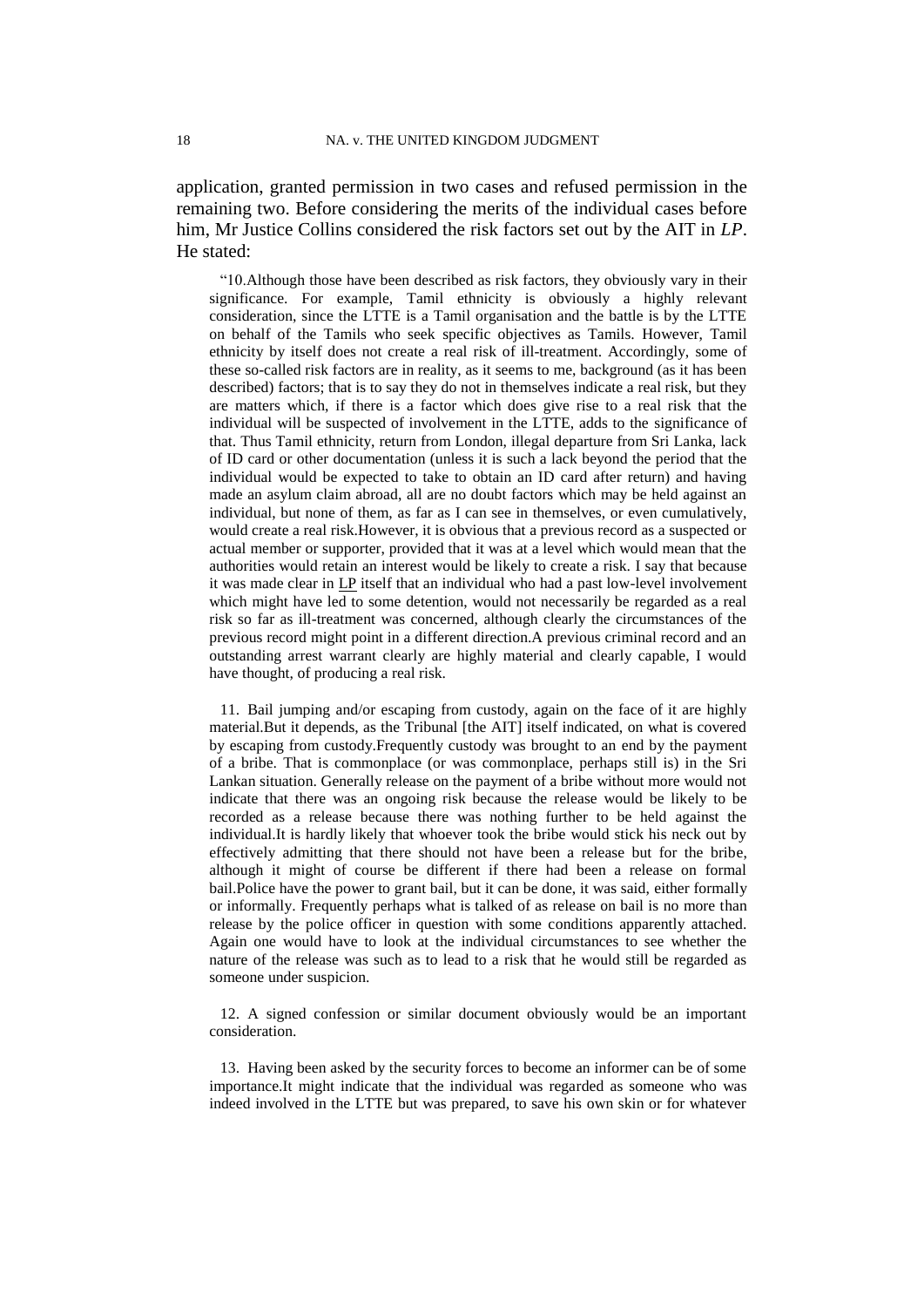reason, to provide information to the authorities. What would happen on occasions – and indeed one of the cases, as I shall indicate, contained this element – was that the release was on the basis that he would be an informant but in fact he did not carry out his side of the bargain, if that is the right way of putting it. The suggestion is that that failure would mean that he was likely to be recorded as someone who would arouse suspicion.

14. The Tribunal indicated that the presence of scarring in itself would not necessarily produce a real risk, but is something that would be added to and confirmatory of another factor which did give rise to a risk. It was generally speaking to be regarded as a confirmatory rather than a free-standing risk element.

15. Finally having relatives in the LTTE is something that one can well understand might produce suspicion.

16. The test therefore, as I see it, is whether there are factors in an individual case, one or more, which might indicate that authorities would regard the individual as someone who may well have been involved with the LTTE in a sufficiently significant fashion to warrant his detention or interrogation. If interrogation and detention are likely, then, in the context of the approach of the authorities in Sri Lanka, torture would be a real risk and thus a breach of Article 3 might occur. It is plain from LP and it is clear overall that a blanket ban on return to Sri Lanka simply because an individual is a Tamil cannot be supported. If the European Court is approaching it in that way, then in my view it should not be and it is not in accordance with what is required by the Convention.

17. The authorities in this country, the courts and the Tribunal, give very careful consideration to whether it is indeed appropriate to accept that a return of a Tamil to Sri Lanka can be made because there is no real risk that he will suffer any form of relevant ill-treatment.This country has not accepted the blanket approach which is advocated to an extent by the UNHCR, albeit there is no question but that its factual conclusions on matters where investigations have been carried out should be given weight."

## III. RELEVANT EUROPEAN UNION LAW

<span id="page-20-0"></span>51. Council Directive 2004/83/EC of 29 April 2004 (on minimum standards for the qualification and status of third country nationals or stateless persons as refugees or as persons who otherwise need international protection and the content of the protection granted) has the objective, *inter alia*, of ensuring EU Member States apply common criteria for the identification of persons genuinely in need of international protection (recital six of the preamble). In addition to regulating refugee status, it makes provision for granting subsidiary protection status. Article 2(e) defines a person eligible for subsidiary protection status as someone who would face a real risk of suffering serious harm if returned to his or her country of origin. Serious harm is defined in Article 15 as consisting of: (a) death penalty or execution; (b) torture or inhuman or degrading treatment or punishment of an applicant in the country of origin; or (c) serious and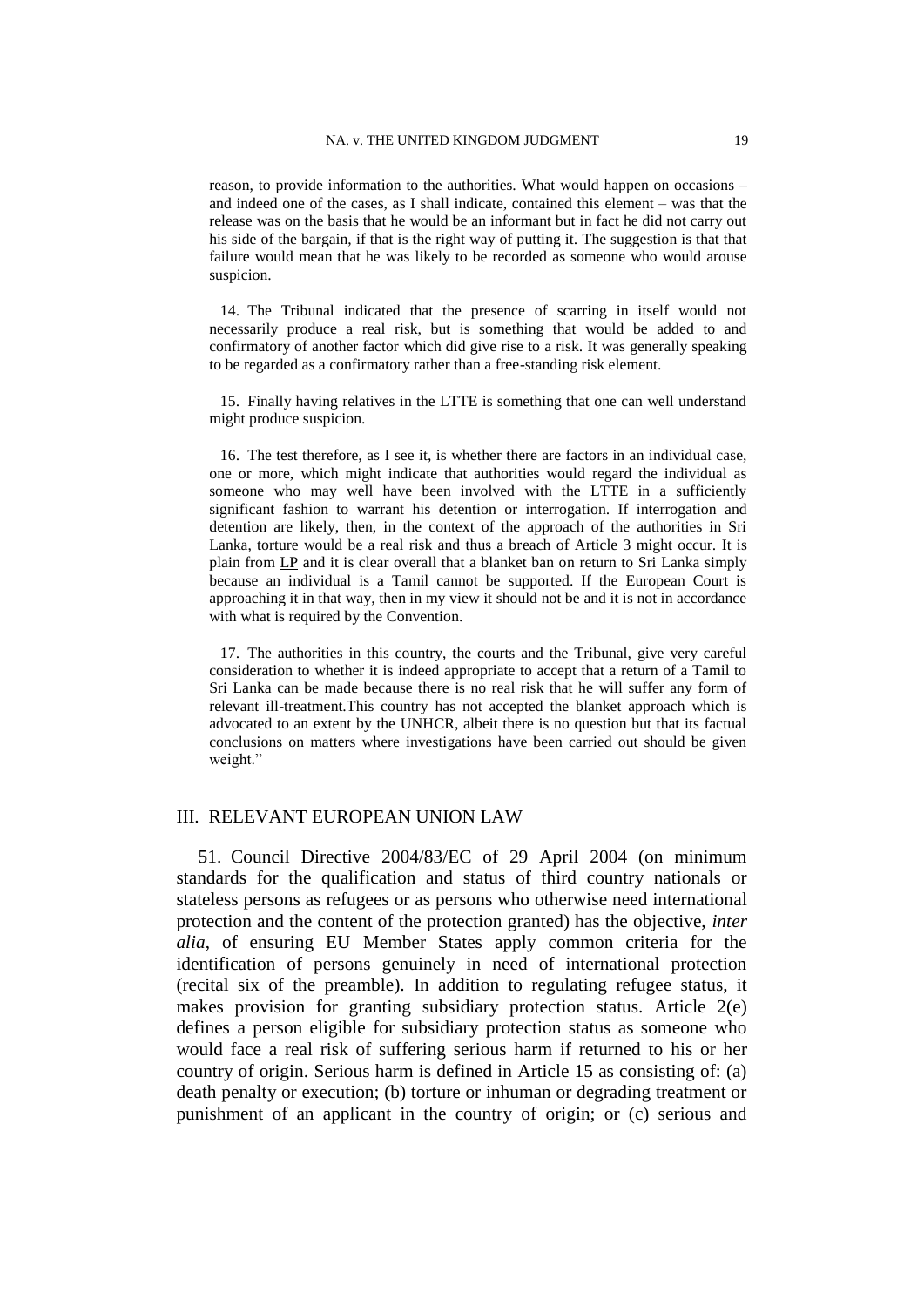individual threat to a civilian"s life or person by reason of indiscriminate violence in situations of international or internal armed conflict.

52. On 17 October 2007, the Dutch Administrative Jurisdiction Division of the Council of State (*Afdeling Bestuursrechtspraak van de Raad van State*), when considering the case of *M. and N. Elgafaji v. Staatssecretaris van Justitie*(the Deputy Minister of Justice), lodged a reference for a preliminary ruling with the Court of Justice of the European Communities asking, *inter alia*, whether Article 15(c) of the Directive offered supplementary or other protection to Article 3 of the Convention.

## IV. RELEVANT INFORMATION ABOUT SRI LANKA

<span id="page-21-1"></span>53. Sri Lanka secured independence from the United Kingdom in 1948.Demographical information varies but its population is approximately 19.9 million.The majority are Sinhalese (73.8–82 per cent).Significant minorities include Sri Lankan Moors (Muslims, 7.2–7.9 per cent); Indian Tamils (4.6–5.1 per cent); and Sri Lankan Tamils (3.9–4.3 per cent).The majority of Tamils live in the north and east of the country but a significant minority live outside those regions.Colombo has a population of approximately 2.25 million and approximately 248,000 Sri Lankan Tamils and 25,000 Indian Tamils live there (see United Kingdom Border and Immigration Agency Country of Origin Information Report on Sri Lanka, 3 March 2008 ("the March 2008 COI Report"), at paragraphs 1.03, 3.01, 20.11, and 20.14 with further references).

<span id="page-21-2"></span>54. The internal conflict in Sri Lanka began over twenty years ago and has continued intermittently ever since.The conflict is largely between the LTTE, who seek independence for Tamils, and Government forces.A ceasefire was signed between the Government and the LTTE in February 2002 and a peace process started.In 2004, after divisions appeared with the LTTE, the ceasefire came under increasing pressure.The most serious threat to the peace process was the assassination in August 2005 of Lakshman Kadirgamar, the Sri Lankan Minister of Foreign Affairs, after which violence in the country escalated and there were renewed clashes between Government forces and the LTTE (see the March 2008 COI Report at paragraphs 3.13–3.42 with further references).

<span id="page-21-0"></span>55. Mr Kadirgamar"s assassination prompted the Sri Lankan Government to declare a state of emergency and introduce Emergency Regulations which gave the Government, the armed forces and law enforcement agencies broad counter-terrorism powers, including special powers of arrest and detention up to one year(see the March 2008 COI report at paragraphs 8.15–8.23 and 12.01–12.12 with further references).The regulations are reinforced by further such powers provided for in the Prevention of Terrorism Act, which was reinstated in December 2006 (see, *inter alia*,BBC News website story of 6 December 2006 and the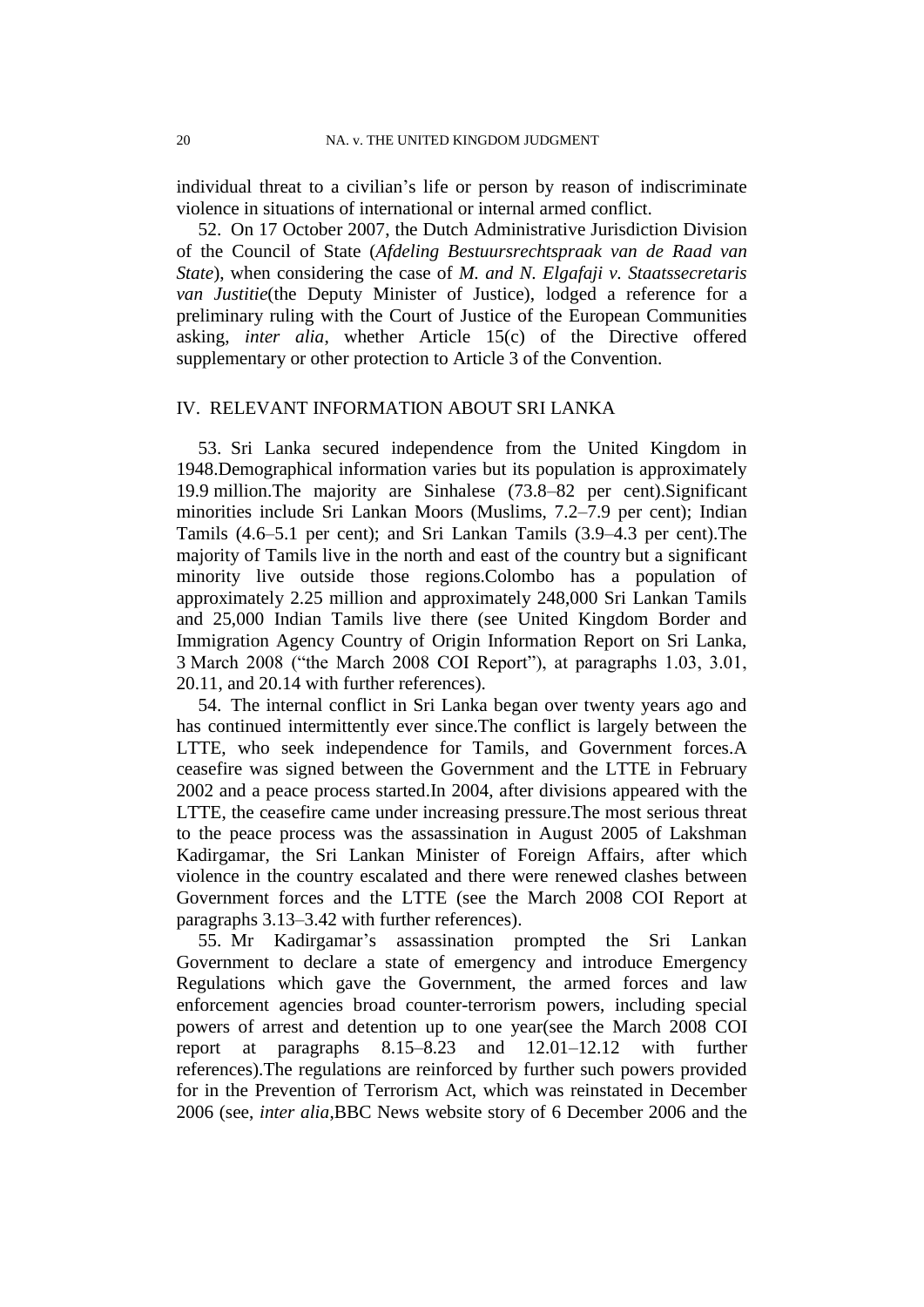2006United States of America Department of StateCountry Report on Human Rights Practices, quoted at paragraphs 3.26 and 8.15 of the COI Report respectively).Young Tamil men who are suspected of being LTTE members or supporters appear to be the primary target of arrests (see, *inter alia*, paragraph 3.7.18 of the United Kingdom Border and Immigration Agency Operational Guidance Note on Sri Lanka, set out at paragraph [58](#page-22-0) below).The Emergency Regulations have been regularly extended, most recently on 6 February 2008 (see the same report at p. 10).

56. On 3 January 2008, the Government gave notice of their intention to withdraw from the ceasefire agreement.The withdrawal took effect on 16 January 2008 (the March 2008 COI Report at paragraphs 4.08 et seq.).

## **A. United Kingdom Government reports**

## *1. Operational Guidance Notes*

57. Operational guidance notes (OGN) are prepared by the Border and Immigration Agency of the Home Office.They provide a brief summary of the general, political and human rights situation in the country and describe common types of claim. They aim to provide clear guidance on whether the main types of claim are likely to justify the grant of asylum, humanitarian protection or discretionary leave.

<span id="page-22-0"></span>58. The OGN on Sri Lanka of 5 November 2007 (which updated and replaced the previous note of 9 March 2007, the conclusions of which were virtually identical) contained the following conclusions on the main kinds of asylum, human rights and humanitarian protection claims made by those entitled to reside in Sri Lanka:

"[At. 3.6.19 on claims made by those fearing reprisals from the LTTE] We do not accept UNHCR"s position that there is no internal flight alternative for individuals fleeing targeted violence and human rights abuses by the LTTE due to difficulties in travel because of the reinstatement of checkpoints and because of the inability of the authorities to provide "assured protection" given the reach of the LTTE. UNHCR"s reliance on the concept of "assured protection" is not a fundamental requirement of the Refugee Convention. In referring to "assured protection", UNHCR are using a higher standard than the sufficiency of protection standard required by the Refugee Convention...Moreover, asylum and human rights claims are not decided on the basis of a general approach, they are based on the circumstances of the particular individual and the specific risk to that individual. It is important that case owners give individual consideration to whether the applicant has a well-founded fear of persecution for a convention reason or are otherwise vulnerable that they may engage our obligations under the ECHR. Applicants who fear persecution at the hands of the LTTE in LTTE dominated areas are able to relocate to Colombo, or other Government controlled areas and it would not normally be found to be unduly harsh for claimants to relocate in this way. Similarly, the Government is willing to offer to protection to [sic] those who have relocated from LTTE controlled areas and who still fear reprisals from the LTTE.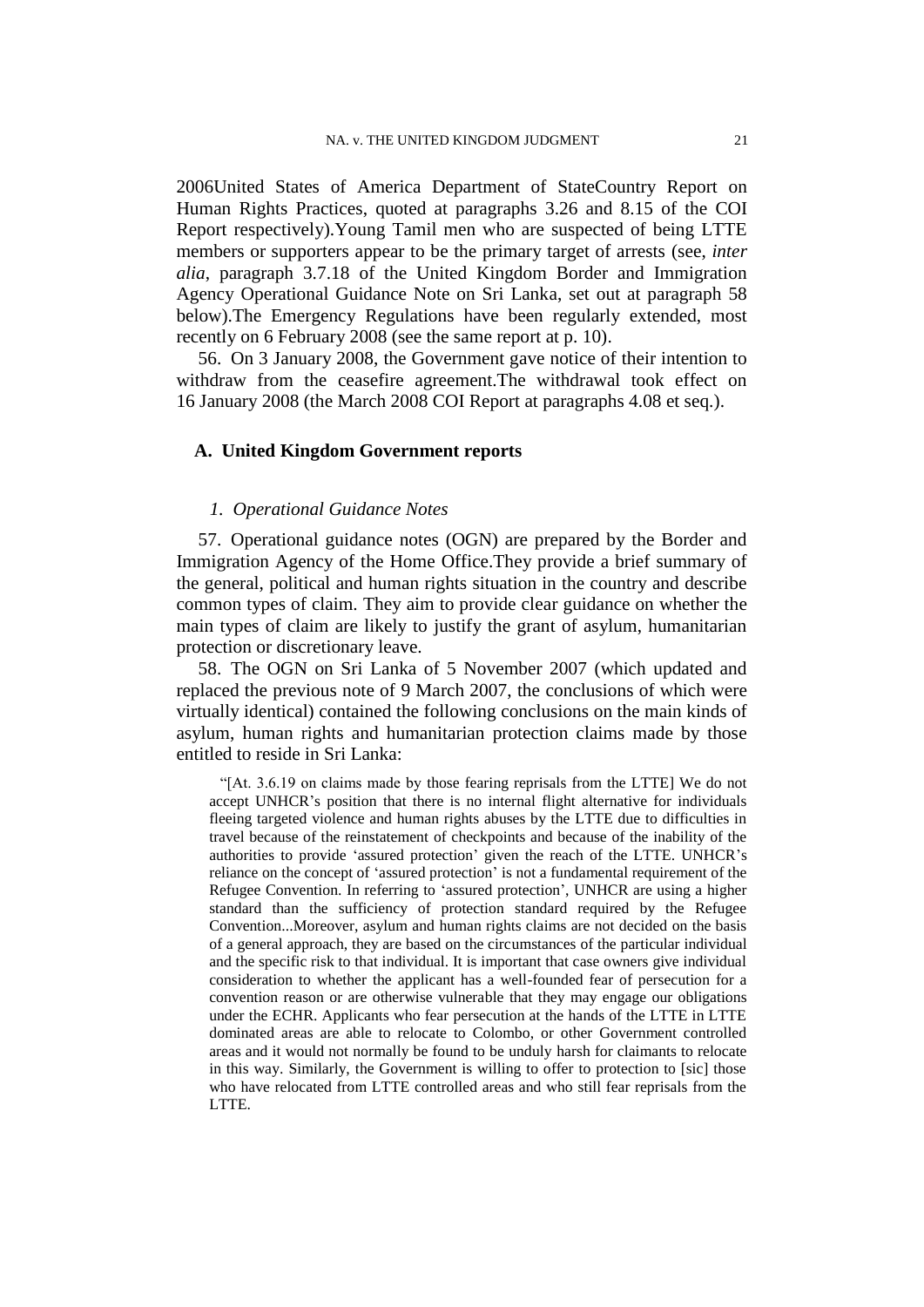#### 22 NA. v. THE UNITED KINGDOM JUDGMENT

[At 3.7.18 on claims made by those fearing persecution by the Sri Lankan authorities] Following the announcement of the cease-fire in February 2002, the Sri Lankan authorities de-proscribed the LTTE and suspended arrests made under the Prevention of Terrorism Act (PTA). The emergency regulations imposed in August 2005 which continue to be in place allow for the arrest of individuals by members of the armed forces and those detained may be held for up to one year. Young Tamil men who are suspected of being LTTE members or supporters appear to be the primary target of arrests.

However, most are reportedly released quickly and it can therefore still be said that generally the authorities in Sri Lanka are not concerned with those individuals with past low-level support for the LTTE. Claims under this category are therefore likely to be clearly unfounded and fall to be certified as such.

3.7.19 Those individuals who may be of continuing interest to the authorities would be those wanted for serious offences. These cases will be exceptional, and will normally be high-profile members of the LTTE who are still active and influential, and wanted by the authorities. Such individuals may face prosecution on return, although there is no evidence to suggest that they would not be treated fairly and properly under Sri Lankan law. Claims made under this category are therefore not likely to lead to a grant of asylum or Humanitarian Protection but taking into account the continuing interest of the authorities in those of high profile, and the introduction of the emergency regulations such claims cannot be considered to be clearly unfounded.

...

3.7.20 There cannot be said to be a general sufficiency of protection available to those applicants who express fear of state officials after having made complaints to the Sri Lankan authorities with regard to, for example, the use of torture. However, internal relocation to LTTE areas may be an option where, in the particular circumstances of the applicant"s case, it is not considered unduly harsh for the victim to exercise this. The grant of asylum or Humanitarian Protection is unlikely therefore to be appropriate where there is an option of internal relocation. Such claims should only be certified as clearly unfounded if internal relocation is clearly an option."

<span id="page-23-0"></span>59. The OGN also found that with the introduction of the Emergency Regulations in August 2005, round ups and arrests of Tamils in "cordon and search operations"had taken place. Citing a report of the International Committee of the Red Cross (ICRC), it stated that most of those detained, generally young Tamil males, were taken into custody because they were unable to produce identification or explain the reason for being in a particular area. It also quoted the website "TamilNet" which had reported a number of large scale arrests between May and July 2007 of Tamil civilians in Wellawatte and Colombo city who were taken into custody on account of failure to prove identity or provide reasons for their stay in the location. Finally, the OGN stated that accordingto a letter dated 11 September 2007 from the British High Commission in Colombo, the operations did appear to target those in casual employment or with temporary accommodation, but

...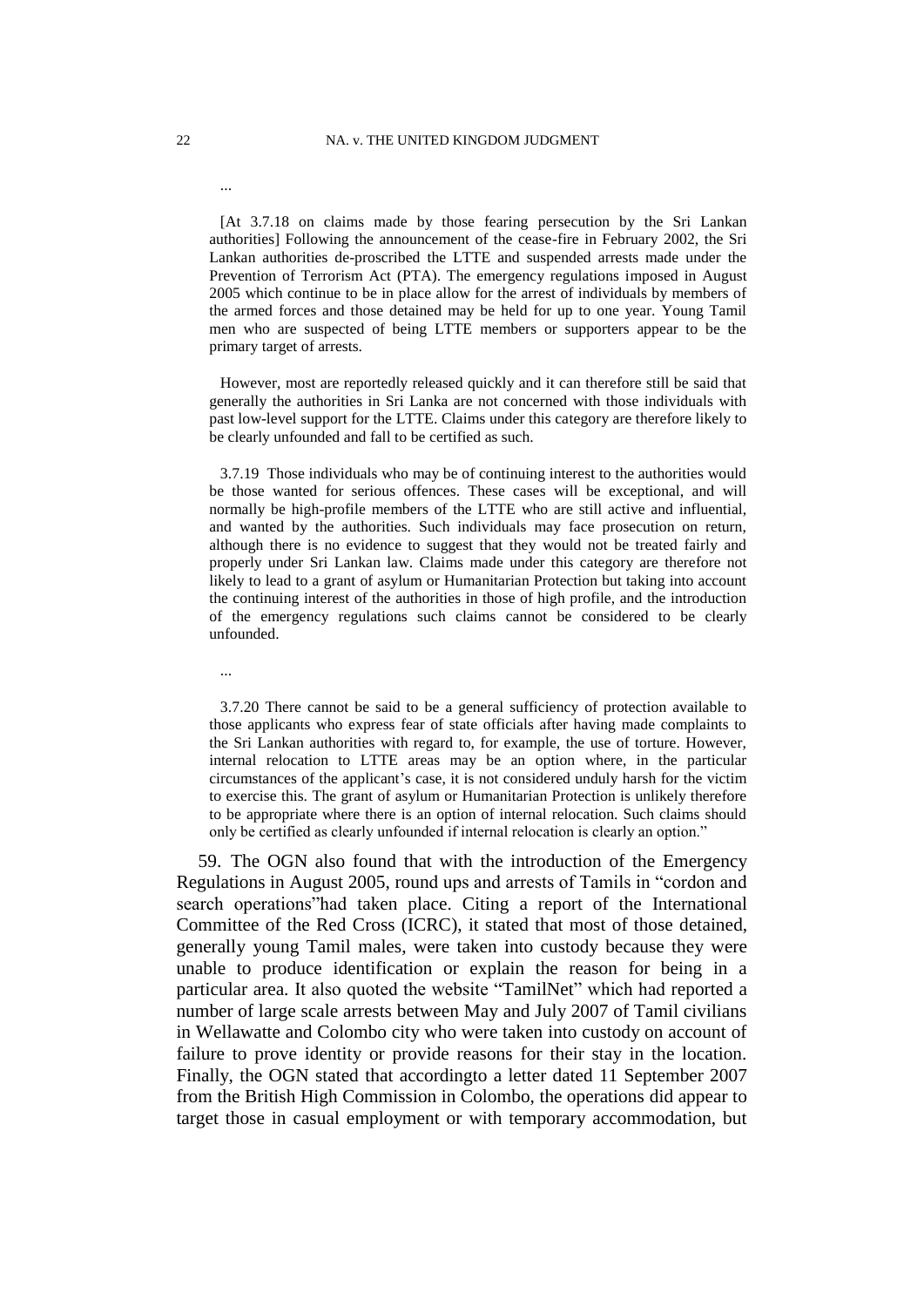whilst a proportion of those detained did end up in longer term detention, most were released quickly (at a paragraph 3.6.11 of the OGN).

### *2. Letters from the British High Commission in Colombo*

<span id="page-24-0"></span>60. The March 2008 COI Report(at paragraphs  $32.09 - 32.22$ ), set out a number of extracts from a series of letters from the British High Commission in Colombo, which addressed the treatment of failed asylum seekers.At paragraph 32.09, the COI Report included an excerpt from a High Commission letter of 25 January 2008, which noted:

"The BHC Risk Assessment Officer has recently visited the headquarters of CID [Criminal Investigations Department] in Colombo, and the ALO [Airline Liaison Officer] works closely with CID at BandaranaikeAirport. Both RAO and ALO recall that they have never seen any CID officers use a computer, and comment that neither their HQ nor airport offices has computers installed. The ALO added that CID officers at the airport record details in a notebook, whilst the RAO stated that officers in Colombo had typewriters on their desks."

The same paragraph of the COI Report noted that in a letter of 24 August 2006, the High Commission had previously reported:

"The Sri Lankan authorities have a good IT system to track arrivals and departures at the main airport and are able to track, in most cases, whether an individual is in the country or not."

61. According to the COI Report (at paragraphs 32.12 and 32.13), in a letter dated 26 September 2005 the High Commission stated:

"We have spoken to the International Organisation of Migration locally about returns. They say that to their knowledge most returns are detained briefly and then released to their families. Our Airline Liaison Officer has contacted the Canadian, Australian and German Missions here, to ask about their experiences with returns.All of their experiences are similar. In August [2005] a charter plane returned approximately 40 failed asylum seekers from Germany.The Sri Lankan Police (CID) have told us that these were processed by them 'in a few hours'. In general, the Sri Lankan Immigration Services and CID are informed in advance of the passenger's arrival. The passenger is handed over to Immigration who briefly interview them and then hand them to CID. In most cases a record is kept by both of the returnees arrival and they are then allowed to proceed. Usually family are at the airport to meet them. In a few cases CID have detained people where there was an existing warrant for their arrest when they left Sri Lanka. DII (Directorate of Internal Intelligence) may also have an interest in these individuals and keep records on them. There is no reason to think that they have any information regarding asylum claims in the UK or elsewhere.There does not appear to be any involvement in the process by the Sri Lankan Army.

...

The role of scarring is extremely difficult to assess, I have not found any detailed reports, but anecdotal evidence is that it can play a part in rousing suspicion. The key issue is not what triggers suspicion, but how suspects are treated. Membership of the LTTE and fundraising for the organisation are no longer criminal offences in Sri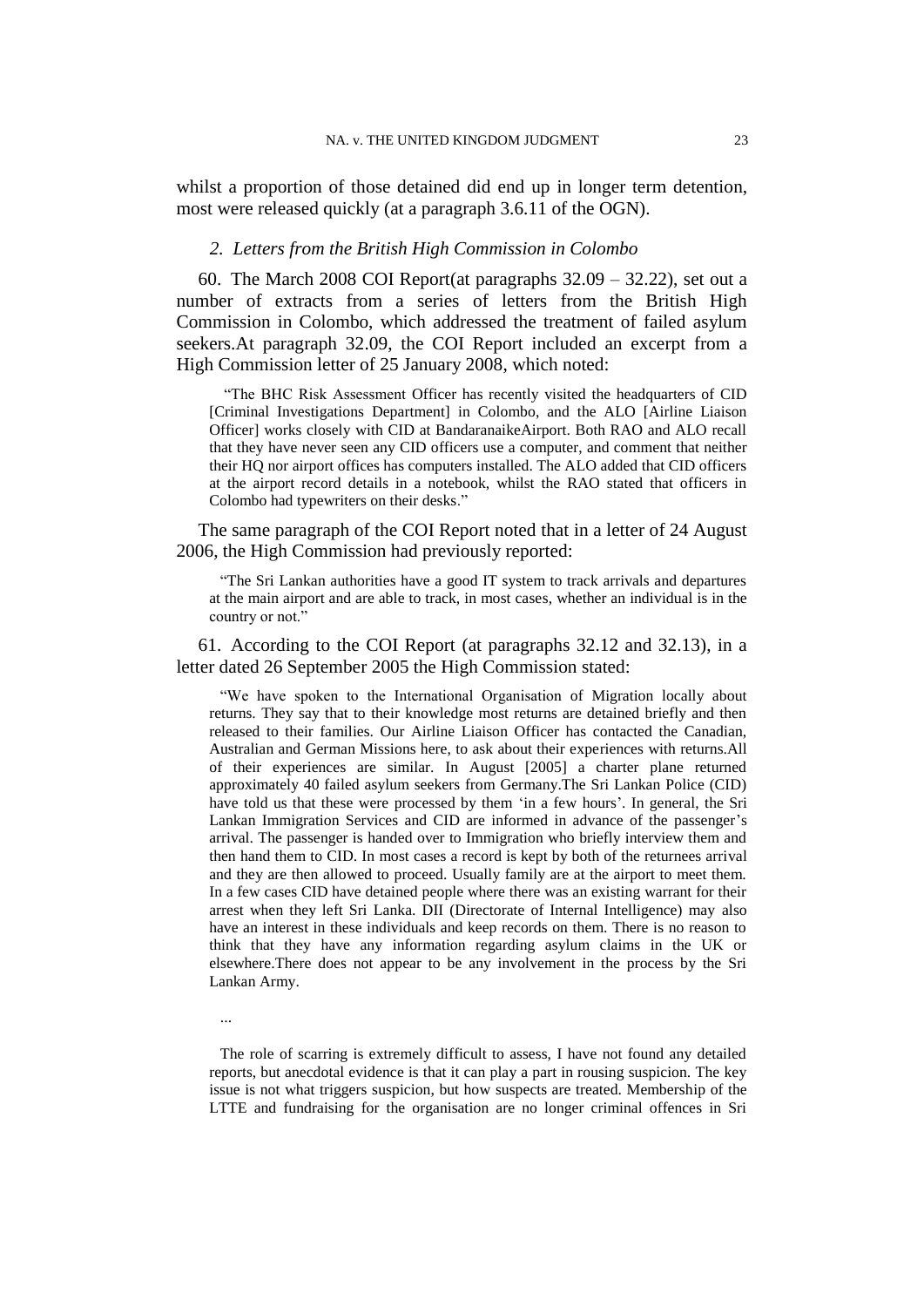Lanka (although they are in the UK) so even if the authorities acted on their suspicion Sri Lankan law gives them limited powers to act. Unarmed members of the LTTE are permitted to operate in government areas under the 2002 ceasefire agreement."

62. Paragraphs 32.14 and 32.15 of the COI report then quote the High Commission as stating inits letter of 24 August 2006 that:

"There is strong anecdotal evidence that scarring has been used in the past to identify suspects. In my own conversations with the police and in the media the authorities have openly referred to physical examinations being used to identify whether suspects have undergone military style training. A UK based member of staff who was present during the processing of two recent returns at Colombo airport on 04/08 and 23/08 [2006] reported however that no such examinations took place, and that the returnees, both ethnic Tamils from the north of Sri Lanka, were able to make onward journeys with little delay. His observations support more recent claims from contacts in government ministries that this practice has either ceased or is used less frequently. At the very least it appears to only take place when there is another reason to suspect the individual rather than a routine measure for immigration returnees.

...

Our own experience of the return of failed asylum seekers and the shared information of other missions, particularly the Canadians, and the International Organisation of Migration is quite clear. As we have reported earlier [26 September 2005] the vast majority are questioned for a short period of time to establish identity and possibly on security issues and then released. Normally only when there is an outstanding arrest warrant are individuals detained for longer periods."

<span id="page-25-0"></span>63. Finally, at paragraphs 32.20–32.22 the COI Report contained excerpts from the letter of 25 January 2008 which read as follows:

"The Government of Sri Lanka"s decision to abrogate the ceasefire agreement will reduce further the provision [of] information regarding the treatment of returnees. Ceasefire monitors from Norway and the Sri Lankan Monitoring Mission (SLMM) will have no further role and will be unable to provide any information regarding returnees.

...

The International Organisation for Migration (IOM) have advised the High Commission that whilst they monitor the persons who return from the UK under the Voluntary Assisted Return Programme (VARP) for up to 2 years, they do not monitor those who are forcibly returned. I was advised that even amongst the VARP returnees there were 2 cases in the last year where individuals have been arrested and detained. The first was a young Tamil male from Jaffna who was going through a reintegration programme in Colombo. Some 6 months after his return, he was stopped at a police checkpoint and detained, as he could provide no evidence of family in the capital. He was held at Boossa prison for one month before release, but is now back in the reintegration programme. The 2nd case also involved a Tamil male who was in the reintegration programme in Colombo. The circumstances of his arrest were somewhat different in that he had travelled to India on forged documentation and was apprehended by CID on his return to Colombo and detained. It could therefore be argued that there might have indeed been justification for this.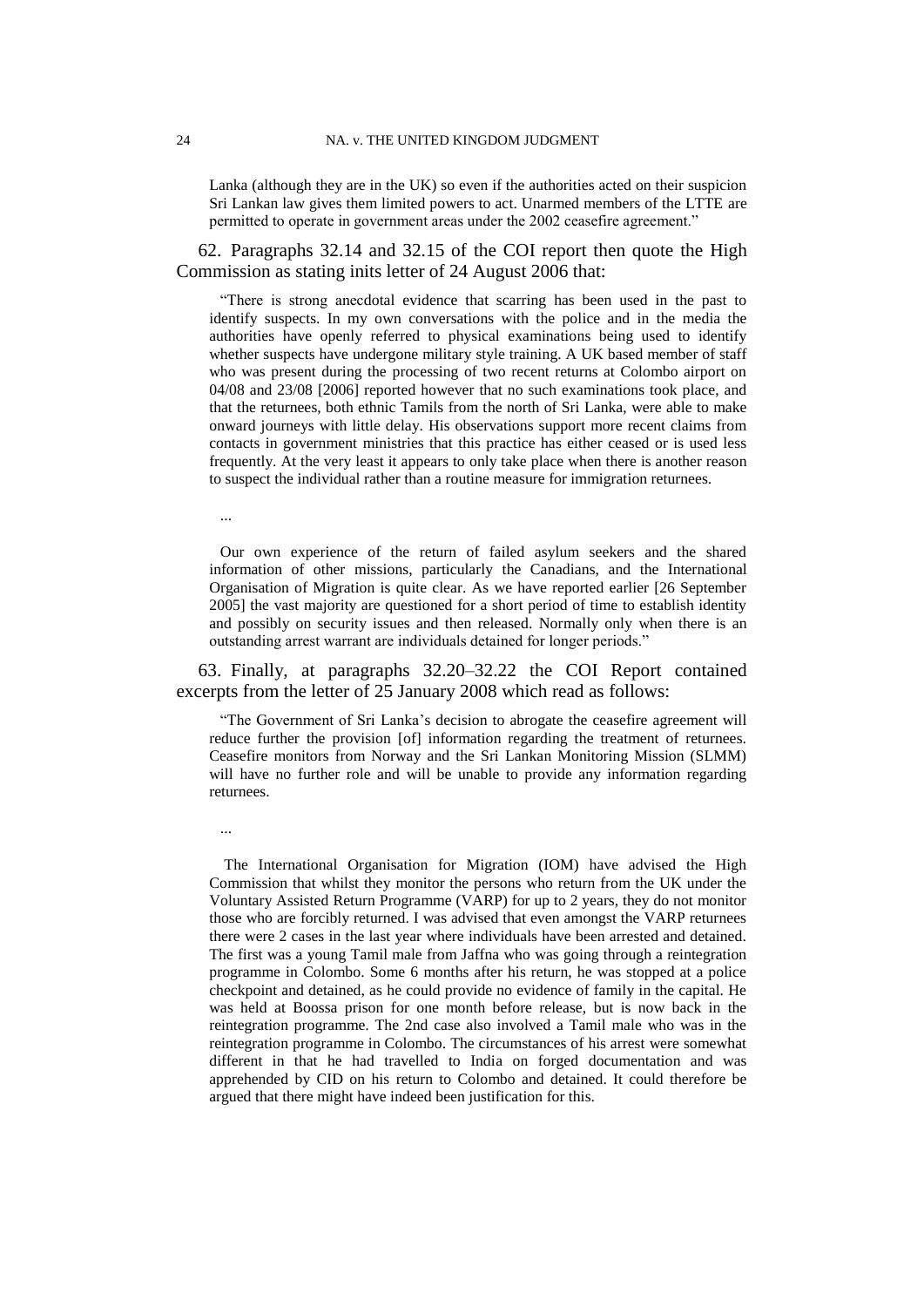IOM have also become involved with returnees who have forcibly been removed from the UK, providing post-arrival assistance. Ostensibly, this is to provide travel assistance to a chosen address. At time of writing IOM had been notified of 32 potential removals under this arrangement, of which they received only 8 returnees. Whilst a majority of the ones that did not arrive undoubtedly earned last minute reprieves in the UK by one means or another, IOM could not be 100% certain that some were not detained on arrival at Colombo Airport. IOM are under instructions not to approach these returnees until they have gone through all of the arrival procedures. FCO Migration Directorate has recently installed a Migration Delivery Officer at the High Commission in Colombo. His role will include liaison between the UK Border & Immigration Agency, the Sri Lankan Department of Immigration & Emigration and IOM, and will assist in the monitoring of such persons following their removal from the UK."

64. According to information provided to the Court by the Government, of above thirty-two returns, twenty-two were cancelled for a number of reasons such as judicial review proceedings being lodged, injunctions being granted by the High Court and this Court making indications under Rule 39 of the Rules of Court.Eight of the returnees were successfully met outside the airport by IOM.In the remaining two cases, removals were made but the individuals concerned did not make themselves known to the IOM officer on arrival in Colombo. The Government had established that one of the two was in the Netherlands and they continued to make enquiries into the whereabouts of the other individual concerned.

## **B. United Nations reports**

...

# *1. UNHCR Position on the International Protection Needs of AsylumSeekers from Sri Lanka ("the UNHCR Position Paper")*

<span id="page-26-0"></span>65. On 22 December 2006, the United Nations High Commissioner for Refugees published the above paper, observing that there had been several major developments in the country which fundamentally affected the international protection needs of individuals from Sri Lanka who sought, or who had sought, asylum abroad.After surveying the escalation in fighting between Government forces and the LTTE and its impact on the civilian population, the paper turned to the human rights situation.Tamils from the north and east were at risk of targeted violations of their human rights from all parties to the armed conflict, including harassment, intimidation, arrest, detention, torture, abduction and killing at the hands of government forces, the LTTE and paramilitary or armed groups.Where an individual sought to escape from the LTTE, even if they reached government-controlled areas, this did not necessarily mean that he or she would be able to secure the protection of the authorities given the LTTE"s capacity to track down and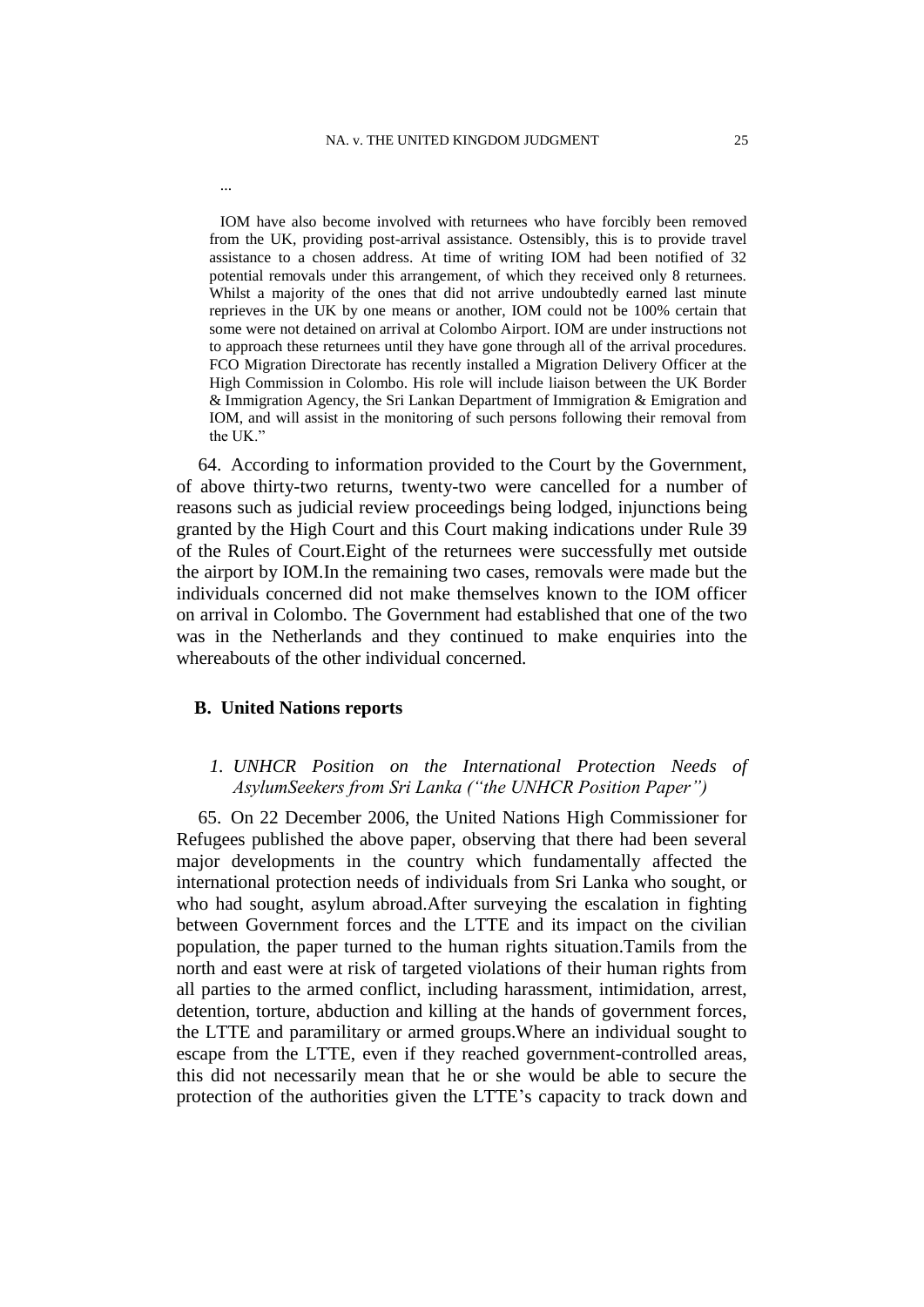target its opponents throughout the country.The position paper also considered the human rights situation for Tamils in Colombo and stated:

"23. Tamils in Colombo and its outskirts, where there are large Tamil communities, are at heightened risk of security checks, arbitrary personal and house to house searches, harassment, restrictions on freedom of movement, and other forms of abuse since the imposition of new security regulations in April and December 2006.

24. Under emergency regulations, the police are empowered to register all persons within the jurisdiction of each police station. These regulations, which were enacted during the height of the conflict in the 1990s, remain in place and require all residents to register with their local police station. Such registration, which is taking place in Colombo, enables the police to have accurate information on the ethnicity and location of all inhabitants of Colombo.

25. Tamils in Colombo are especially vulnerable to abductions, disappearances and killings. Such actions are allegedly conducted by the paramilitary 'white vans' suspected to be associated with the security forces, as well as by the Karuna faction and the LTTE. According to press reports, some 25 Tamils were abducted in Colombo and its suburbs between 20 August and 2 September 2006, with only two of these people confirmed released. The whereabouts and fate of the rest remain unknown. Young Tamil professionals including several women, businessmen, as well as Tamil political figures and activists with a pro-Tamil stance can be specifically targeted (footnotes omitted)."

66. The paper also noted that Muslims from the east were also particularly vulnerable to human rights abuses from the parties to the conflict and that Sinhalese from the north and east were vulnerable to the generalised violence there.For the latter, there was protection from generalised violence in government-controlled areas but no protection from the LTTE, if they were targeted by it.

67. UNHCR recommended that all asylum claims of Tamils from the north or east should be favourably considered.Where individual acts of harassment did not in and of themselves constitute persecution, taken together they could cumulatively amount to a serious violation of human rights and therefore be persecutory. Where an individual did not fulfil the refugee criteria under the United Nations Convention Relating to the Status of Refugees of 1951, a complementary form of protection was to be granted.Tamils from Colombo were to be recognised as refugees if subjected to targeted violations of human rights by the LTTE, the authorities or paramilitary groups. Again, where individual acts of harassment did not in and of themselves constitute persecution, taken together they could cumulatively amount to a serious violation of human rights and therefore be persecutory. A similar recommendation was made for Muslims. For Sinhalese, those who were targets of persecution from the LTTE or other non-state agents should be accorded recognition as refugees.

<span id="page-27-0"></span>68. For those asylum seekers from Sri Lanka whose claims had previously been examined and had been found not to be in need of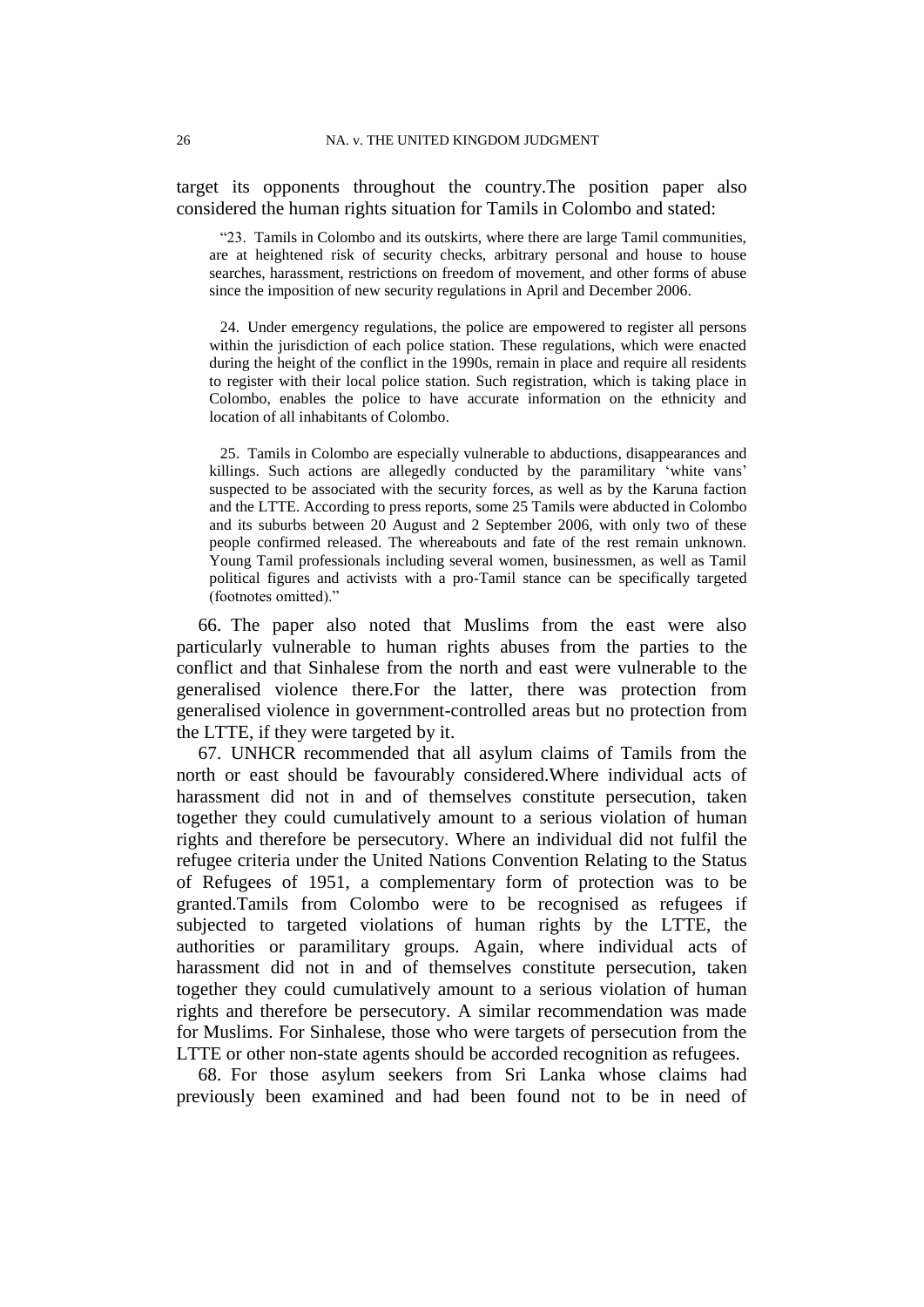international protection, the Position Paper recommended a review of their claims in light of the new circumstances it had described.

#### *2. The United Nations High Commissioner for Human Rights*

<span id="page-28-0"></span>69. After her visit to Sri Lanka in October 2007, the United Nations High Commissioner for Human Rights, Louise Arbour, issued a press statement on 13 October 2007 in which she noted:

"Sri Lanka has many of the elements needed for a strong national protection system. It has ratified most of the international human rights treaties. It has justiciable human rights guarantees in the Constitution. It has longstanding democratic and legal traditions. It has had a national human rights commission for more than a decade. Sri Lanka has an active media and benefits from a committed civil society.

However, in the context of the armed conflict and of the emergency measures taken against terrorism, the weakness of the rule of law and prevalence of impunity is alarming. There is a large number of reported killings, abductions and disappearances which remain unresolved. This is particularly worrying in a country that has had a long, traumatic experience of unresolved disappearances and no shortage of recommendations from past Commissions of Inquiry on how to safeguard against such violations. While the Government pointed to several initiatives it has taken to address these issues, there has yet to be an adequate and credible public accounting for the vast majority of these incidents. In the absence of more vigorous investigations, prosecutions and convictions, it is hard to see how this will come to an end.

...

Throughout my discussions, government representatives have insisted that national mechanisms are adequate for the protection of human rights, but require capacity building and further support from the international community. In contrast, people from across a broad political spectrum and from various communities have expressed to me a lack of confidence and trust in the ability of existing relevant institutions to adequately safeguard against the most serious human rights abuses.

In my view the current human rights protection gap in Sri Lanka is not solely a question of capacity. While training and international expertise are needed in specific areas, and I understand would be welcomed by the Government, I am convinced that one of the major human rights shortcomings in Sri Lanka is rooted in the absence of reliable and authoritative information on the credible allegations of human rights abuses."

#### *3. The United Nations Special Rapporteur on Torture*

<span id="page-28-1"></span>70. After his visit to Sri Lanka on 1–8 October 2007, the United Nations Special Rapporteur on Torture issued a press release (dated 29 October 2007) in which he concluded:

"Though the Government has disagreed, in my opinion the high number of indictments for torture filed by the Attorney General"s Office, the number of successful fundamental rights cases decided by the Supreme Court of Sri Lanka, as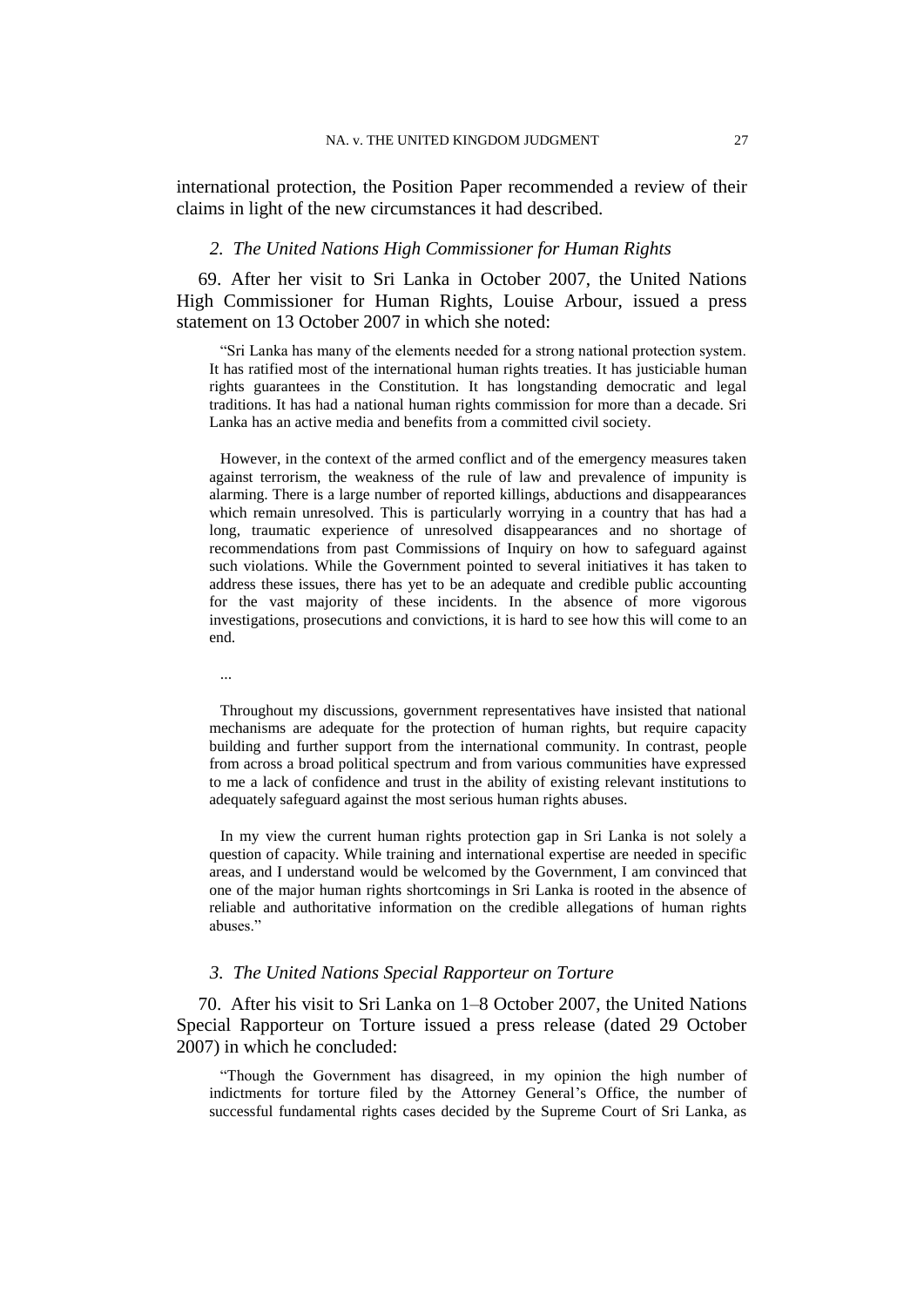well as the high number of complaints that the National Human Rights Commission continues to receive on an almost daily basis indicates that torture is widely practiced in Sri Lanka. Moreover, I observe that this practice is prone to become routine in the context of counter-terrorism operations, in particular by the TID [Terrorism Investigation Department].

Over the course of my visits to police stations and prisons, I received numerous consistent and credible allegations from detainees who reported that they were illtreated by the police during inquiries in order to extract confessions, or to obtain information in relation to other criminal offences. Similar allegations were received with respect to the army. Methods reported included beating with various weapons, beating on the soles of the feet (falaqa), blows to the ears ("telephono"), positional abuse when handcuffed or bound, suspension in various positions, including strappado, 'butchery', 'reversed butchery', and 'parrot's perch' (or dharma chakara), burning with metal objects and cigarettes, asphyxiation with plastic bags with chilli pepper or gasoline, and various forms of genital torture. This array of torture finds its fullest manifestation at the TID detention facility in Boossa.

Intimidation of victims by police officers to refrain from making complaints against them was commonly reported, as were allegations of threats of further violence, or threatening to fabricate criminal cases of possession of narcotics or dangerous weapons. Detainees regularly reported that habeas corpus hearings before a magistrate either involved no real opportunity to complain about police torture given that they were often escorted to courts by the very same perpetrators, or that the magistrate did not inquire into whether the suspect was mistreated in custody. Medical examinations were frequently alleged to take place in the presence of the perpetrators, or directed to junior doctors with little experience in documentation of injuries."

## **C. United States of America Department of State Report**

<span id="page-29-0"></span>71. In its 2007 Country Report on Human Rights Practices – Sri Lanka, dated 11 March 2008, the State Department observed:

"The government"s respect for human rights continued to decline due in part to the escalation of the armed conflict. While ethnic Tamils composed approximately 16 percent of the overall population, the overwhelming majority of victims of human rights violations, such as killings and disappearances, were young male Tamils. Credible reports cited unlawful killings by government agents, assassinations by unknown perpetrators, politically motivated killings and child soldier recruitment by paramilitary forces associated with the government, disappearances, arbitrary arrests and detention, poor prison conditions, denial of fair public trial, government corruption and lack of transparency, infringement of religious freedom, infringement of freedom of movement, and discrimination against minorities. There were numerous reports that the army, police, and pro-government paramilitary groups participated in armed attacks against civilians and practiced torture, kidnapping, hostage-taking, and extortion with impunity. The situation deteriorated particularly in the governmentcontrolled Jaffna peninsula. By year"s end extrajudicial killings occurred in Jaffna nearly on a daily basis and allegedly perpetrated by military intelligence units or associated paramilitaries. There were few arrests and no prosecutions as a result of these abuses, although a number of older cases continued to make slow progress through the judicial system. Government security forces used the broad 2005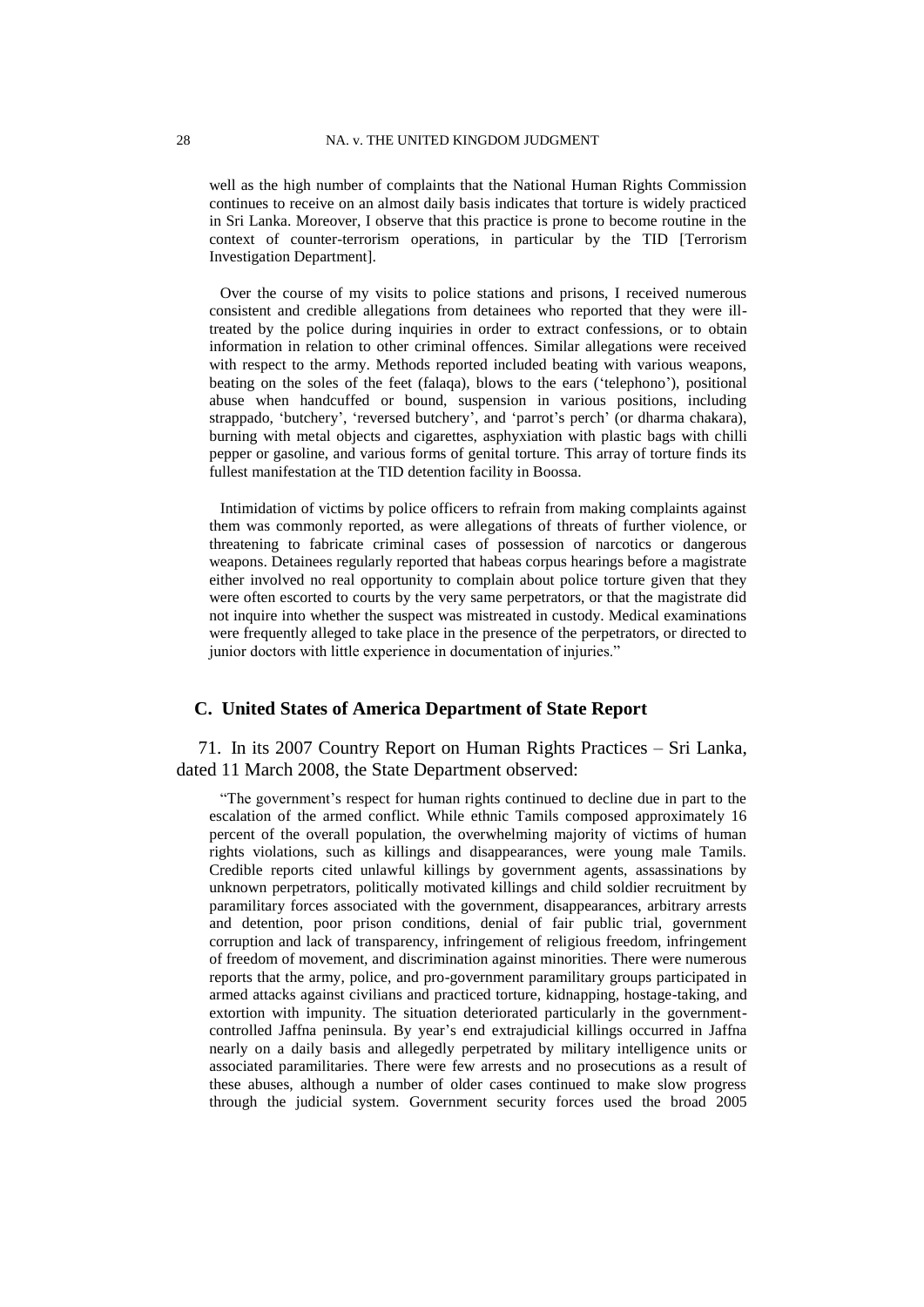emergency regulations to detain civilians arbitrarily, including journalists and members of civil society.

The LTTE, which maintained control of large sections of the north, continued to attack civilians and engage in torture and arbitrary arrest and detention; denied fair, public trials; arbitrarily interfered with privacy; denied freedoms of speech, press, and assembly and association; and forced recruitment, including of children. The LTTE was also active in areas it did not control and during the year carried out at least one politically motivated killing in Trincomalee, a politically motivated suicide attack in Colombo, a suicide attack against a government army base near Batticaloa, a bombing of civilian shoppers in a suburb of Colombo, and bombings of civilian buses in the south."

72. In the section of the report entitled "Arrest and Detention", the State Department noted, *inter alia*:

"Between November 30 and December 3, in response to two LTTE bomb attacks in and around Colombo, the police conducted random cordon and search operations and arrested nearly 2,500 Tamils in the capital and an estimated 3,500 countrywide. The detained, mostly male Tamil civilians were reportedly arrested based solely on their Tamil surnames. The vast majority of the detainees were soon released. The Supreme Court ordered the government to release the detainees on bail if they were no longer required for questioning. By year"s end only 12 of the 372 arrestees held in the Boossa detention camp were still in custody."

73. The report also documented the arrest of forty-eight Tamils in a lodge in a Colombo suburb on 6 October 2007 after the Supreme Court had intervened to prevent the police carrying out such forcible removals in June (see paragraph [79](#page-34-0) below).

#### **D. The Immigration and Refugee Board of Canada**

<span id="page-30-0"></span>74. On 22 December 2006, the Immigration and Refugee Board of Canada published the following "response to information request" on the treatment of failed asylum seekers returning to Sri Lanka, which provides:

"In 19 December 2006 correspondence to the Research Directorate, an official at the Canadian High Commission in Colombo provided corroborating information [in reference to the letter from the British High Commission in Colombo dated 26 September 2005: see paragraphs [60](#page-24-0)[–63a](#page-25-0)bove] on the return of failed asylum seekers to Sri Lanka, stating that

[r]eturnees, if identified to the airlines as such by immigration authorities who are removing them to Sri Lanka, have an established process awaiting them upon arrival. First, the Chief Immigration Officer (arrivals) documents the arrival of the person, takes a statement, and determines whether the returnee should be granted entry as a Sri Lankan national. Next an officer of the State Intelligence Service (SIS) documents the arrival and takes a statement. Finally, an officer of the Criminal Investigation Department (CID) of the Sri Lanka Police documents the arrival, checks for outstanding warrants and takes a statement. If there is an outstanding warrant for arrest, the returnee may be arrested. Otherwise, the returnee is free to go.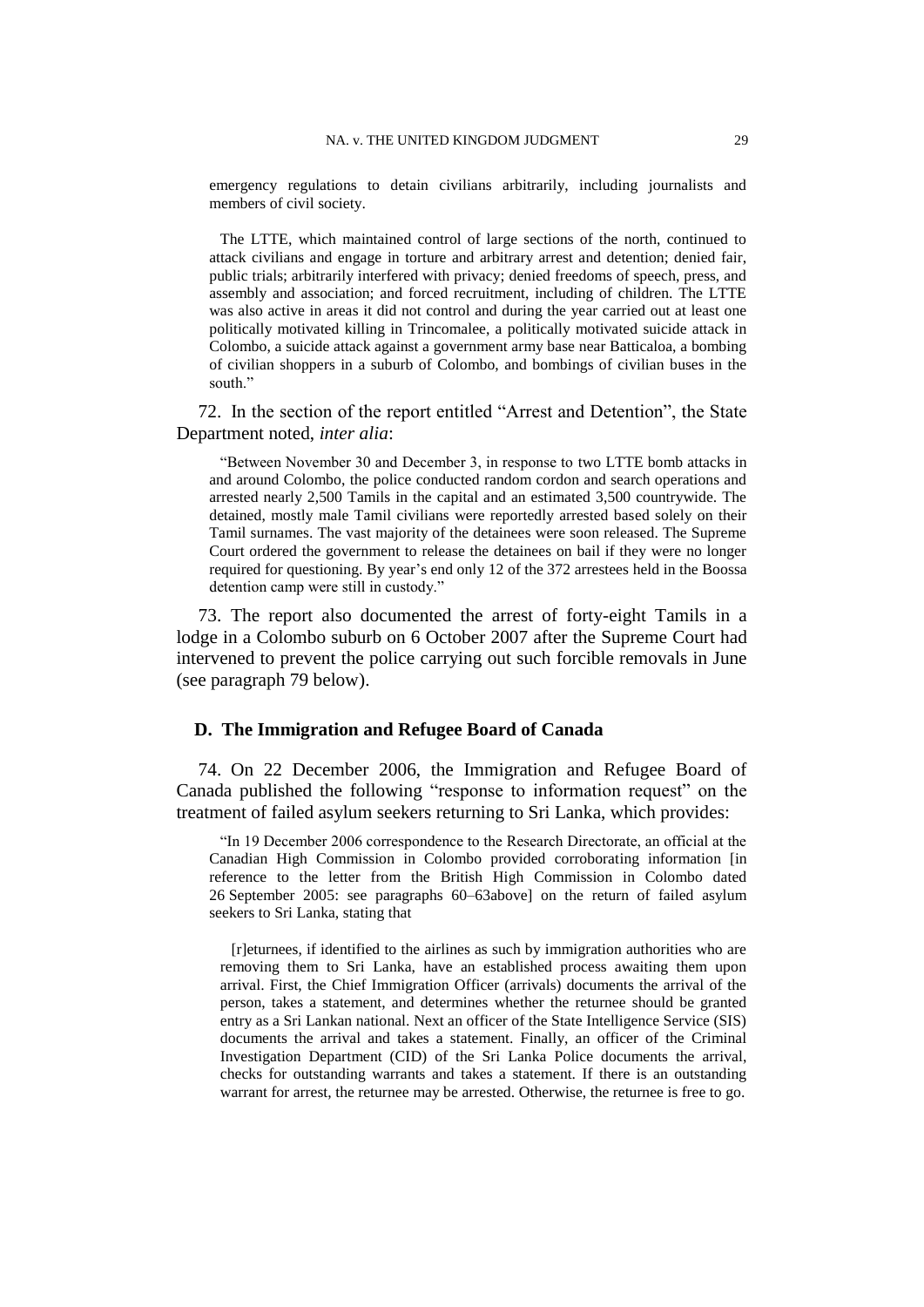#### **Persons with previous problems with the authorities**

An October 2006 report published by Hotham Mission"s Asylum Seeker Project (ASP), an Australian non-governmental organization (NGO) that "works with asylum seekers in the community' (Hotham Mission n.d.), similarly notes that persons returning to Sri Lanka who have had previous problems with the government of Sri Lanka may be detained by the police upon their arrival (47). According to the report, persons who have been detained or questioned in the past are more likely to be arrested and, because of the state of emergency and ongoing conflict in the country, 'may face further human rights violations, such as torture' (Hotham Mission Oct. 2006, 47). The report also notes that Sri Lanka"s National Intelligence Bureau keeps records on people dating back more than ten years and, since 2004, has been using a national computerized database (ibid.).

## **Persons travelling without valid identity documents**

Persons who leave Sri Lanka using false documents or who enter the country under irregular or suspicious circumstances are reportedly more likely to be singled out and questioned under the country"s current state of emergency (ibid.; see also Daily News 15 Sept. 2006). The state of emergency reportedly permits the Sri Lankan authorities to make arrests without warrant and to detain persons for up to 12 months without trial (US8 Mar. 2006). Under Section 45 of the country"s Immigrants and Emigrants Act, amended in 1998, persons found guilty of travelling with forged documents may be subject to a fine of between 50,000 and 200,000 Sri Lankan Rupees (LKR) [approximately CAD 533 (XE.com 12 Dec. 2006a) to CAD 2,133 (ibid. 12 Dec. 2006b)] and a jail term ranging from one to five years (Sri Lanka 1998).

#### **Tamil asylum seekers with scars**

Cited in an October 2006 UK Home Office report, a 1 January 2005 position paper by the Office of the United Nations High Commissioner for Refugees (UNHCR) indicates that Tamil asylum seekers with scars may be more likely to be questioned and experience "ill-treatment" by the Sri Lankan security forces upon their return to Sri Lanka (31 Oct. 2006, 126). The paper states that

[the] UNHCR maintains its position ... that 'Tamil asylum seekers with scars, should they be returned to Sri Lanka, may be more prone to adverse identification by the security forces and taken for rigorous questioning and potential ill-treatment" ... Please note that the UNHCR"s comments are strictly limited to the risk of adverse identification, rigorous questioning, and potential ill-treatment of returned persons with scars upon their arrival at the airport, not the potential risk of arrest subsequent

A 24 August 2006 letter from the British High Commission in Colombo, cited in the October 2006 UK report suggests, however, that physical examinations of returnees conducted by the authorities are less common or have ceased altogether. The letter states that

to the initial interrogation at the airport. (UK31 Oct. 2006, 126)

[t]here is strong anecdotal evidence that scarring has been used in the past to identify suspects. In ... conversations with the police and in the media, the authorities have openly referred to physical examinations being used to identify whether suspects have undergone military style training. ... [R]ecent claims from contacts in government ministries [indicate] that this practice has either ceased or is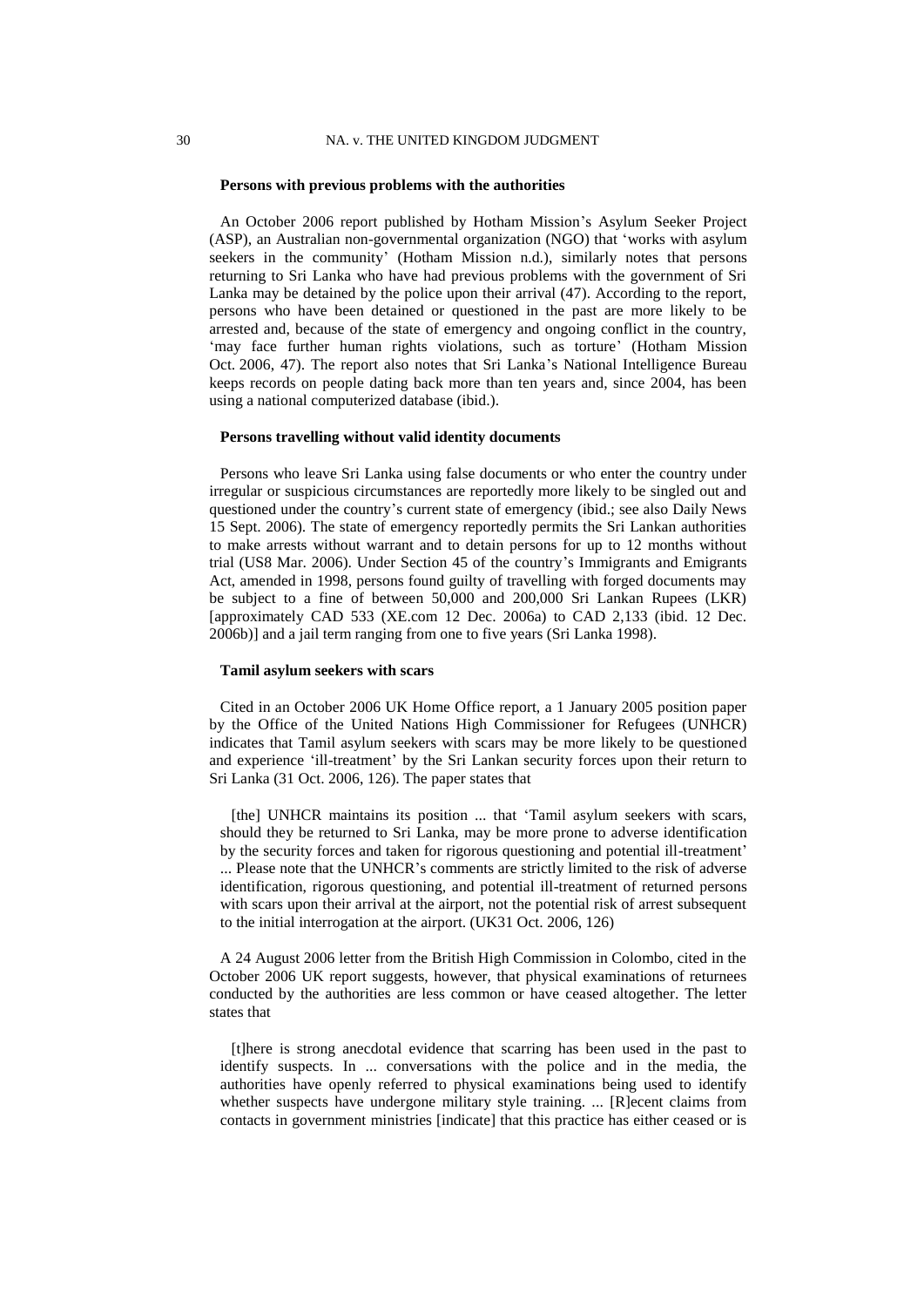used less frequently. At the very least, it appears to only take place when there is another reason to suspect the individual rather than [as part of] a routine measure for immigration returnees. (UK31 Oct. 2006, 127)

Further information from 2005 and 2006 on whether Tamils asylum seekers with scars would be targeted by Sri Lankan security forces upon their return could not be found among the sources consulted by the Research Directorate.

#### **Persons with an affiliation to the LTTE or other political groups**

The October 2006 Hotham Mission report cites information obtained during consultations with the Sri Lanka Monitoring Mission (SLMM), a body of international observers that monitors the ceasefire agreement between the Sri Lankan government and the Liberation Tigers of Tamil Eelam (LTTE) (SLMM n.d.), concerning the return of failed asylum seekers (47). The SLMM indicates that if a person returning to Sri Lanka has any previous affiliation with the LTTE, they may be targeted by the police (ibid.). The organization also notes that if a person has previous affiliations to certain individuals or political groups, they may be targeted by the LTTE (ibid.). The SLMM provides the example of persons who have been members of the People"s Liberation Organisation of Tamil Eelam (PLOTE), an inactive Tamil militant organization (SATP n.d.), who were still being targeted by the LTTE in Sri Lanka at the time the Hotham Mission report was published (Hotham Mission Oct. 2006, 47).

#### **Persons returning from abroad**

Persons returning from abroad may also be subject to extortion (Sri Lanka27 Nov. 2006; Hotham Mission Oct. 2006, 49). According to the Hotham Mission report, in some instances, returnees have been pressured into paying immigration officials to be able to pass through the airport without incident (ibid.). The report also indicates that, across Sri Lanka, wealthy businessmen are being kidnapped for ransom and that "people returning from overseas may be a target, as it will be assumed that they have money' (ibid.).

A 27 November 2006 article by the Media Centre for National Security, a division of Sri Lanka"s Ministry of Defence, Public Security, Law and Order, provides a listing of "extortion rates of the LTTE." According to the article, the LTTE charges 500 LKR [approximately CAD 5.30] per journey to persons returning from abroad (Sri Lanka27 Nov. 2006).

#### **Returnees from Canada**

In 19 December 2006 correspondence, an official at the Canadian High Commission in Sri Lanka indicated that

"[s]ince 2004 ... no returnees from Canada have been arrested or experienced negative repercussions at the airport or after exiting the airport grounds in Sri Lanka. Sri Lankan authorities who have dealt with the returnees have carried out their duties in a professional manner in compliance with international norms.""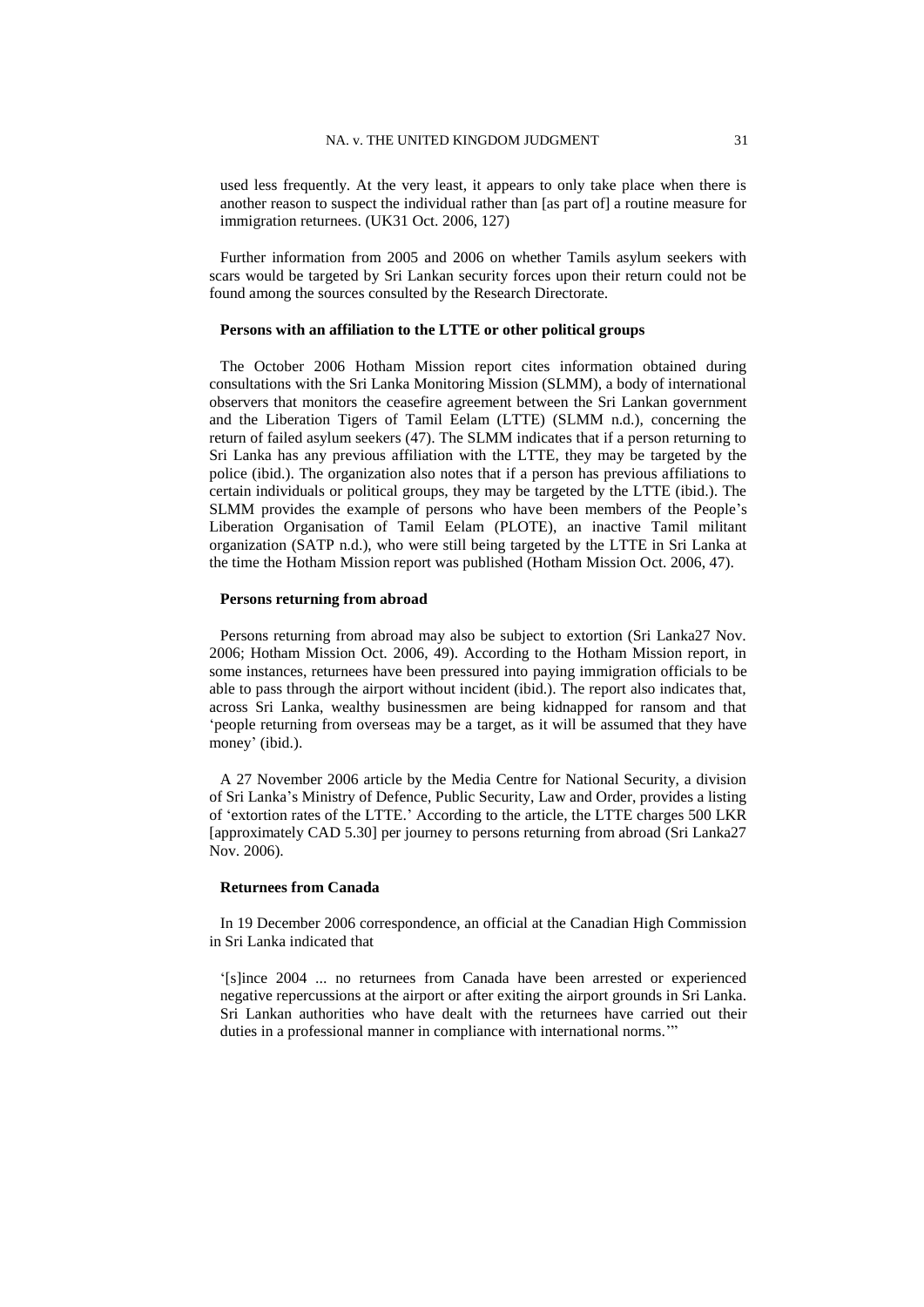## **E. Non-governmental Organisations' reports**

## *1. The Independent International Group of Eminent Persons*

<span id="page-33-1"></span>75. In November 2006, the President of Sri Lanka appointed a Commission of Inquiry to investigate and inquire into sixteen incidents of alleged serious violations of human rights, including abductions, disappearances and extra-judicial killings.The President subsequently invited eleven eminent persons to form the Independent International Group of Eminent Persons ("the IIGEP") to observe the Commission"s work and to comment on the transparency of its investigations and inquiries and their conformity with international norms and standards.By a public statement released on 6 March 2008, the IIGEP announced its decision to terminate its operation in Sri Lanka, concluding that the proceedings had fallen far short of the transparency and compliance with basic international norms and standards pertaining to investigations and inquiries.

## *2. Amnesty International*

<span id="page-33-0"></span>76. In its 2007 Annual Report ("The State of the World"s Human Rights"), Amnesty International noted that in 2006 the human rights situation in Sri Lanka had deteriorated dramatically.Unlawful killings, recruitment of child soldiers, abductions, enforced disappearances and other human rights violations and war crimes had increased. Civilians had been attacked by both sides as fighting escalated between the Sri Lankan Government and the LTTE. Hundreds of civilians had been killed and injured and more than 215,000 people displaced by the end of 2006. Homes, schools and places of worship had been destroyed. Although both sides maintained they were adhering to the ceasefire agreement, by mid-2006 it had in effect been abandoned. A pattern of enforced disappearances in the north and east re-emerged. There were reports of torture in police custody; perpetrators continued to benefit from impunity.

<span id="page-33-2"></span>77. In its 2008 Annual Report of the same title, Amnesty International further noted that "2007 was characterized by impunity for violations of international human rights and humanitarian law". It stated that "soaring human rights abuses" included hundreds of enforced disappearances, unlawful killings of humanitarian workers, arbitrary arrests and torture. The report also stated that the Sri Lankan police had conducted mass arrests of more than 1,000 Tamils, allegedly in response to the suicide bombings carried out in Colombo on 28 November 2007. The arrests said to have been made on arbitrary and discriminatory grounds using sweeping powers granted by the Emergency Regulations. The report also quoted unnamed reports as stating that "Tamils were bundled in bus loads and taken for interrogation". The report further alleged that more than four hundred of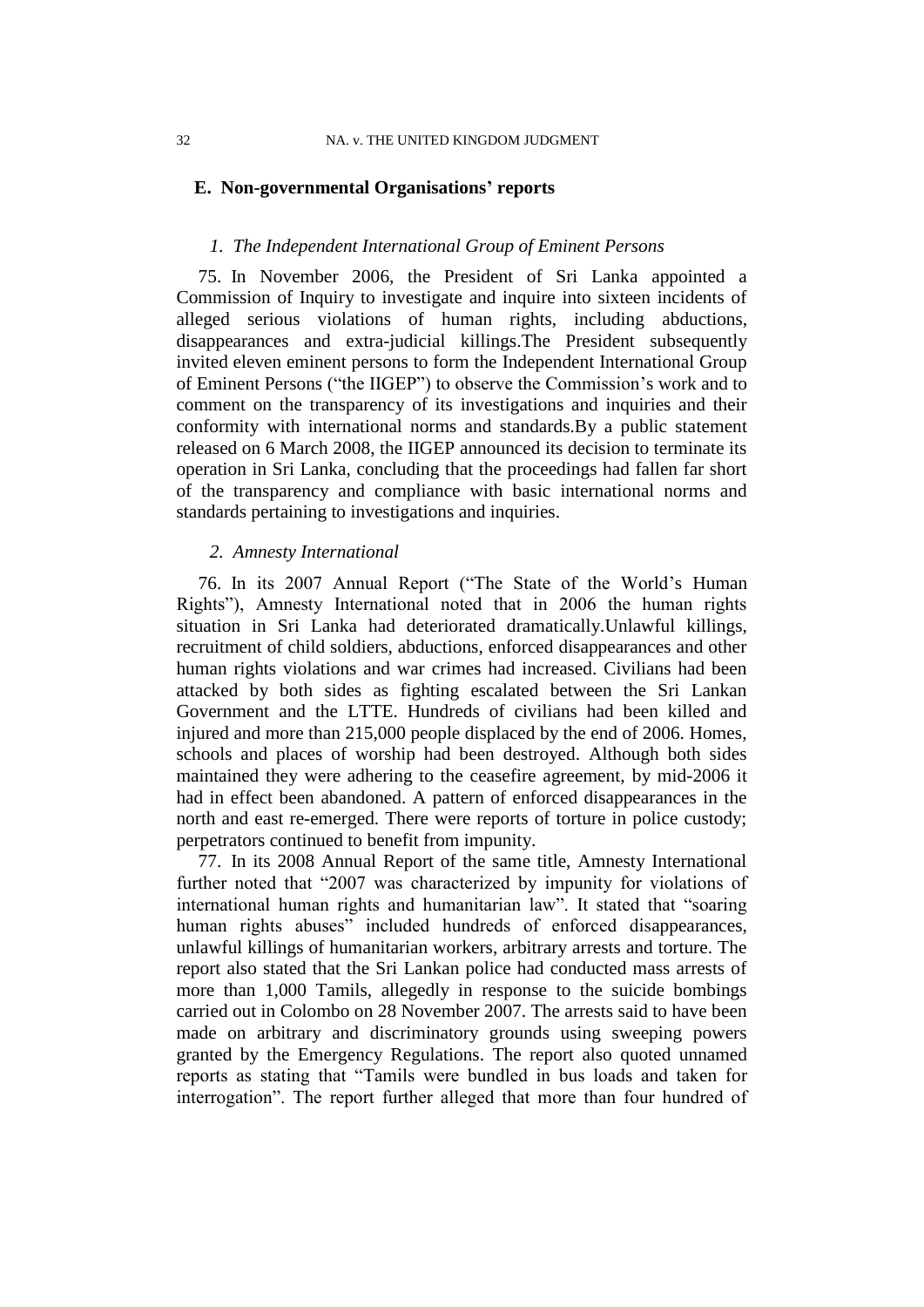those arrested, including fifty women, were taken to the Boosa Camp near Galle and held in poor conditions of detention.

## *3. Human Rights Watch*

#### **a. Return to War:Human Rights Under Siege**

<span id="page-34-1"></span>78. In the above report of August 2007, Human Rights Watch characterised Sri Lanka as being in the midst of a human rights crisis and found responsibility lay with both the Government and the LTTE. The report catalogued instances of human rights abuses during the armed conflict, including abductions, disappearances and arbitrary arrests and detentions.It also found there to have been a crackdown on dissent, a culture of impunity for human rights violations and an abuse of the Emergency Regulations introduced by the Government (see paragraph [55](#page-21-0) above).It found that ethic Tamils had suffered the brunt of abuses but members of the Muslim and Sinhalese ethnic groups had also been the victims of Government human rights violations.The report also noted that the Government had detained an undetermined number of people (reaching into the hundreds) under the Emergency Regulations, with young Tamil males being the primary targets. The report also noted that on the Government's own figures, Tamils constituted the overwhelming majority of those detained.Large-scale arrests were said to be particularly common after attacks attributed to the LTTE.

<span id="page-34-0"></span>79. The report also recorded attempts in early June 2007 by the Sri Lankan police to evict Tamils staying at lodges in and around Colombo and to transport them to LTTE controlled areas. On 8 June 2007, the Supreme Court issued an order preventing the police and others from continuing the expulsions or restricting the free movement of Tamils in and out of Colombo.

#### **b. Recurring Nightmare: State Responsibility for Disappearances and Abductions in Sri Lanka**

<span id="page-34-2"></span>80. In a further report published in March 2008, Human Rights Watch documented ninety-nine instances of disappearances, which it alleged were, for the most part, attributable to Government security forces.The report stated that the vast majority of the victims were ethnic Tamils, although Muslims and Sinhalese had also been targeted, with individual being targeted primarily because of their alleged membership in or affiliation to the LTTE.Young Tamil men were among the most frequent targets, though civil society activists were also among those who had disappeared.The report characterised the Government"s investigation and response to the disappearances as "grossly inadequate".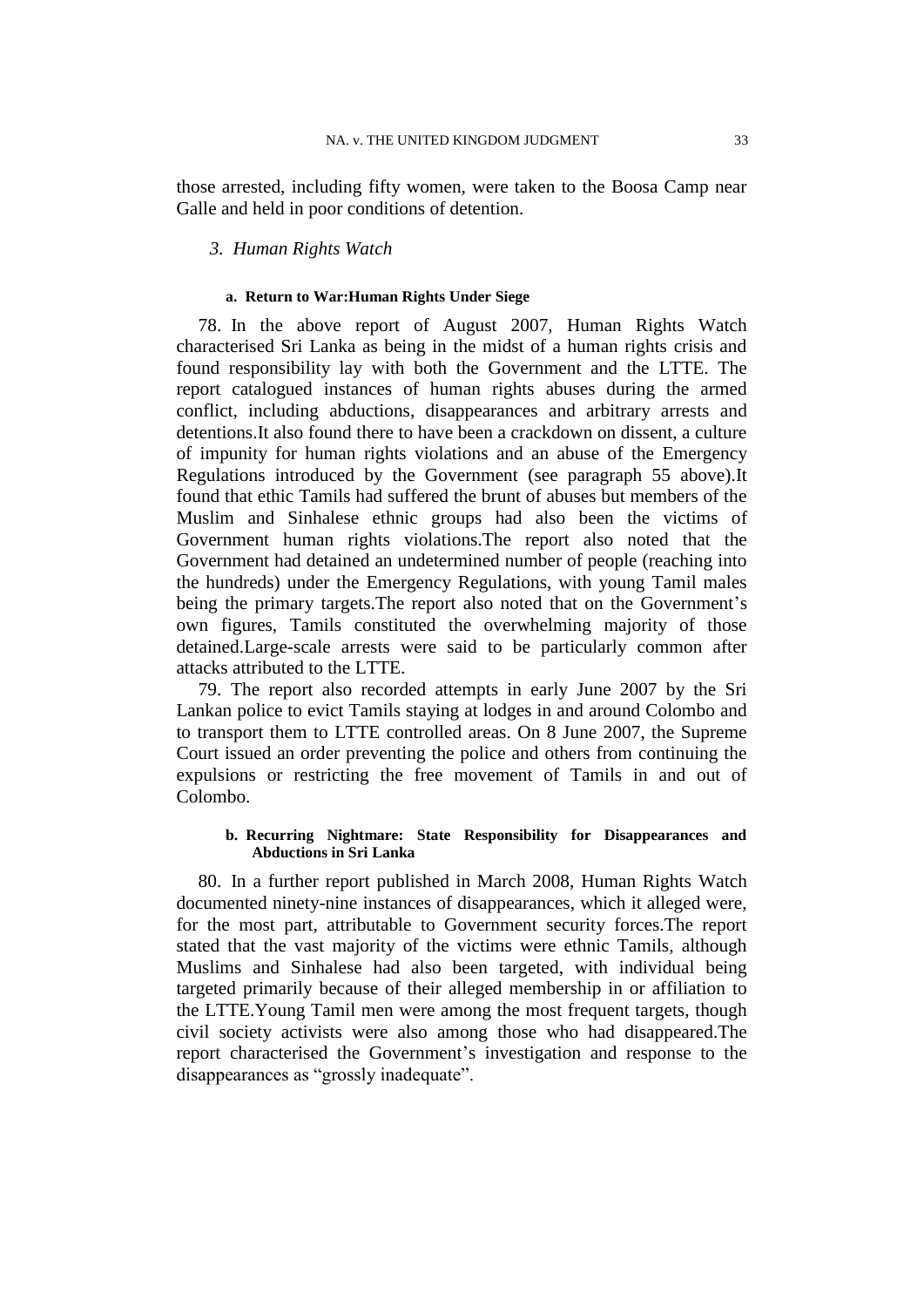#### *4. The International Crisis Group*

81. In a report of 20 February 2008, entitled "Sri Lanka"s Return to War: Limiting the Damage, Asia Report No. 146", the International Crisis Groupcommented on the rising ethnic tensions in Sri Lanka since the collapse of the ceasefire and in particular observed:

"With the collapse of the ceasefire, the LTTE"s return to terror attacks and the government"s counter-terrorism measures, fear and inter-ethnic tension have grown significantly. Tamils increasingly see themselves, not the Tigers, as the government's target. The decision in June 2007 to evict some 375 Tamils from hotels and boarding houses in Colombo and bus them "home" to the north and east and to the central hill country was a major blow to confidence. This was followed by mass round-ups of more than 2,500 in Colombo in early December after a series of bomb attacks blamed on the Tigers. [the accompanying footnote refers to a Government press release of 5 December 2007] The arrests were disorganised and indiscriminate, affecting many long-established residents of the capital with proper identification. More than 400 were sent to detention centres in the south. Most were released within a week, but the experience was a shock.Many felt such 'security measures' were meant to send a message that all Tamils pose a security threat and are unwelcome in Colombo or Sinhalese areas. Tamils from the north and east are particularly vulnerable (footnotes omitted)."

82. The report also observed that violations of civil and political rights were widespread, with the majority and worst in the north and east of the country. There were daily occurrences of political killings and disappearances. Both sides were responsible but additionally on the government side there appeared to be no prosecutions for human rights violations and an unwillingness on the part of the police to investigate killings, disappearances and abductions. Other government institutions were "equally ineffective".

## *5. Medical Foundation for the Care of Victims of Torture*

<span id="page-35-0"></span>83. The Medical Foundation for the Care of Victims of Torture is a United Kingdom registered charity which provides medical and other rehabilitative support for victims of torture. In a 2007 report, submitted by the Government as part of their observations in the present case, and entitled "Torture once again rampant in the Sri Lanka conflict", the Foundation summarised the work it had done with Sri Lankan clients. The report stated that the overwhelming majority of Sri Lankans seen by the Foundation were Tamil and the majority of them were young males. The report stated that its findings "challenged the UK Government's readiness to return unsuccessful asylum applications to Sri Lanka where they might face further abuse".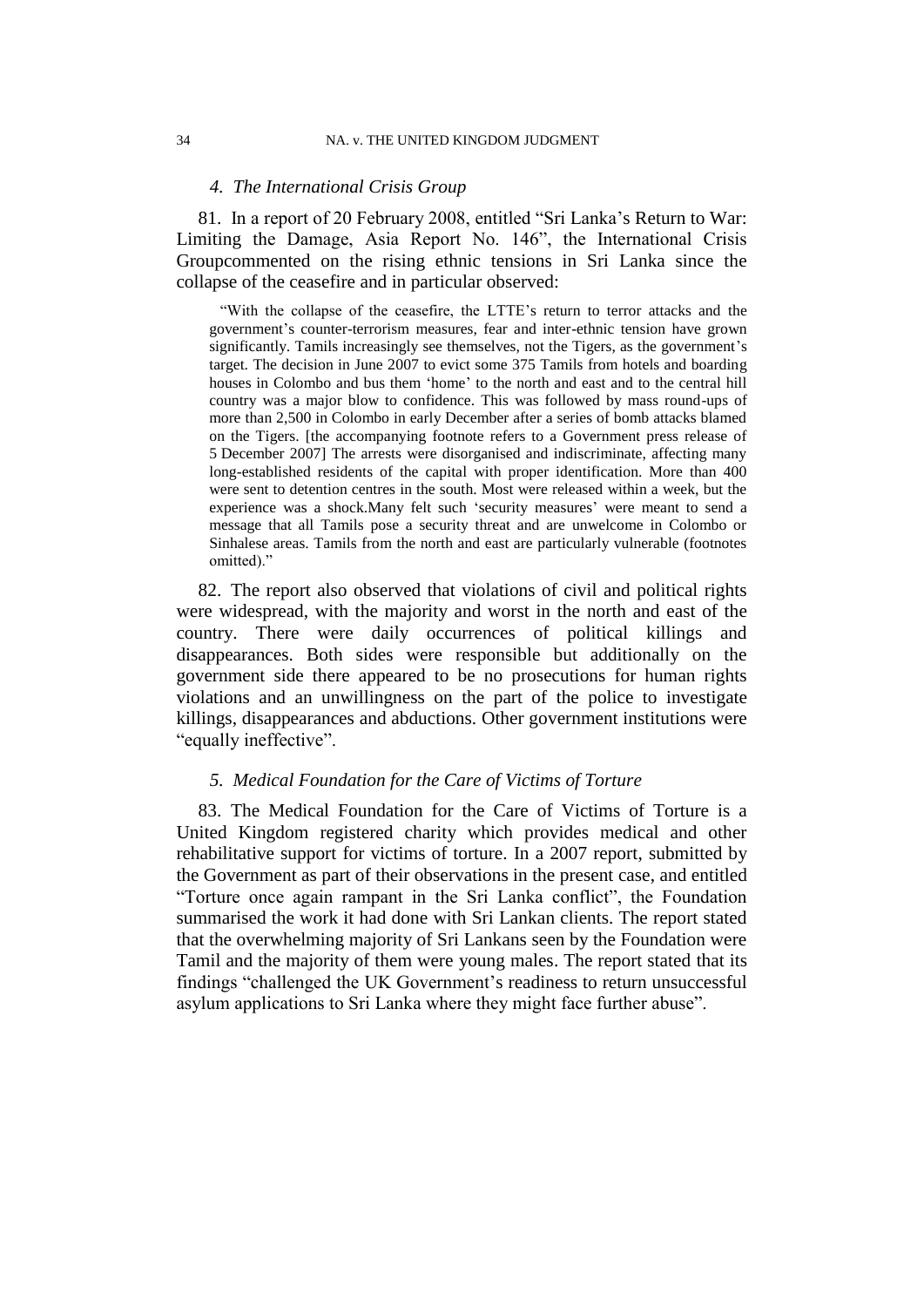#### **F. Other relevant sources**

## *1. The British Broadcasting Corporation*

<span id="page-36-0"></span>84. On 19 August 2007, the British Broadcasting Corporation's Sinhala website quoted Amnesty International as stating that three Tamil men had been held incommunicado in Colombo after having been returned there from Thailand. A Sri Lankan police spokesman was also quoted as stating that the men had been detained on immigration charges but refuted the allegation that they were being held incommunicado. Amnesty International also stated that the applications for political asylum in Thailand by the three men were refused by UNHCR. The story was recorded in the March 2008 COI Report at paragraph 8.16 and at paragraph 8.15 of the previous, November 2007 version of the same report.

#### *2. The Sri Lankan Government*

<span id="page-36-1"></span>85.From a press release available on the official website of the Government of Sri Lanka, the Chief Government Whip, Jeyaraj Fernandopulle, gave the following information at a press briefing on 4 December 2007. The Government had released 2,352 persons out of a total of 2,554 persons taken into custody during search operations conducted the previous weekend. 1,959 had been released on the day of arrest and another 393 were released following identification. The remaining 202 persons had been remanded or kept under detention orders.

## THE LAW

# I. THE GOVERNMENT"S PRELIMINARY OBJECTION AND ADMISSIBILITY

## **A. The parties' observations**

86. The Government submitted that the application should be rejected for non-exhaustion of domestic remedies, as the applicant had failed to maintain his judicial review application, listed for 17 May 2007, especially since any refusal at that oral hearing carried the right of appeal to the Court of Appeal. The applicant had similarly failed to appeal against the original decision of the Adjudicator. They further referred to the fact that the applicant had given apparently contradictory explanations for his decision to withdraw his application for judicial review. Doubt had to be cast on the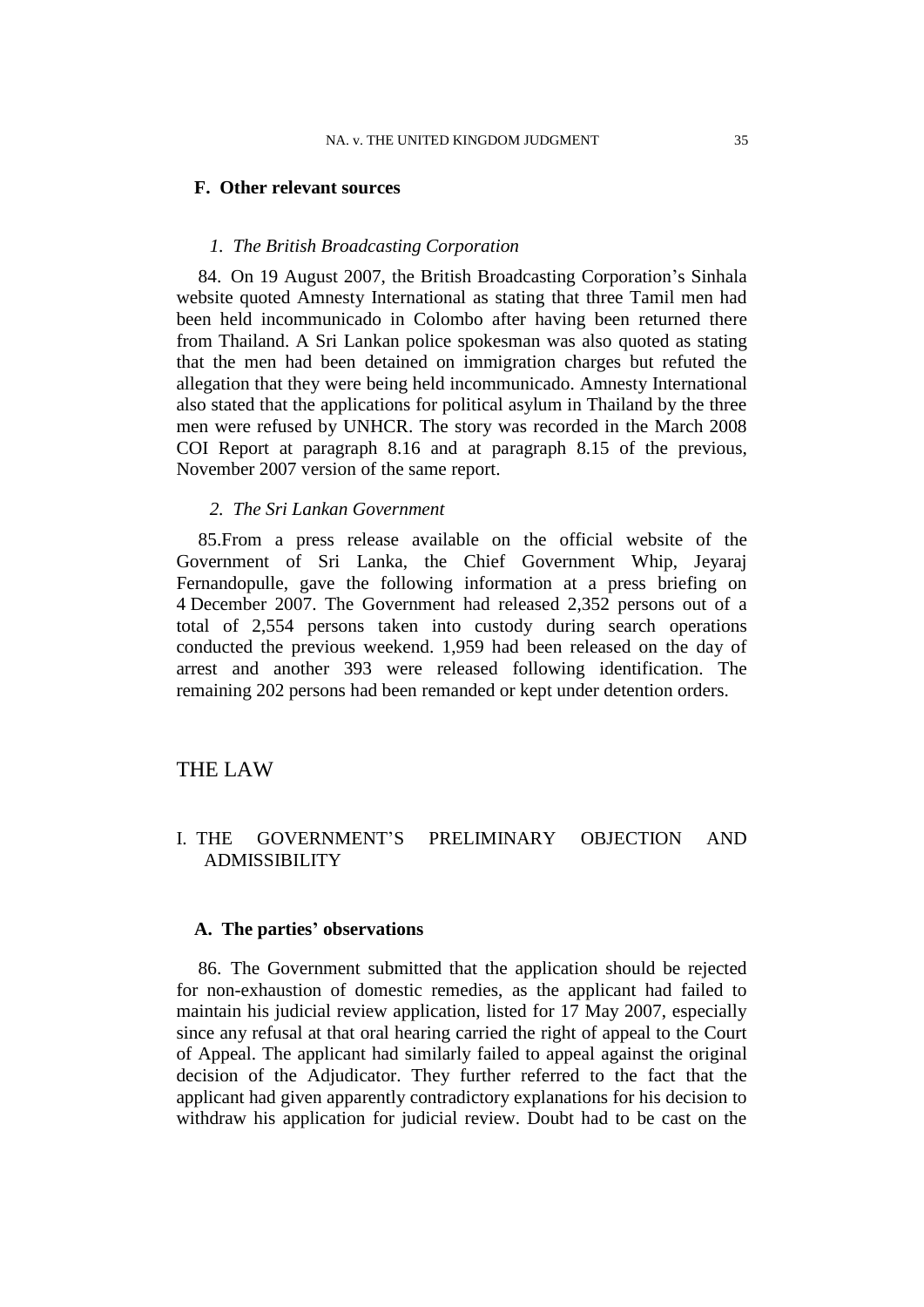accuracy of the applicant's explanation (see paragraph [87](#page-37-0) below) that his solicitors were informed by counsel that this was a "pre-*LP*" case since *LP* was not promulgated until 6 August 2007 and thus counsel could not have known before the applicant"s judicial review hearing on 17 May 2007 what the outcome of *LP* would be. There was no direct evidence that the applicant"s counsel had advised him that there was no prospect of success.

<span id="page-37-0"></span>87. In response, the applicant submitted the letter from his previous representatives to his representatives before this Court and summarised at paragraph [19](#page-6-0) above. He further relied on *H. v. the United Kingdom*, no. 10000/82, Commission decision of 4 July 1983, Decisions and Reports (DR) 33, p. 247 and argued that where counsel had advised a remedy had no prospect of success, it was not to be considered an effective remedy for the purposes of Article 35 § 1 of the Convention. Any possible appeal from the Adjudicator's determination had been overtaken by the lodging of a fresh asylum claim on 29 March 2006. The domestic authorities had every opportunity to provide redress and had ample opportunity to consider the merits of his case.

#### **B. The Court's assessment**

88. The Court recalls that the rule of exhaustion of domestic remedies in Article 35 § 1 of the Convention requires applicants first to use the remedies provided by the national legal system, thus dispensing States from answering before the European Court for their acts before they have had an opportunity to put matters right through their own legal system. The burden of proof is on the Government claiming non-exhaustion to satisfy the Court that an effective remedy was available in theory and in practice at the relevant time, namely, that the remedy was accessible, capable of providing redress in respect of the applicant"s complaints and offered reasonable prospects of success (see *T. v. the United Kingdom* [GC], no. 24724/94, 16 December 1999, § 55). Article 35 must also be applied to reflect the practical realities of the applicant"s position in order to ensure the effective protection of the rights and freedoms guaranteed by the Convention (*Hilal v. the United Kingdom* (dec.), no. 45276/99, 8 February 2000).

89. The Court has consistently held that mere doubts as to the prospects of success of national remedies do not absolve an applicant from the obligation to exhaust those remedies (see, *inter alia*, *Pellegrini v. Italy* (dec.), no. 77363/01, 26 May 2005; *MPP Golub v. Ukraine* (dec.), no. 6778/05, 18 October 2005; and *Milosevic v. the Netherlands* (dec.), no. 77631/01, 19 March 2002). However, it has also on occasion found that where an applicant is advised by counsel that an appeal offers no prospects of success, that appeal does not constitute an effective remedy (see*Selvanayagam v. the United Kingdom* (dec.), no. 57981/00, 12 December 2002; see also*H. v. the United Kingdom*, cited above; and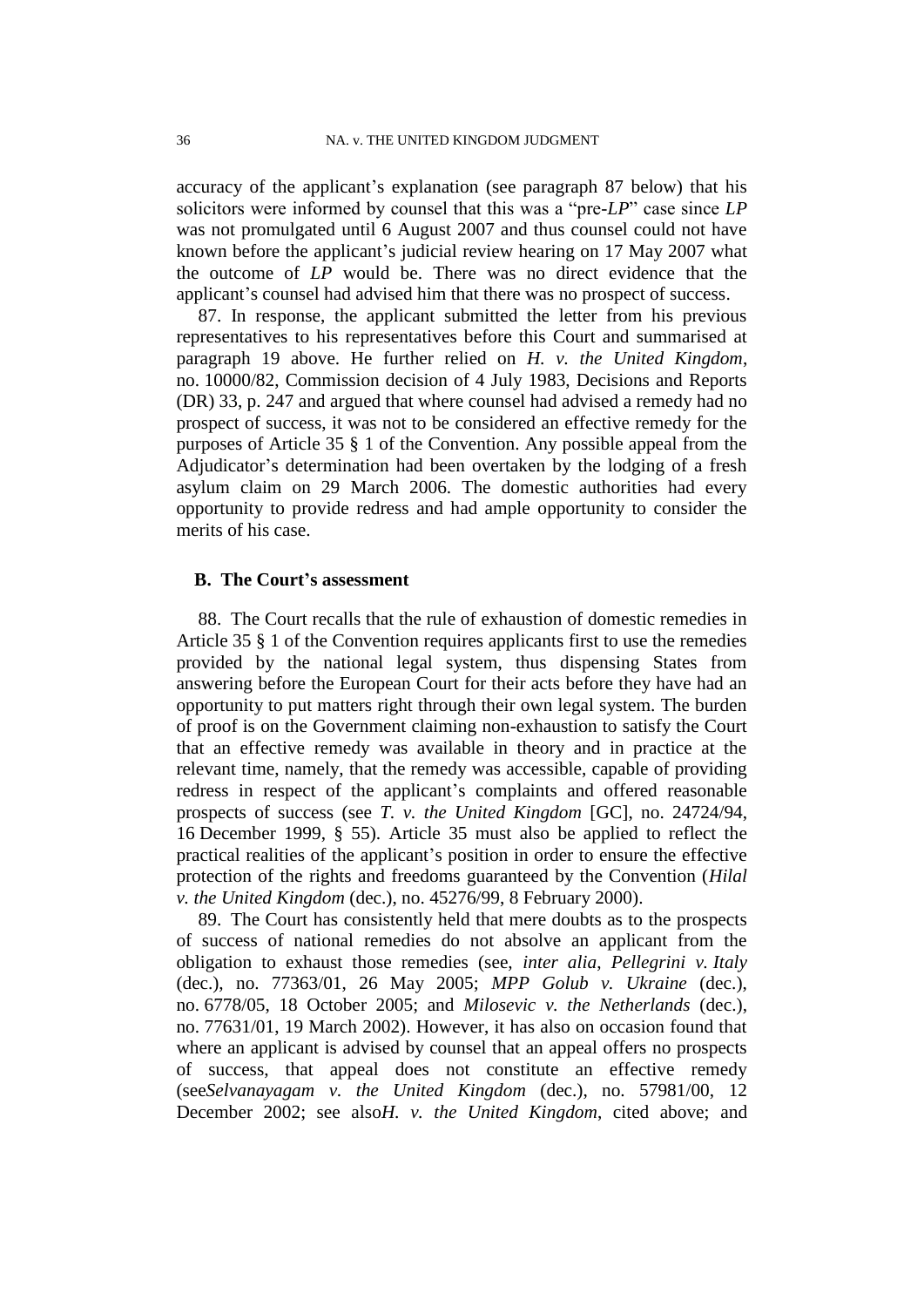*McFeeley and others v. the United Kingdom*, no. 8317/78, Commission decision of 15 May 1980, Decisions and Reports (DR) 20, p. 44). Equally, an applicant cannot be regarded as having failed to exhaust domestic remedies if he or she can show, by providing relevant domestic case-law or any other suitable evidence, that an available remedy which he or she has not used was bound to fail (*Kleyn and Others v. the Netherlands*  [GC],nos. 39343/98, 39651/98, 43147/98 and 46664/99, § 156, ECHR 2003-VI; *Salah Sheekh v. the Netherlands*, no. 1948/04, §§ 121 et seq., ECHR 2007-... (extracts)).

90. In determining whether the applicant in the present case has exhausted domestic remedies for the purposes of Article 35 § 1 of the Convention, the Court first observes thatwhere the applicant seeks to prevent his removal from a Contracting State, a remedy will only be effective if it has suspensive effect (*Jabari v. Turkey* (dec.), no. 40035/98, 28 October, 1999). Conversely, where a remedy does have suspensive effect, the applicant will normally be required to exhaust that remedy (*Bahaddar v. the Netherlands*, judgment of 19 February 1998, *Reports of Judgments and Decisions* 1998-I, §§ 47 and 48).Judicial review, where it is available and where the lodging of an application for judicial review will operate as a bar to removal, must be regarded as an effective remedy which in principle applicants will be required to exhaust before lodging an application with the Court or indeed requesting interim measures under Rule 39 of the Rules of Court to delay a removal. This is particularly so when a claim for judicial review is defined in the domestic law of the respondent State, *inter alia*, as a claim to review the lawfulness of a decision (see paragraph [28](#page-9-0) above) and section 6(1) of the Human Rights Act provides that it is unlawful for a public authority, which would include the Secretary of State, to act in a way which is incompatible with a Convention right (see paragraph [27](#page-9-1) above).

<span id="page-38-0"></span>91. In the present case, while the Court notes the Government"s concern as to the veracity of the account furnished by the applicant in respect of counsel"s advice, it nonetheless considers that for the following reasons it is unnecessary to rule on this aspect of the Government's preliminary objection. It is clear that the basis for the applicant"s fresh asylum claim and successive applications for permission to apply for judicial review was the deterioration in the security situation in Sri Lanka. By the time the applicant's case was listed for an oral hearing, three of the four High Court judges who had considered the applicant's claim had formed the view that the situation in Sri Lanka had deteriorated but that in itself was not sufficient to alter either the Adjudicator or the Secretary of State's decisions (see paragraphs 12, 13, 16 and 17 above). As the Court has observed, Article 35 must be applied to reflect the practical realities of the applicant"s position. Notwithstanding its view expressed above, that an application for judicial review is in principle an effective remedy in such cases, the Court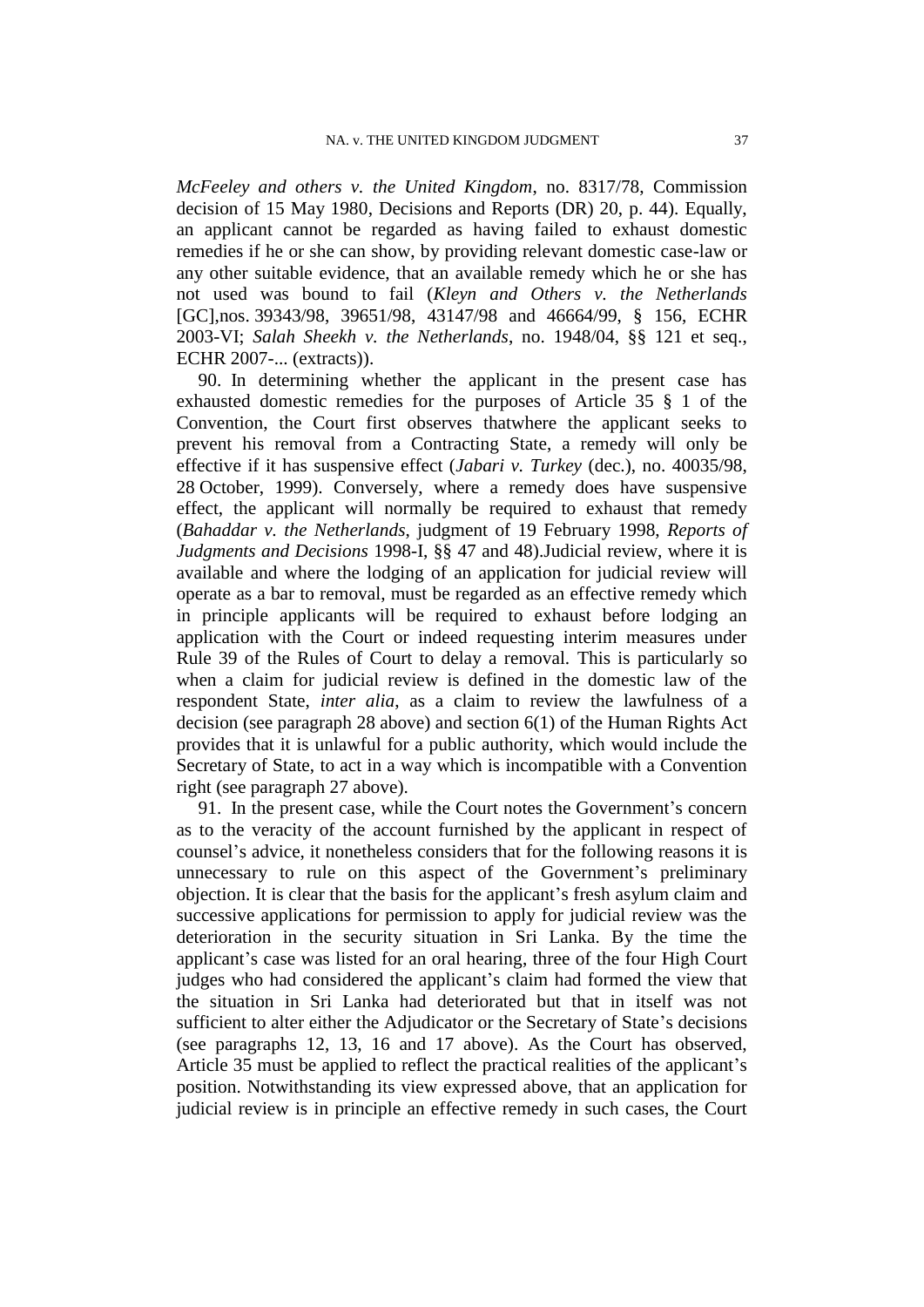also considers that applicants cannot reasonably be expected continually to make applications for permission to apply for judicial review where previous such applications have failed. In the circumstances of the applicant"s case, the Court finds that, having regard to the practical realities of his position, he could not reasonably be expected to have renewed his application for permission to apply for judicial review at the oral hearing since by that stage it could not be said that the application had any reasonable prospects of success.

92. The Court therefore rejects the Government's preliminary objection on non-exhaustion. It further notes that the application is not inadmissible on any other grounds. It must therefore be declared admissible.

# II. ALLEGED VIOLATION OF ARTICLES 2 AND 3 OF THE **CONVENTION**

93. The applicant complained thatit would expose him to a real risk of being subjected to treatment in breach of Article 3 of the Convention and/or a violation of Article 2 if he were to be returned to Sri Lanka.Articles 2 and 3 provide, so far as relevant, as follows:

#### "**Article 2**

1. Everyone's right to life shall be protected by law. No one shall be deprived of his life intentionally save in the execution of a sentence of a court following his conviction of a crime for which this penalty is provided by law.

...

#### **Article 3**

No one shall be subjected to torture or to inhuman or degrading treatment or punishment."

94. The Government contested that argument and also argued that the applicant"s complaint under Article 2 was indissociable from his complaint under Article 3.

95. The Court agrees with the Government that it is more appropriate to deal with the complaint under Article 2 in the context of its examination of the related complaint under Article 3 and will proceed on this basis (*Said v. the Netherlands*, no. 2345/02, § 37, ECHR 2005-VI; *D. v. the United Kingdom*, judgment of 2 May 1997, *Reports* 1997-III, § 59).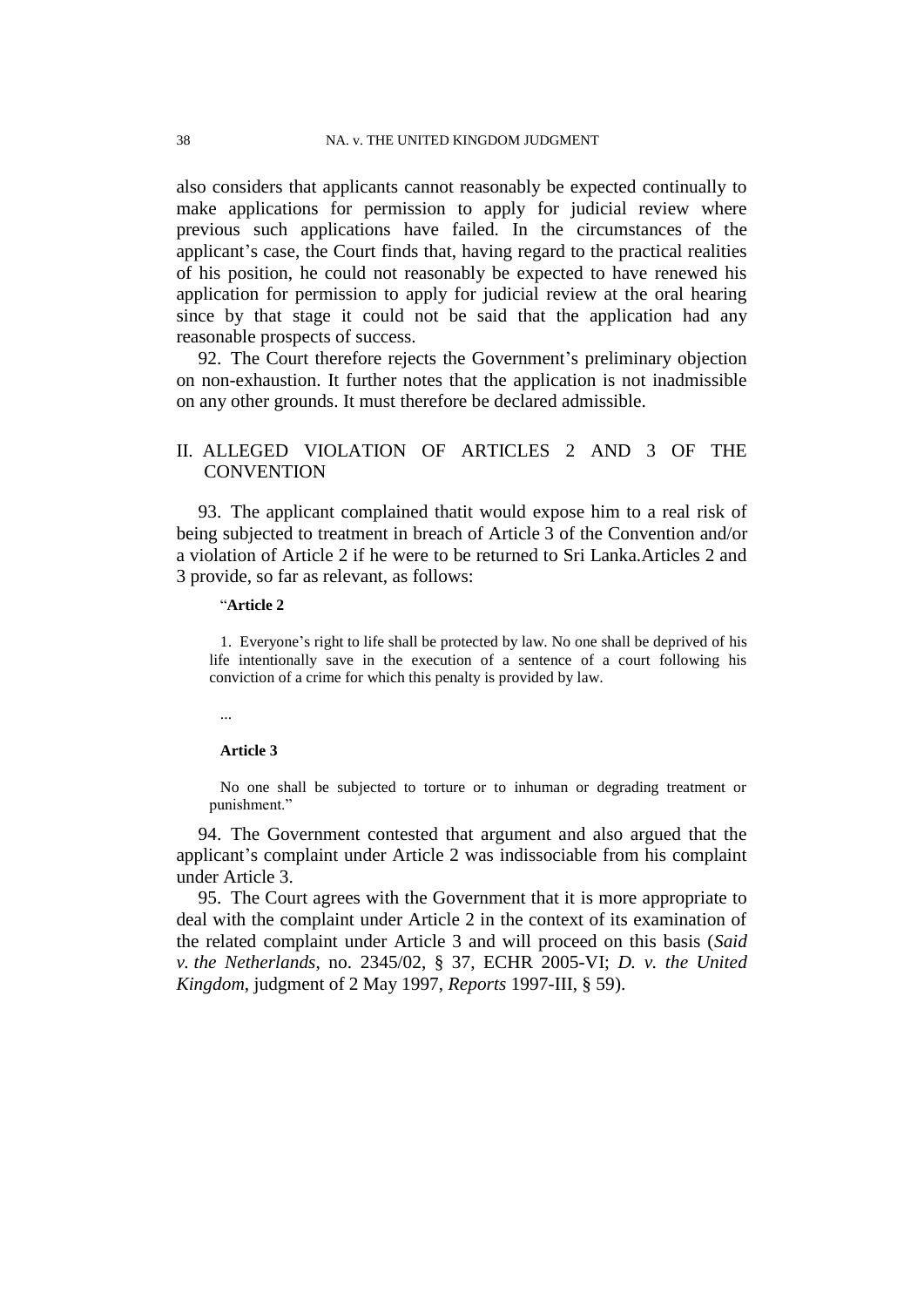#### **A. The parties' submissions**

## *1. The applicant*

<span id="page-40-0"></span>96. The applicant relied on the AIT determination in *LP*, the UNHCR Position Paper and the reports by Amnesty International and Human Rights Watch (see paragraph[s30](#page-10-0)[–46,](#page-16-0) [65](#page-26-0)[–68,](#page-27-0) [76](#page-33-0) an[d78](#page-34-1)[–79](#page-34-0) above), as evidence of a general decline in the human rights situation in Sri Lanka. This demonstrated that the Court would need to reassess its findings in *Venkadajalasarma v. the Netherlands*, no. 58510/00 and *Thampibillai v. the Netherlands*, no. 61350/00, judgments of 17 February 2004, where it had found that, at the time, the considerable improvement in the security situation in Sri Lanka meant the return of two Tamils who had provided low-level support to the LTTE would not give rise to a violation of Article 3. In particular, the UNHCR Position Paper, in contrast to the Home Office Operational Guidance Note of 9 March 2007, suggested a much broader risk to Tamils than simply a risk to high profile Tamils. It was also not possible for the Government to rely on the AIT"s determination in *PS* on the sufficiency of protection from the LTTE in Colombo since the risk to the applicant also came from the Sri Lankan authorities.

97. The applicant relied on the AIT"s determination in *LP* and identified nine of the twelve risk factors set out in that determination which applied to him and which, he argued, increased the risk of harm to him at the hands of the Sri Lankan authorities. First, he was a young male Tamil from the northeast of the country and thus clearly at a higher risk of both persecution from the Sri Lankan authorities and forced recruitment by the LTTE than many ethnic Tamils. The LTTE had already tried twice to recruit him.Second, he had a previous record as a suspected LTTE member and had been arrested and ill-treated on six occasions because of this suspicion. The fact that he had been photographed and his fingerprints taken meant there was a record of his detention. Third, and on the same grounds, the risk factor of a previous criminal record or arrest warrant also applied to him. Fourth, after each detention the applicant was released without charge but during his last detention his father secured his release by signing a suspicious document indicating that his release was abnormal and akin to those who were at greater risk because they had jumped bail or escaped from custody. Fifth, while he was not aware of the content of the document his father had signed, when considered with the taking of his photograph and fingerprints, this placed him in the same category as someone who had signed a confession or similar document. Against the background of the current situation in Sri Lanka, it was reasonable to assume that the document, whatever its content, could be used against him on his return.Sixth, the scars he bore from his ill-treatment were clearly relevant, though he observed that the *LP* determination indicated that this was not determinative. Seventh, in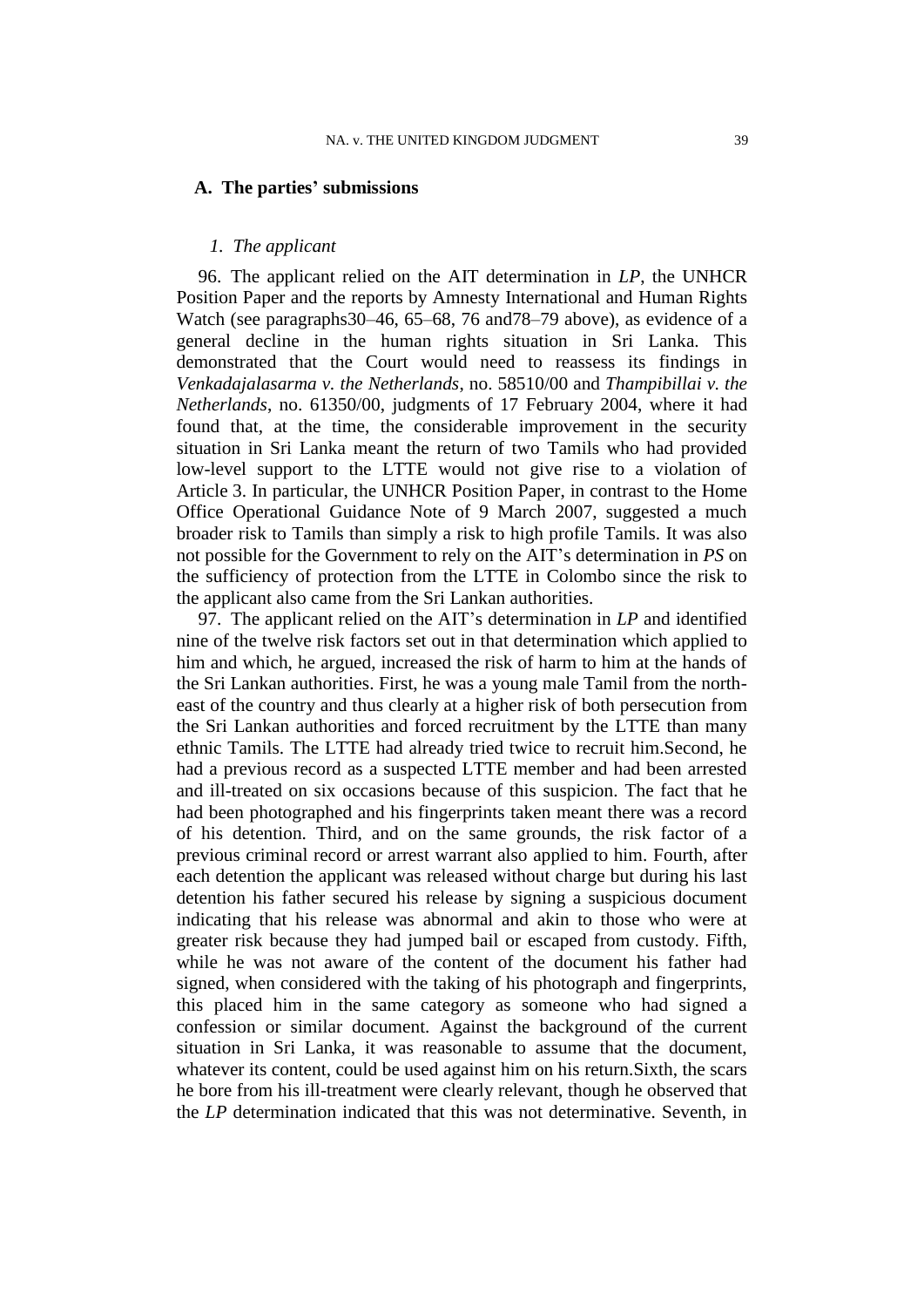respect of his return from London, he did not claim to have been fundraising for the LTTE or that the Sri Lankan High Commission was aware of his involvement with the LTTE so his return from Londonwould not be sufficient. However, since suspicion fell on those previously known to the authorities and returned from London, this factor contributed cumulatively to the risk he would face if returned.The same considerations applied to the eighth factor he identified, having made an asylum claim abroad.The ninth and final factor, having relatives in the LTTE, was of particular significance to the applicant given his brother"s associations with the LTTE and the LTTE's suspicion that his father had informed on them to the army.

98. Relying further on the UNHCR Position Paper, the applicant considered that in respect of the risk to him from the LTTE, there was no internal flight alternative available to him since he was also at risk from the Sri Lankan authorities in Government-controlled areas. In*Salah Sheekh*, cited above (§ 148), the Court had accepted the general statements made by the UNHCR on the situation in the "relatively unsafe" areas of Somalia in so far as members of the Ashraf minority were concerned and the absence of any internal flight alternative.He argued that in *Sultani v. France*, no. 45223/05, ECHR 2007-... (extracts) the Court had again accepted that it may only be necessary for an applicant to prove that he belongs to a minority group that is particularly at risk. As demonstrated by the UNHCR Position Paper, the present applicant belonged to an ethnic group for whom no safe area existed. Even if the Court did not accept such a generalised approach, in light of the applicant"s particular circumstances, the real risk to him was sufficient to make internal flight unavailable.

99. It was also not open to the Government to rely on their own country information in contradiction to the recommendations of the UNHCR Position paper since it would allow Contracting States to avoid their Convention obligations by invoking their own information instead of objective information collected by independent bodies.

<span id="page-41-0"></span>100. Finally, the applicant relied on Council Directive 2004/83/EC and submitted that under Article 53 of the Convention the level of protection offered by the Convention had to be equal or higher to that in the Directive.

## *2. The Government*

101. While the Government did not accept that there was a real risk to the applicant in any area of Sri Lanka, the latest objective country information made it clear that an individual in the applicant's position would not be at risk in Colombo, where they sought to return him. They relied on the Court"s rulings in *Venkadajalasarma* and *Thampibillai*, cited above. The Court's findings in those cases were reflected in the AIT's country guidance determination in *PS* (see paragraph [47](#page-16-1) above). In the light of the domestic authorities" decisions in the present applicant"s case, *a fortiori*, there would be no violation if he were to be returned.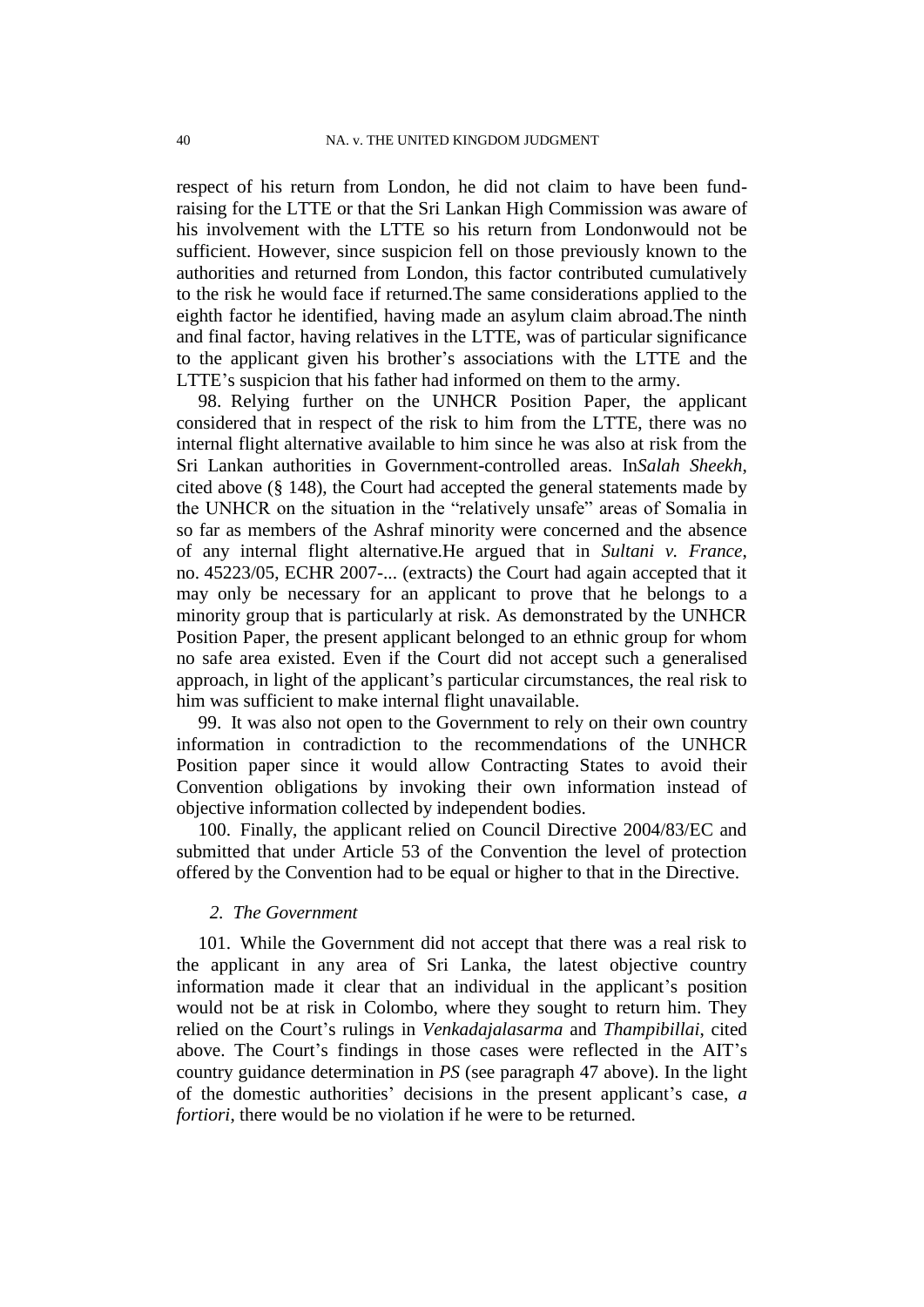<span id="page-42-0"></span>102. It was necessary to consider whether the situation in Sri Lanka had changed sufficiently to mean that removal there would be a violation of Article 3, but the Government relied on the findings of the domestic authorities that, in the circumstances of the applicant"s case, the situation had not changed sufficiently to warrant such a conclusion. The Government relied on the Home Office Operational Guidance Notes of 9 March 2007 and 5 November 2007and the AIT"s determination in *LP*(see paragraphs [58](#page-22-0)[–59](#page-23-0) and [30–](#page-10-0)[46](#page-16-0) above). The UNHCR Position Paper of December 2006 had been carefully considered by the Government when it prepared the Operational Guidance Notes. Such UNHCR Position Papers had to be understood in their true context and in this connection the Government relied on the Immigration Appeal Tribunal"s determination in *NM and Others* (see paragraphs [48](#page-17-0) et seq. above) and the finding there that such papers were to be treated with care since language used by the UNHCR was not framed by reference to the Convention and the high threshold of Article 3 as understood in this Court's case-law. This was accepted by the AIT in *LP* and indeed the particular position paper of December 2006 had been duly considered by it. According to the BBC"s report of 19 August 2007, the UNHCR in Thailand had itself refused the asylum claims of three Tamils (see paragrap[h84](#page-36-0) above).

103. In respect of the nine risk factors relied on by the applicant, the Government adopted the approach to assessing these risk factors which had been set out in *LP* and argued that the applicant had provided no evidence either to the domestic authorities or this Court to substantiate the assertion that these risk factors were engaged in his particular case and even less so that they would lead to a real risk of treatment contrary to Article 3. The risk to him as a young male Tamil was only relative to the risk to other Tamils. There was an express finding by the Adjudicator that there was no record of his even having been involved with the LTTE and there was no evidence that he had a criminal record. The applicant had not jumped bail or escaped from custody. The Government thus relied on the fact that in *LP* the AIT had made it clear that while someone who had escaped from custody or jumped bail would be at a higher risk of being identified at Colombo airport, it would be very different if a person had merely been informally detained and released after payment of a bribe.There was no evidence that the document signed by the applicant"s father amounted to a confession and no evidence that it would ever be used against him in Sri Lanka. In respect of the applicant"s scars, the Government again relied on the fact that in *LP* the AIT had found that scarring was significant only when there were other factors that would bring someone to the attention of the authorities.Without further evidence from the applicant, the same reasoning applied to the fact that he would be returning from London and had made an asylum claim abroad. Finally, according to the applicant, his brother had assisted the LTTE only through non-combatant work before he fled to Saudi Arabia.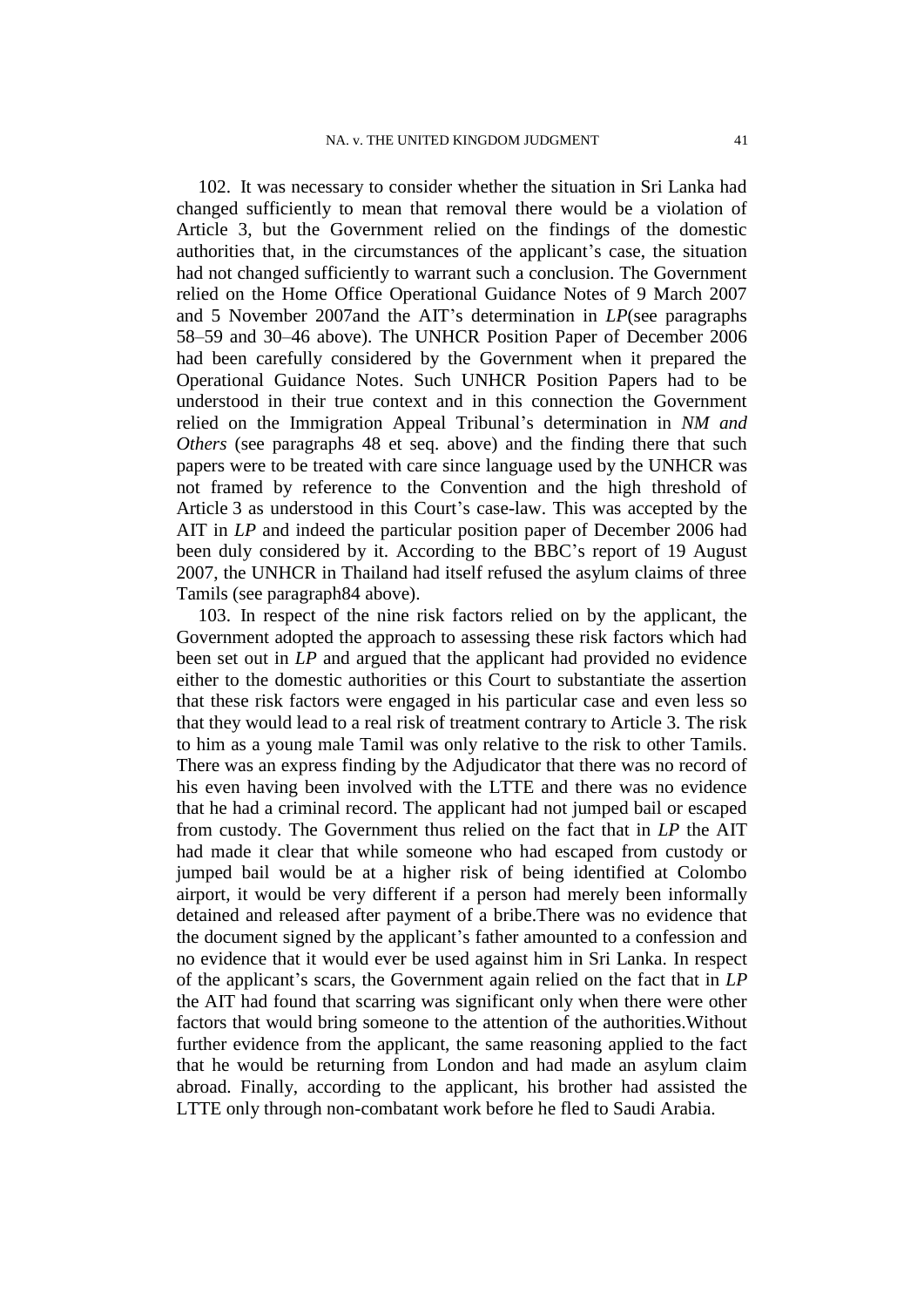104. The domestic authorities had taken adequate account of the most recent security situation in Sri Lanka.In particular the Secretary of State"s letter to the applicant of 10 January 2007(see paragraph [15](#page-5-0) above) was fully reasoned and considered all available objective evidence and its approach was subsequently confirmed in the *LP* case. None of the available objective country information undermined the conclusions of the AIT in *LP* and the need for a detailed and careful risk assessment in relation to the personal circumstances of each applicant. While the general human rights situation in Sri Lanka had deteriorated, there was no generalised risk applicable to Tamils being returned there.This approach had been confirmed by the High Court when considering the applications of five Tamils in light of the exchange of letters between the Section Registrar and the Agent of the Government (see paragraph [21](#page-7-0) above).

105. As to the applicant"s reliance on Directive 2004/83/EC (see paragraphs [51](#page-20-0) and [100](#page-41-0) above), the Government observed that Article 53 of the Convention did not prevent Contracting Parties from providing a higher level of protection than that provided for by the Convention. The interpretation of the Directive was primarily for the European Court of Justice and ultimately could be subject to supervision by the Court (*Bosphorus Hava Yolları Turizm ve Ticaret Anonim Şirketi v. Ireland* [GC], no. 45036/98, ECHR 2005-VI).

#### **B. The Court's assessment**

106. In its assessment in the present case, the Court will consider the general principles applicable to expulsion cases.It will then set out its approach to the objective information which has been placed before it.On that basis, it will assess the risk to Tamils returning to Sri Lanka and the individual circumstances of the applicant's case in order to determine whether there would be a violation if he were to be returned to Sri Lanka.

107. In doing so, the Court also recalls that its sole task under Article 19 of the Convention is to ensure the observance of the engagements undertaken by the High Contracting Parties in the Convention and the Protocols thereto.It is not the Court's task to apply directly the level of protection offered in other international instruments and therefore considers that the applicant"s submissions on the basis of Directive 2004/83/EC are outside the scope of its examination of the present application.

#### *1. General principles*

108. In assessing whether there would be a violation of Article 3 if a ContractingState were to expel an individual to another State, the Court will consider the following principles, as they appear in its settled case-law.

109. In the first instance, Contracting States have the right as a matter of international law and subject to their treaty obligations, including the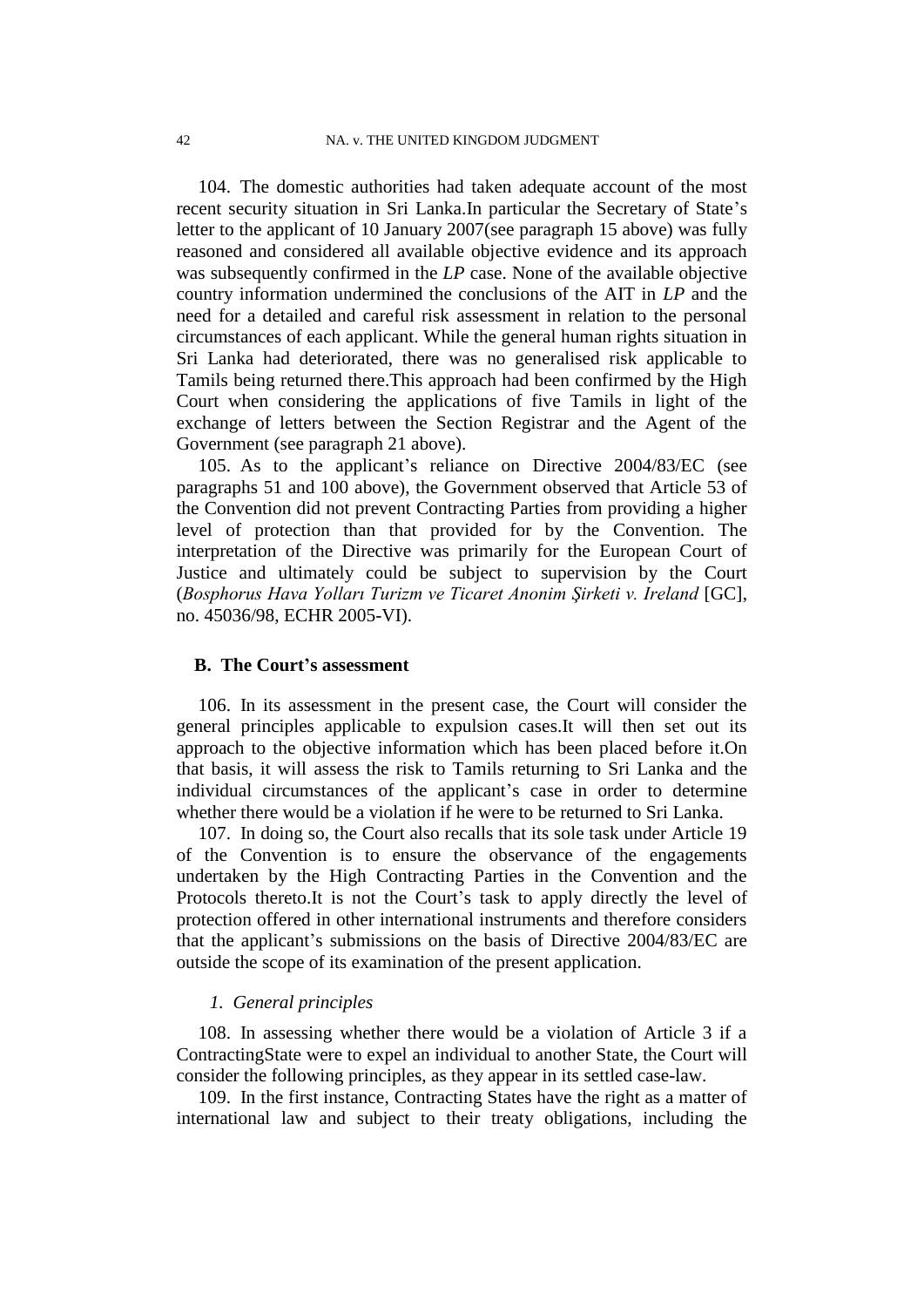Convention to control the entry, residence and expulsion of aliens (*Üner v. the Netherlands* [GC], no. 46410/99, § 54, ECHR 2006-....; *Abdulaziz, Cabales and Balkandali v. the United Kingdom*, judgment of 28 May 1985, Series A no. 94, p. 34, § 67, *Boujlifa v. France*, judgment of 21 October 1997, *Reports* 1997-VI, p. 2264, § 42). The right to political asylum is also not contained in either the Convention or its Protocols (*Salah Sheekh*, cited above, § 135, with further authorities).However, expulsion by a ContractingState may give rise to an issue under Article 3, and hence engage the responsibility of that State under the Convention, where substantial grounds have been shown for believing that the person concerned, if deported, faces a real risk of being subjected to treatment contrary to Article 3. In such a case, Article 3 implies an obligation not to deport the person in question to that country (*Saadi v. Italy* [GC], no. 37201/06, §125, 28February 2008).

110. The assessment whether there are substantial grounds for believing that the applicant faces such a real risk inevitably requires that the Court assess the conditions in the receiving country against the standards of Article 3 of the Convention (*Mamatkulov and Askarov v. Turkey* [GC], nos. 46827/99 and 46951/99, § 67, ECHR 2005-I). These standards imply that the ill-treatment the applicant alleges he will face if returned must attain a minimum level of severity if it is to fall within the scope of Article 3. The assessment of this is relative, depending on all the circumstances of the case (*Hilal v. the United Kingdom*, no. 45276/99, § 60, ECHR 2001-II). Owing to the absolute character of the right guaranteed, Article 3 of the Convention may also apply where the danger emanates from persons or groups of persons who are not public officials. However, it must be shown that the risk is real and that the authorities of the receiving State are not able to obviate the risk by providing appropriate protection (*H.L.R. v. France*, judgment of 29 April 1997, *Reports* 1997-III, § 40).

111. The assessment of the existence of a real risk must necessarily be a rigorous one (see *Chahal v. the United Kingdom*, judgment of 15 November 1996, *Reports* 1996-V, § 96; and *Saadi v. Italy*, cited above, § 128). It is in principle for the applicant to adduce evidence capable of proving that there are substantial grounds for believing that, if the measure complained of were to be implemented, he would be exposed to a real risk of being subjected to treatment contrary to Article 3 (see *N. v. Finland*, no. 38885/02, § 167, 26 July 2005).Where such evidence is adduced, it is for the Government to dispel any doubts about it.

<span id="page-44-0"></span>112. If the applicant has not yet been extradited or deported when the Court examines the case, the relevant time will be that of the proceedings before the Court (see *Saadi v. Italy*, cited above, § 133). A full and *ex nunc* assessment is called for as the situation in a country of destination may change in the course of time. Even though the historical position is of interest in so far as it may shed light on the current situation and its likely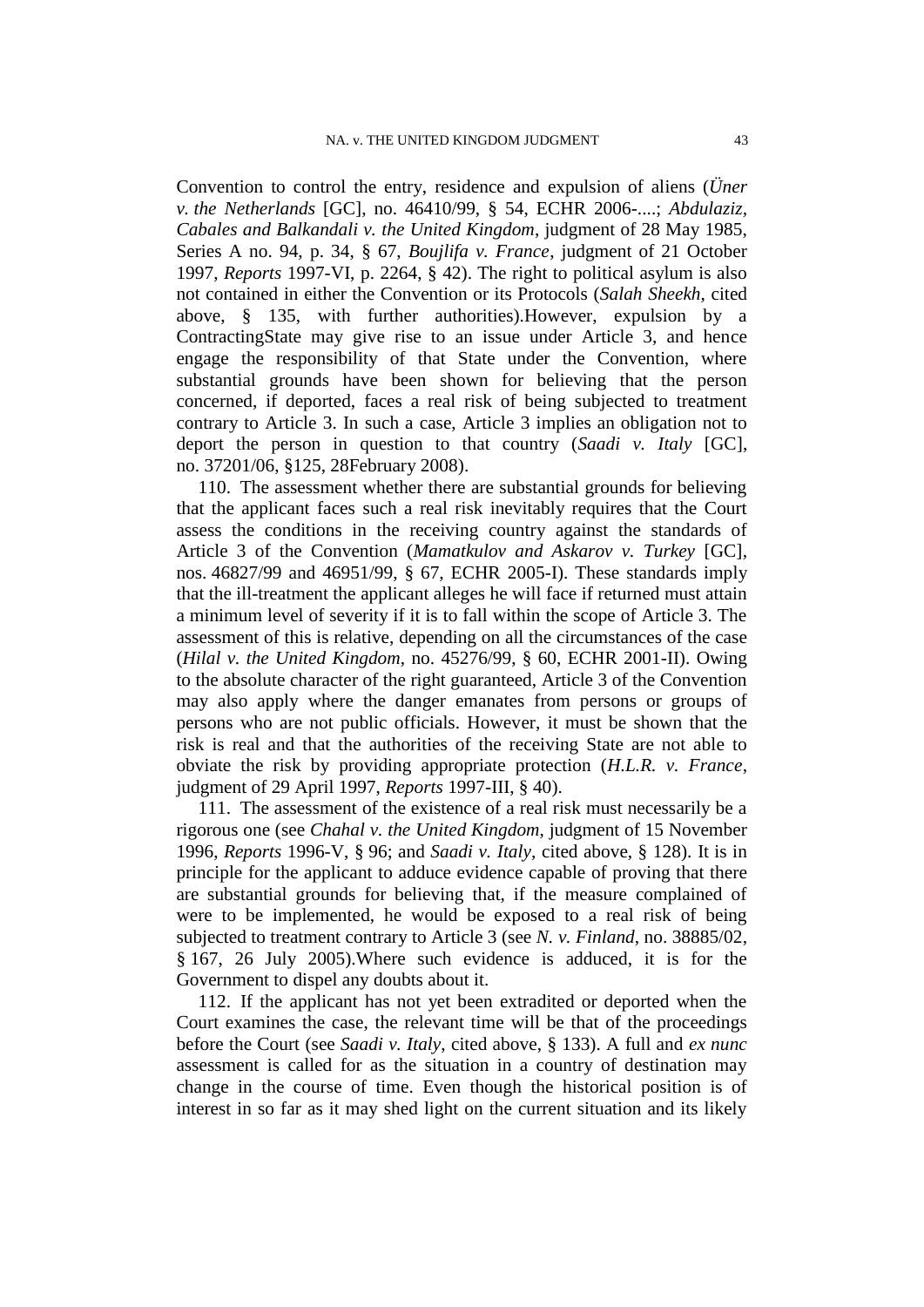evolution, it is the present conditions which are decisive and it is therefore necessary to take into account information that has come to light after the final decision taken by the domestic authorities (see *Salah Sheekh*, cited above, § 136).

113. The foregoing principles, and in particular the need to examine all the facts of the case, require that this assessment must focus on the foreseeable consequences of the removal of the applicant to the country of destination. This in turn must be considered in the light of the general situation there as well as the applicant"s personal circumstances (*Vilvarajah and Others v. the United Kingdom*, judgment of 30 October 1991, Series A no. 215,§ 108).In this connection, and where it is relevant to do so, the Court will have regard to whether there is a general situation of violence existing in the country of destination.

114. However, a general situation of violence will not normally in itself entail a violation of Article 3 in the event of an expulsion (see *H.L.R.*, cited above, § 41). Indeed, the Court has rarely found a violation of Article 3 on that ground alone. For example, in *Müslim v. Turkey*, no. 53566/99, 26 April 2005, where the Court considered the expulsion of an Iraqi national of Turkmen origin to Iraq, it found the mere possibility of ill-treatment because of the unstable situation in that country at the material time would not in itself amount to a breach of Article 3 (paragraph 70 of the judgment).Equally, in*Sultani*, cited above, § 67, the Court took notice of the general situation of violence at that time in Afghanistan but found that this, without more, was not sufficient to find a violation of Article 3. Moreover, in the *Thampibillai* and *Venkadajalasarma* judgments relied on by the parties in their observations in the present case, the Court considered the considerable improvement in the security situation in Sri Lanka and the "very real progress" in the peace process at the material time as relevant factors in its finding that there were no substantial grounds for believing that the applicants would be exposed to a real risk of ill-treatment contrary to Article 3 (*Thampibillai* at paragraphs 64 and 65; *Venkadajalasarma* at paragraphs 66 and 67). In the earlier case of *Vilvarajah and Others*, cited above, the Court recognised the possibility of detention and ill-treatment in respect of young Tamil males returning to Sri Lanka. However, it insisted that the applicants show that special distinguishing features existed in their cases that could or ought to have enabled the United Kingdom authorities to foresee that they would be treated in a manner incompatible with Article 3 (paragraphs 111-112 of the judgment). Finally, while in *Ahmed v. Austria*, judgment of 17 December 1996, *Reports* 1996-VI, the Court did find a violation of Article 3 partly on account of conditions in Somalia in the early 1990s, it also noted that the Austrian Government had not contested the applicant"s submission that there was no observable improvement in thegeneral situation and had also accepted that at the material time the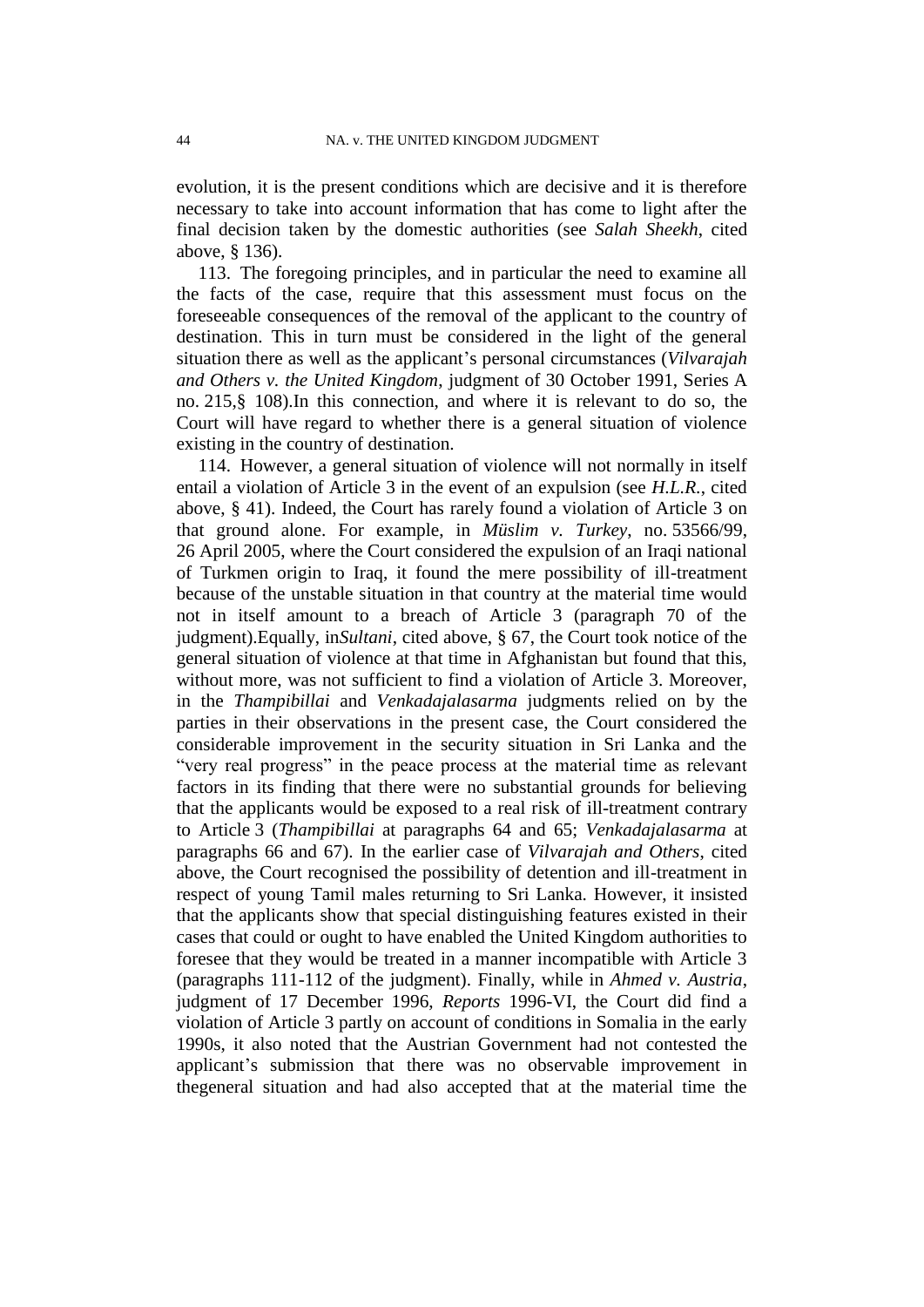applicant could not be returned there without being exposed to the risk of treatment contrary to Article 3 (see paragraph 5 of the judgment).

115. From the foregoing survey of its case-law, it follows that the Court has never excluded the possibility that a general situation of violence in a country of destination will be of a sufficient level of intensity as to entail that any removal to it would necessarily breach Article 3 of the Convention.Nevertheless, the Court would adopt such an approach only in the most extreme cases of general violence, where there was a real risk of ill-treatment simply by virtue of an individual being exposed to such violence on return.

<span id="page-46-1"></span>116. Exceptionally, however, in cases where an applicant alleges that he or she is a member of a group systematically exposed to a practice of illtreatment, the Court has considered that the protection of Article 3 of the Convention enters into play when the applicant establishes that there are serious reasons to believe in the existence of the practice in question and his or her membership of the group concerned (see *Saadi v. Italy*, cited above, § 132). In those circumstances, the Court will not then insist that the applicant show the existence of further special distinguishing features if to do so would render illusory the protection offered by Article 3. This will be determined in light of the applicant's account and the information on the situation in the country of destination in respect of the group in question (see *Salah Sheekh*, cited above, § 148). The Court's findings in that case as to the treatment of the Ashraf clan in certain parts of Somalia, and the fact that the applicant"s membership of the Ashraf clan was not disputed, were sufficient for the Court to conclude that his expulsion would be in violation of Article 3.

<span id="page-46-2"></span>117. In determining whether it should or should not insist on further special distinguishing features, it follows that the Court may take account of the general situation of violence in a country. It considers that it is appropriate for it to do so if that general situation makes it more likely that the authorities (or any persons or group of persons where the danger emanates from them) will systematically ill-treat the group in question (see *Salah Sheekh*, § 148; *Saadi v. Italy*, §§ 132 and 143; and, by converse implication, *Thampibillai,* §§ 64 and 65; *Venkadajalasarma,* §§ 66 and 67, all cited above).

## *2. The assessment of objective information*

<span id="page-46-0"></span>118. In the light of the large amount of objective information placed before it by the parties, the Court also considers it necessary to restate the approach it takes to the assessment of such information before considering what conclusions may be drawn from it the present case.This is particularly important given that there is a dispute between the parties as to the weight to be attached to the UNHCR's assessment of the general situation in Sri Lanka (see paragraphs [96](#page-40-0) and [102\)](#page-42-0).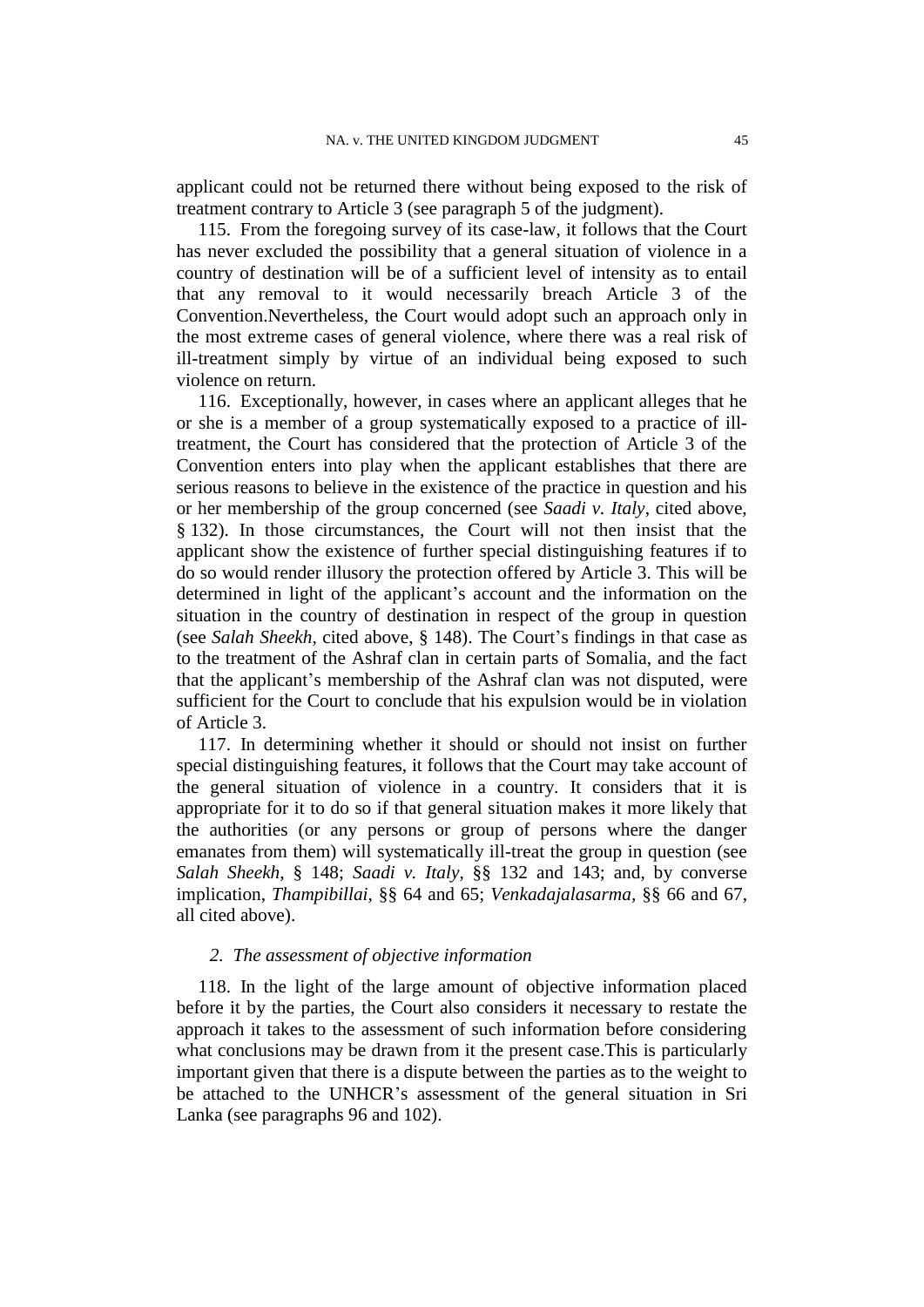119. In this connection, the Court recalls the principles recently set out in *Saadi v. Italy*, cited above, §§ 128-133, that in assessing conditions in the proposed receiving country, the Court will take as its basis all the material placed before it or, if necessary material obtained *proprio motu*. It will do so, particularly when the applicant – or a third party within the meaning of the Article 36 of the Convention – provides reasoned grounds which cast doubt on the accuracy of the information relied on by the respondent Government. The Court must be satisfied that the assessment made by the authorities of the Contracting State is adequate and sufficiently supported by domestic materials as well as by materials originating from other reliable and objective sources such as, for instance, other Contracting or non-Contracting States, agencies of the United Nations and reputable nongovernmental organisations (see *Salah Sheekh*, cited above, § 136; *Garabayev v. Russia*, no. 38411/02, § 74, 7 June 2007, ECHR 2007-... (extracts)). As regards the general situation in a particular country, the Court has often attached importance to the information contained in recent reports from independent international human-rights-protection organisations such as Amnesty International, or governmental sources, including the US State Department (see *Saadi v. Italy*, cited above, § 131).

120. In assessing such material, consideration must be given to its source, in particular its independence, reliability and objectivity. In respect of reports, the authority and reputation of the author, the seriousness of the investigations by means of which they were compiled, the consistency of their conclusions and their corroboration by other sources are all relevant considerations (see *Saadi v. Italy*, cited above, § 143).

121. The Court also recognises that consideration must be given to the presence and reporting capacities of the author of the material in the country in question. In this respect, the Court observes that States (whether the respondent State in a particular case or any other Contracting or non-Contracting State), through their diplomatic missions and their ability to gather information, will often be able to provide material which may be highly relevant to the Court's assessment of the case before it. It finds that same consideration must apply, *a fortiori*, in respect of agencies of the United Nations, particularly given their direct access to the authorities of the country of destination as well as their ability to carry out on-site inspections and assessments in a manner which States and non-governmental organisations may not be able to do.

<span id="page-47-0"></span>122. While the Court accepts that many reports are, by their very nature, general assessments, greater importance must necessarily be attached to reports which consider the human rights situation in the country of destination and directly address the grounds for the alleged real risk of illtreatment in the case before the Court. Ultimately, the Court's own assessment of the human rights situation in a country of destination is carried out only to determine whether there would be a violation of Article 3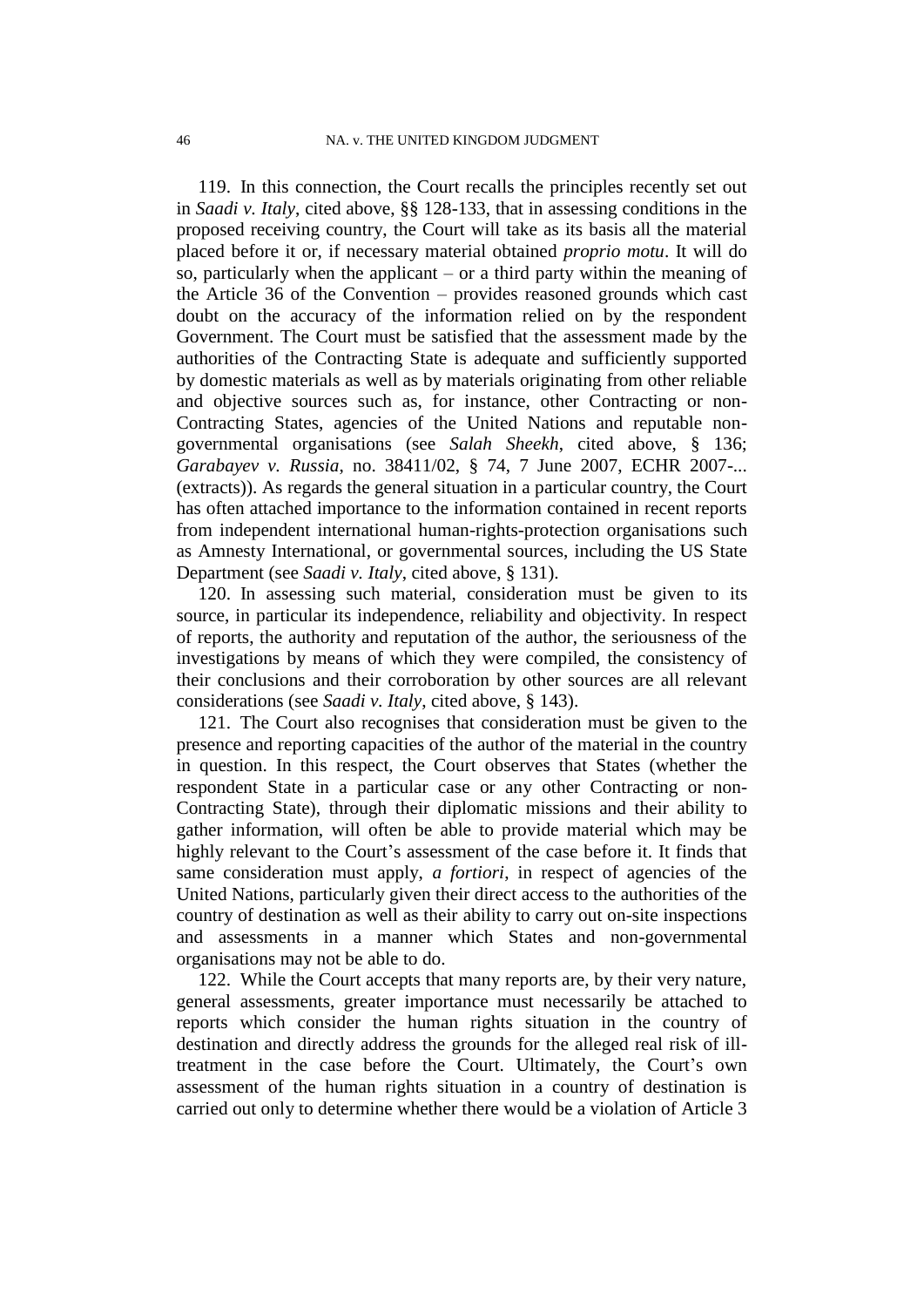if the applicant in the case before it were to be returned to that country.Thus the weight to be attached to independent assessments must inevitably depend on the extent to which those assessments are couched in terms similar to Article 3.Thus in respect of the UNHCR, due weight has been given by the Court to the UNHCR"s own assessment of an applicant"s claims when the Court determined the merits of her complaint under Article 3 (see *Jabari v. Turkey*, no. 40035/98, § 41, ECHR 2000-VIII).Conversely, where the UNHCR"s concerns are focussed on general socio-economic and humanitarian considerations, the Court has been inclined to accord less weight to them, since such considerations do not necessarily have a bearing on the question of a real risk to an individual applicant of ill-treatment within the meaning of Article 3 (see *Salah Sheekh*, cited above, § 141).

#### *3. Assessing the risk to Tamils returning to Sri Lanka*

123. In considering whether the applicant has established that he would be at real risk of ill-treatment in Sri Lanka, the Court observes as a preliminary matter that the Government propose to remove him to Colombo.In the light of this, the Court does not consider it necessary to examine the risk to Tamils in LTTE controlled areas or any other part of the country outside Colombo and will proceed to examine the risk to Tamils returning to Sri Lanka on this basis.

<span id="page-48-0"></span>124. The Court first observes that it is accepted by the parties to the case that there has been a deterioration in the security situation in Sri Lanka. The Court finds no reason to disagree with the parties' assessment and notes that all the objective evidence before it supports this conclusion. This deterioration took place before the present application was lodged with the Court and has continued while the case has been pending, particularly since the formal end of the ceasefire in January 2008.It is also clear to the Court that the evidence before it supports the conclusion that the deterioration in the security situation in Sri Lanka has been accompanied by an increase in human rights violations, on the partboth of the LTTE and the Sri Lankan Government. Killings, abductions and disappearances have increased (see the UNHCR Position Paper at paragraph [65](#page-26-0) above; the United Nations High Commissioner for Human Rights at paragraph [69](#page-28-0) above; the 2007 Amnesty International report at paragraph [76](#page-33-0) above; and the Human Rights Watch report at paragraph [78](#page-34-1) above). Investigations into such serious human rights violations are inadequate (see the IIGEP at paragraph [75](#page-33-1) above and the Human Rights Watch report "Recurring Nightmare" at paragraph [80](#page-34-2) above).Torture and ill-treatment are common place (see the conclusions of the United Nations Special Rapporteur on Torture at paragraph [70](#page-28-1) above) and there is also clear evidence of what the AIT described as "a culture of torture with impunity" (see paragraph 35 above and the 2008 Amnesty International report at paragraph [77](#page-33-2) above).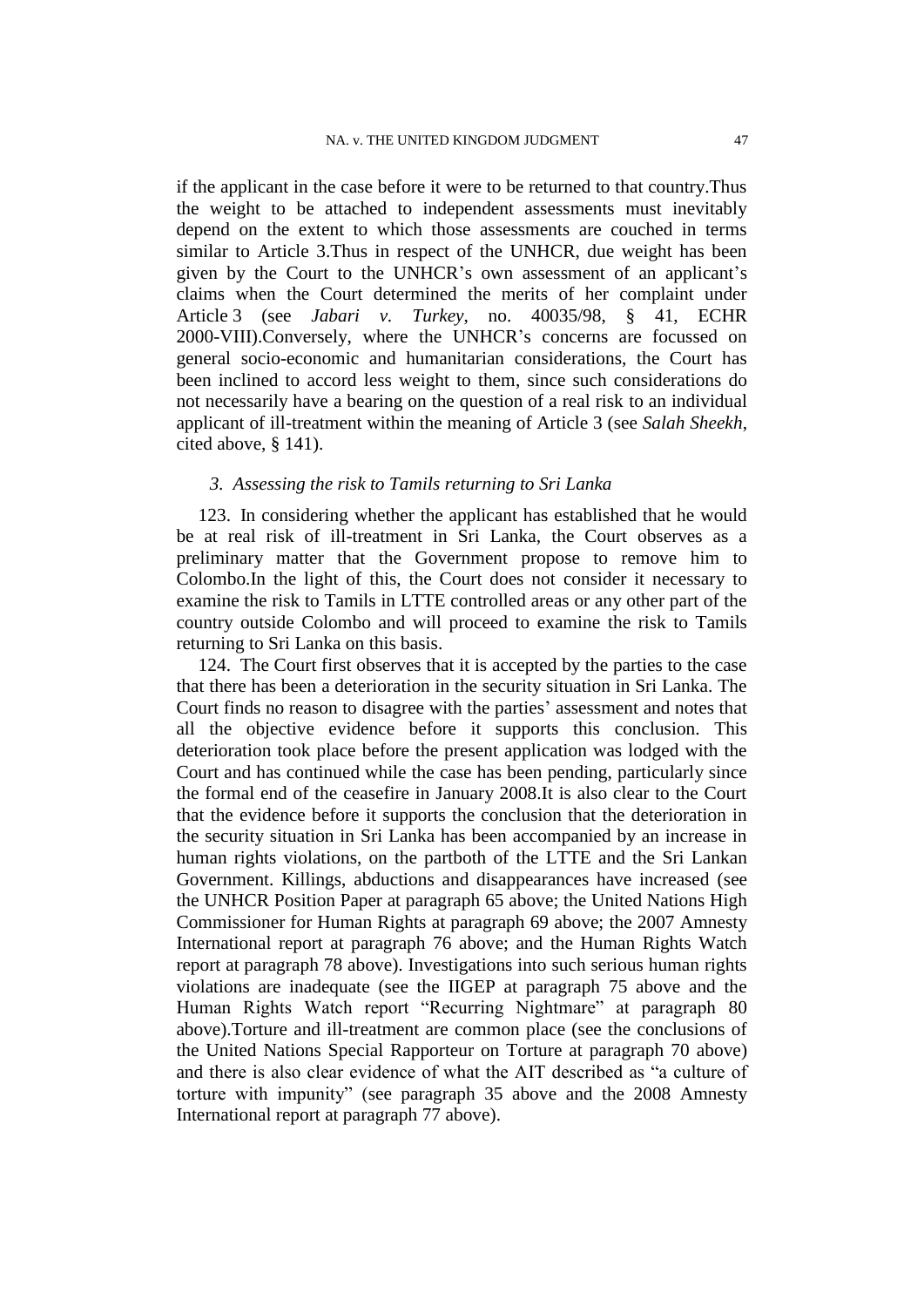125. However, the Court also notes that the domestic authorities, while recognising this deterioration and the corresponding increase in human rights violations, did not conclude that this created a general risk to all Tamils returning to Sri Lanka (see in particular the findings of the AIT in *LP* in paragraphs 232 –234 of the determination; set out at paragraph [43](#page-15-0) above), nor has the applicant in the present case sought to challenge that conclusion in his submissions.The Court has examined closely the developments in Sri Lanka since the AIT"s determination in *LP*, particularly the information that has become available since that determination (see paragraphs [53](#page-21-1)[–85](#page-36-1) an[d124](#page-48-0) above).It considers that there is nothing in that objective information which would require the Court to reach a different conclusion of its own motion.

126. The Court also finds that in reaching the conclusions they did, the United Kingdom authorities, including the Secretary of State, the AIT and the High Court, gave serious and anxious consideration to the risk to Tamils returning to Sri Lanka (see paragraphs [58–](#page-22-0)[59,](#page-23-0) [30–](#page-10-0)[46,](#page-16-0) and [50](#page-18-1) above). They considered all the relevant objective evidence and, just as importantly, considered the appropriate weight to be given to it.

127. In respect of the UNHCR Position Paper (see paragraphs [65](#page-26-0)[–68](#page-27-0) above) and in light of its own observations at paragraphs [118–](#page-46-0)[122](#page-47-0) above, the Court shares the view of the AIT in *LP* that "substantive weight" should be accorded to it. However, the Court also accepts the domestic authorities' view that the UNHCR Position Paper, by its nature, speaks in necessarily broad terms.In contrast to the findings made by the UNHCR and relied on by the Court in the *Jabari*judgment, cited above, §§ 18 and 41, the UNHCR"s Position Paper is a general survey of the varying risks to each of Sri Lanka"s different ethnic groups.As such, the views expressed in that paper could not themselves be decisive in the domestic authorities' assessment of the risk to Tamils returning to Sri Lanka and cannot be decisive in the Court's own assessment of the same. Indeed, the Position Paper said that Tamils "with certain profiles" were liable to suffer serious human rights transgressions and that where individual acts of harassment did not in and of themselves constitute persecution, taken together, they might cumulatively amount to a serious violation of human rights and therefore be persecutory.

128. It follows that both the assessment of the risk to Tamils of "certain profiles" and the assessment of whether individual acts of harassment cumulatively amount to a serious violation of human rights can only be done on an individual basis. Thus, while account must be taken of the general situation of violence in Sri Lanka at the present time, the Court is satisfied that it would not render illusory the protection offered by Article 3 to require Tamils challenging their removal to Sri Lanka to demonstrate the existence of further special distinguishing features which would place them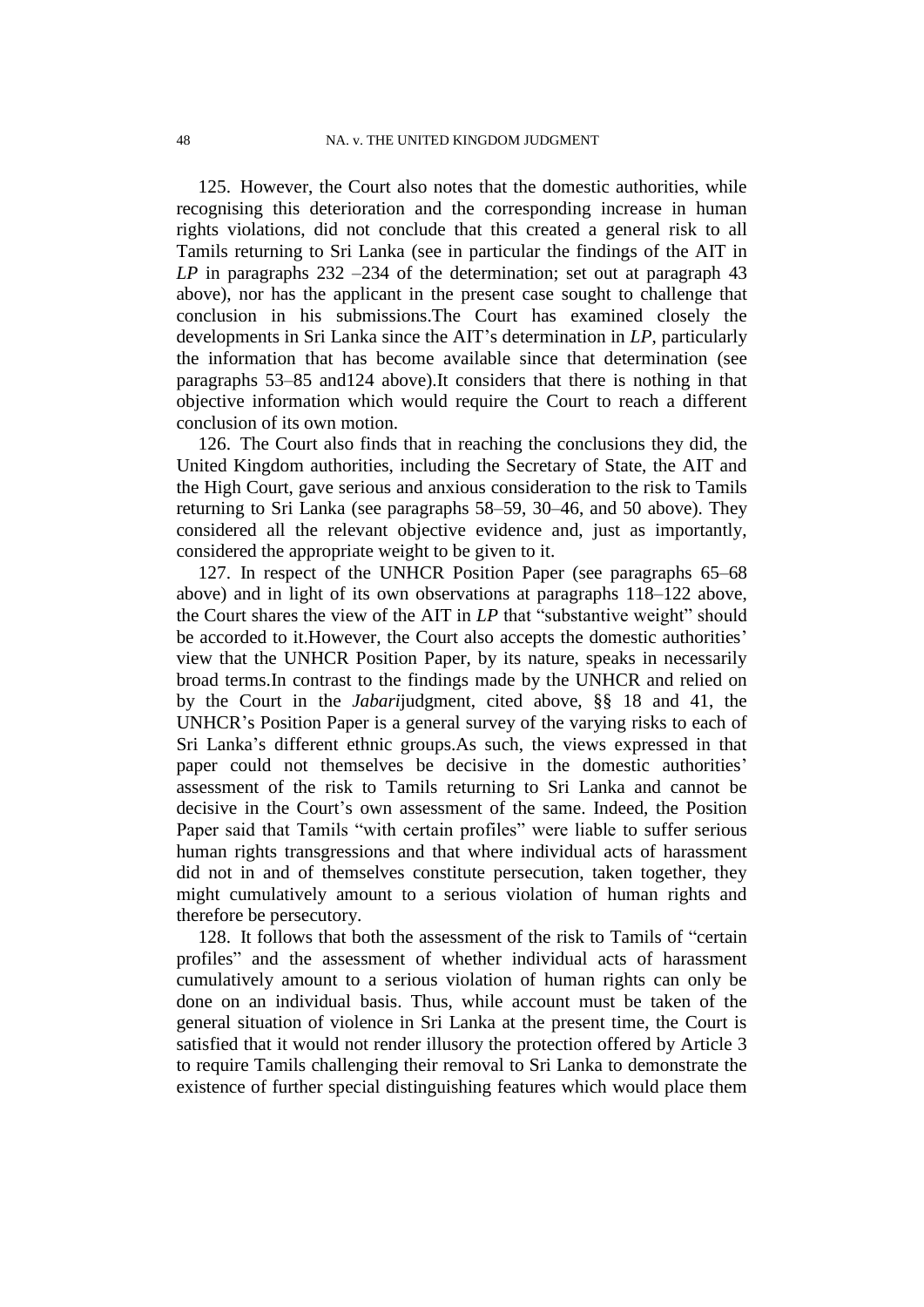at real risk of ill-treatment contrary to that Article (see*Salah Sheekh*, cited above, § 148 and paragraphs [116–](#page-46-1)[117](#page-46-2) above).

129. The Court therefore considers that it is in principlelegitimate, when assessing the individual risk to returnees, to carry out that assessment on the basis of the list of "risk factors", which the domestic authorities, with the benefit of direct access to objective information and expert evidence, have drawn up.The Court also notes that the AIT in *LP* considered all the relevant risk factors identified and put before it by the appellant in that case and that the AIT itself was careful to avoid the impression that these risk factors were a "check list" or exhaustive.It further notes that in the present case, the parties" observations as to the individual risk to the applicant are made with reference to the same risk factors considered in *LP*.Furthermore, the applicant has not identified any further risk factors which were not considered in *LP* but which would assist the Court in its assessment.As it has recalled, the Court's own assessment must be full and *ex nunc* (paragraph [112](#page-44-0) above) but on the basis of the objective evidence before it, the Court itself does not consider it necessary to identify any additional risk factors which have not been duly considered by the domestic authorities or raised bythe parties in their observations.

<span id="page-50-0"></span>130. Despite this conclusion, the Court emphasises that the assessment of whether there is a real risk must be made on the basis of all relevant factors which may increase the risk of ill-treatment.In its view, due regard should also be given to the possibility that a number of individual factors may not, when considered separately, constitute a real risk; but when taken cumulatively and when considered in a situation of general violence and heightened security, the same factors may give rise to a real risk.Both the need to consider all relevant factors cumulatively and the need to give appropriate weight to the general situation in the country of destination derive from the obligation to consider all the relevant circumstances of the case (see the *Hilal* judgment, cited above, § 60).

<span id="page-50-1"></span>131. Moreover, the Courtfinds that the information before it points to the systematictorture and ill-treatment by the Sri Lankan authorities of Tamils who will be of interest to them in their efforts to combat the LTTE. This was the underlying conclusion which formed the basis of the elaboration of the risk factors in *LP*(see paragraphs 227 and 232 of the determination, set out at paragraphs [42–](#page-14-0)[43](#page-15-0) above). Indeed, as Mr Justice Collins later put it (see paragraph [50](#page-18-1) above):

"The test therefore, as I see it, is whether there are factors in an individual case, one or more, which might indicate that authorities would regard the individual as someone who may well have been involved with the LTTE in a sufficiently significant fashion to warrant his detention or interrogation.If interrogation and detention are likely, then, in the context of the approach of the authorities in Sri Lanka, torture would be a real risk and thus a breach of Article 3 might occur."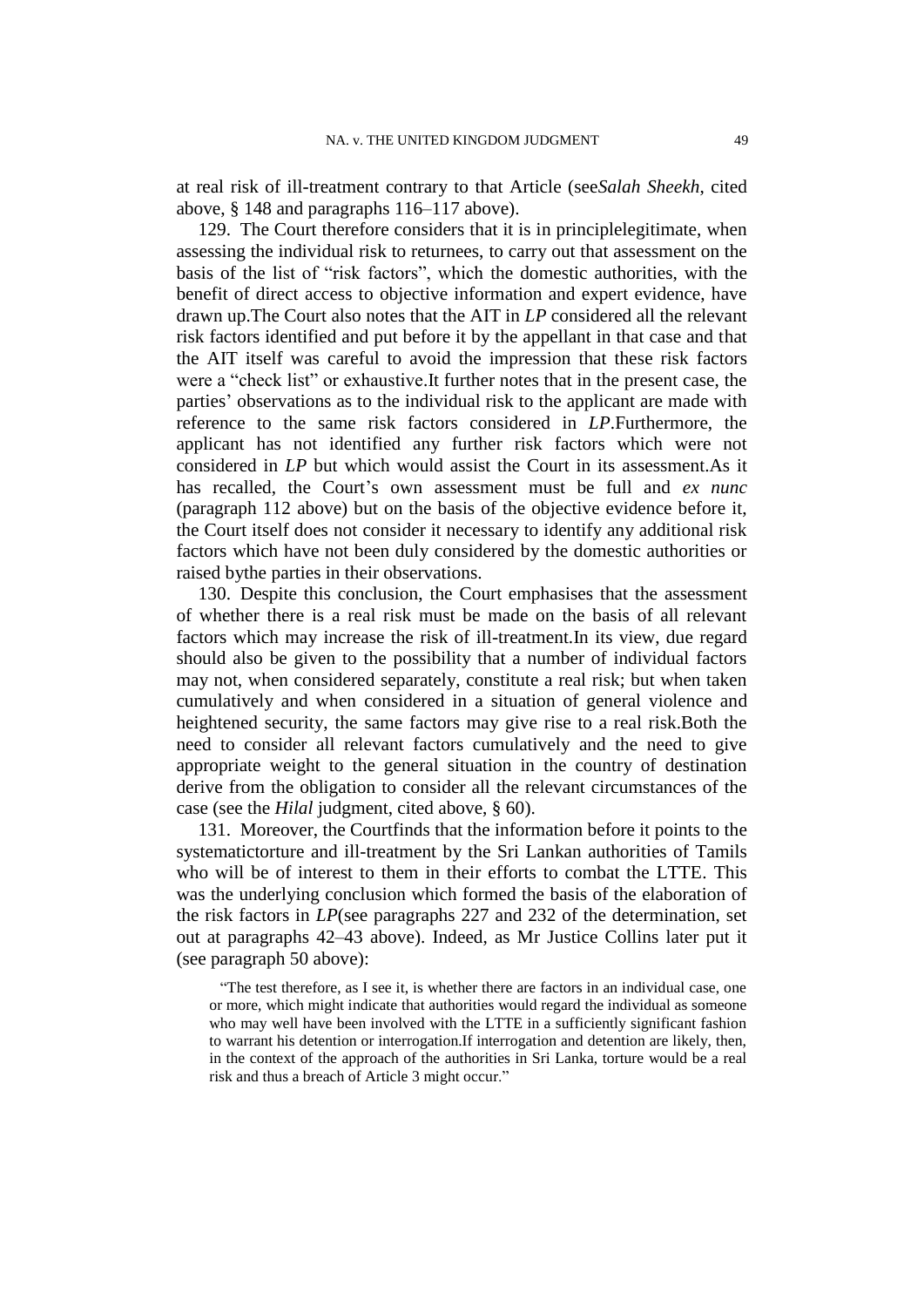132. The Court observes that the evidence which has become available since the domestic authorities considered the return of Tamils to Sri Lankaprovides further support for this conclusion.The United Nations Special Rapporteur on Torture found that torture is widely practiced in Sri Lanka and observed it was "prone to become routine" in the context of counter-terrorism operations (see paragraph [70](#page-28-1) above).This is corroborated by the annual reports of the US State Department and Amnesty International (see paragraphs [76,](#page-33-0) [77](#page-33-2) and [71](#page-29-0) above) and the report of the Medical Foundation for the Care of Victims of Torture (see paragraph [83](#page-35-0) above). The culture of impunity identified by the AIT in *LP*was also noted by the United Nations High Commissioner for Human Rights in her visit to Sri Lanka: her press release described the prevalence of impunity as "alarming" (see paragraph [69](#page-28-0) above).

<span id="page-51-0"></span>133. On the basis of this evidence, the Court thereforefinds that, in the context of Tamils being returned to Sri Lanka, the protection of Article 3 of the Convention enters into play when an applicant can establish that there are serious reasons to believe that he or she would be of sufficient interest to the authorities in their efforts to combat the LTTE as to warrant his or her detention and interrogation (see *Saadi v. Italy*, cited above, § 132).

<span id="page-51-1"></span>134. In respect of returns to Sri Lanka through Colombo, the Court also finds that there is a greater risk of detention and interrogation at the airport than in Colombo city since the authorities will have a greater control over the passage of persons through any airport than they will over the population at large.In addition, the majority of the risk factors identified by AIT in *LP* will be more likely to bring a returnee to the attention of the authorities at the airport than in Colombo city. It is also at the airport that the cumulative risk to an applicant arising from two or more factors will crystallise.Hence the Court"s assessment of whether a returnee is at real risk of ill-treatment may turn on whether that person would be likely to be detained and interrogated at Colombo airport as someone of interest to the authorities.While this assessment is an individual one, it too must be carried out with appropriate regard to all relevant factors taken cumulatively including any heightened security measures that may be in place as a result of an increase in the general situation of violence in Sri Lanka.

135. In this connection, the Court notes that the objective evidence before it contains different accounts of the precise nature of the procedures followed at Colombo airport and the nature of the information technology there (see the British High Commission letters and the Immigration and Refugee Board of Canada report at paragraphs [60–](#page-24-0)[63](#page-25-0) and [74](#page-30-0) above).Indeed, the evidence suggests that the procedures followed by the Sri Lankan authorities may change over time.However, the Court also notes that, with the exception of the extracts of theBritish High Commission's letter of 25 January 2008 that appeared in the March 2008 COI Report (see paragraph [60](#page-24-0) above), all the above evidence was considered by the AIT in *LP* where it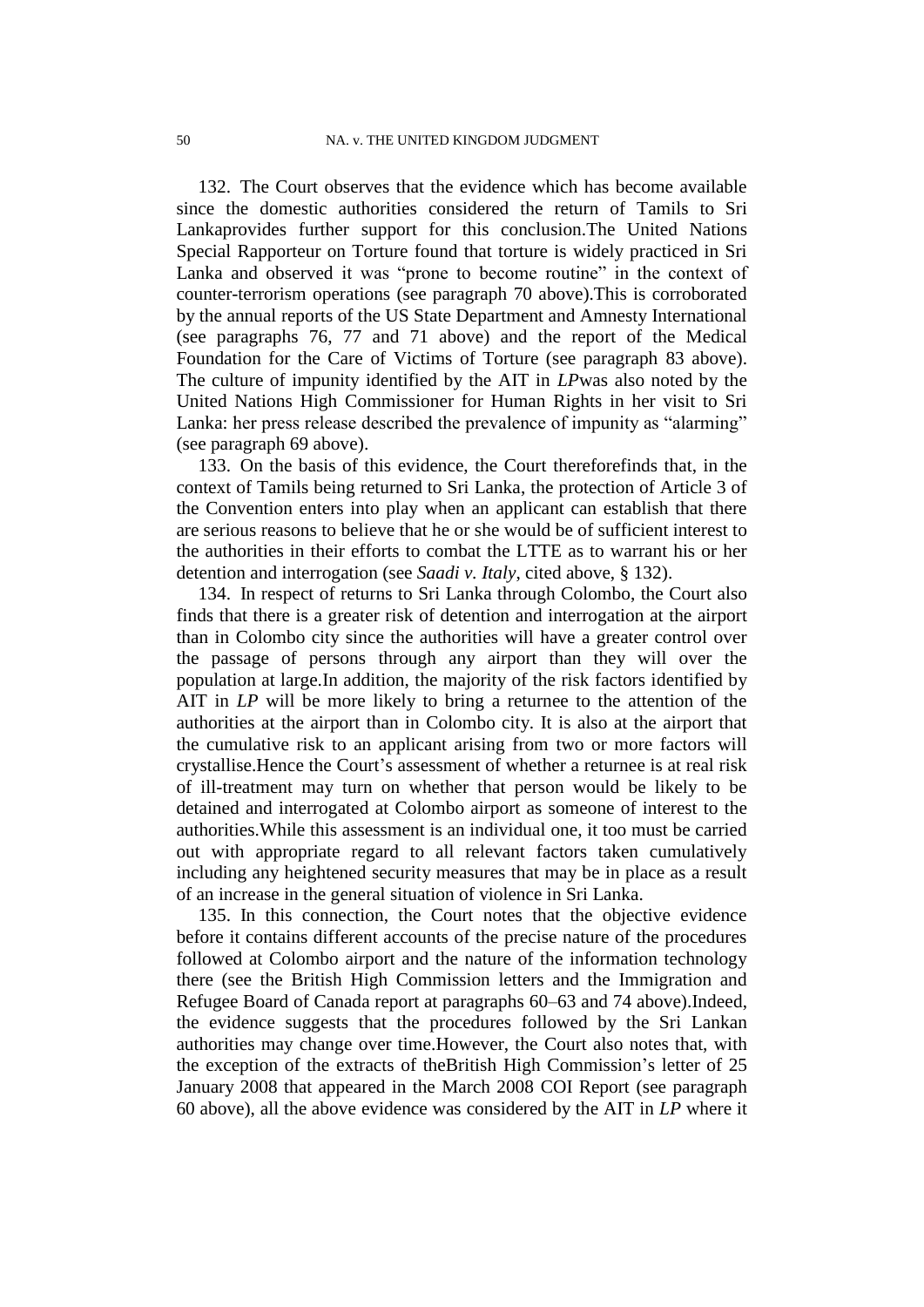was undisputed that records were kept and interviews conducted at the airport and where the AIT found that computerised records were available to the police at the airport, from which they could identify possible "bail jumpers" (see paragraph [35](#page-12-0) above).In the light of the extensive evidence before the AIT on this subject and its findings, the Court cannot come to a different conclusion on the basis of the uncorroboratedBritish High Commission"s letter of 25 January 2008 and the observations therein that the Sri Lankan CID do not use computers, particularly when, as the COI Report noted, in its letter of 24 August 2006, the British High Commission had previously reported that "the Sri Lankan authorities have a good IT system to track arrivals and departures at the main airport and are able to track, in most cases, whether an individual is in the country or not" (see paragraph [60](#page-24-0) above).The Court also considers it to be of some significance that both the British High Commission letters and the assessment of the Immigration and Refugee Board of Canada indicate that there are established and routine procedures for briefly detaining and questioning returnees at the airport.

<span id="page-52-0"></span>136. This evidence on procedures and facilities at the airport must also be placed alongside the AIT"s finding on the availability of lists of failed asylum seekers to the Sri Lankan authorities, which was based onthe British High Commission"s letter of 24 August 2006 (see paragraph [40a](#page-14-1)bove) and the evidence that scarring has been used in the past by the authorities as a means of identifying Tamils who will be of interest to them (see the finding of the AIT set out at paragraph [37](#page-13-0) above).The Court notes the AIT"s finding, in light of that evidence, that "failed asylum seekers are processed relatively quickly and with no difficulty beyond some possible harassment" (see paragraph [44](#page-15-1) above) but it considers that at the very least the Sri Lankan authorities have the technological means and procedures in place to identify at the airport failed asylum seekers and those who are wanted by the authorities.The Court further finds that it is a logical inference from these findings that the rigour of the checks at the airport is capable of varying from time to time, depending on the security concerns of the authorities.These considerations must inform the Court"s assessment of the risk to the applicant.

137. Finally, in the Court"s view, it cannot be said that there is a generalised risk to Tamils from the LTTE in a government controlled area such as Colombo.The Court accepts the findings of the domestic authorities that individual Tamils may be able to demonstrate a real and personal risk to them from the LTTE in Colombo.However, it also accepts their assessment that this will only be to Tamils with a high profile as opposition activists, or as those seen by the LTTE as renegades or traitors (see in particular the *PS* determination of the IAT at paragraph [47](#page-16-1) above).The Court therefore considers that it must also examine any complaint as to the risk from the LTTE in the context of the individual circumstances of the applicant's case.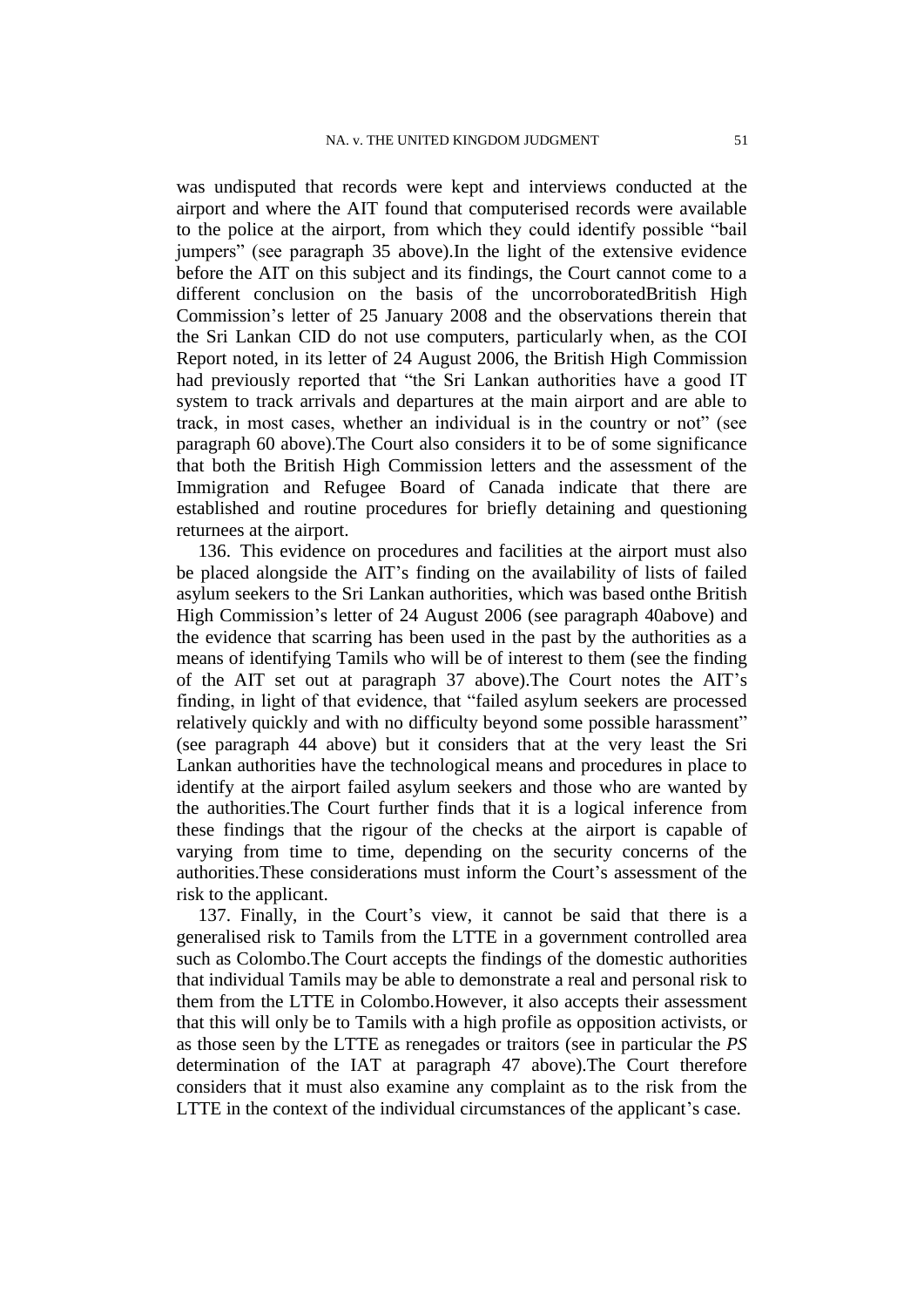#### *4. The applicant's case*

138. On the basis of the foregoing observations, the Court will examine the applicant"s particular circumstances in order to determine whether there would be a violation of Article 3 if he were to be expelled to Sri Lanka.As the Court has observed, the applicant complained that he was at real risk from both the LTTE and the Sri Lankan authorities.Consequently, it will examine each of these aspects of his complaint in turn.

139. Before doing so, it observes that the Government do not appear to have disputed the Adjudicator's findings as to the credibility of the applicant"s account.These were that the applicant bears scars from illtreatment during detention; that he was arrested by the army six times between 1990 and 1997 on suspicion of his involvement with the LTTE and that on the last occasion he was photographed, fingerprinted and released after his father signed a document (see paragraph [8](#page-3-0) above).The Court also notes the Adjudicator"s finding that, following the ceasefire agreement, the applicant would be of no interest to the Sri Lankan authorities because he had been held for short periods and released without charge on each occasion (see paragraph [9](#page-3-1) above).Finally, the Court notes the Adjudicator"s findings that it was unlikely that the LTTE would have any interest in the applicant and unlikely that they could track him down in Colombo (see paragraph [10](#page-4-0) above).

140. However, the Court also observes that the Adjudicator's decision of 27 July 2003 was the last full factual assessment by the domestic authorities of the applicant"s case.As it has noted at paragraph [91](#page-38-0) above, the basis for the applicant's subsequent fresh asylum claim and successive applications for permission to apply for judicial review was the deterioration in the security situation in Sri Lanka.As the Court has found, by the time the applicant"s case was listed for an oral hearing, three of the four High Court judges who had considered the applicant's claim had formed the view that the situation in Sri Lanka had deteriorated but that in itself was not sufficient to alter the decisions of either the Adjudicator or the Secretary of State and the applicant did not, therefore, renew his application for permission to apply for judicial review at the oral hearing.In these circumstances, the Court is called upon to assess the risk to the applicant without the benefit of a recent and full factual assessment by the domestic authorities in his case.

141. In respect of the alleged risk to the applicant from the LTTE, the Court reiterates that it accepts the domestic authorities' assessment that while there may be a risk to Tamils in Colombo from the LTTE, this will be only to Tamils with a high profile as opposition activists, or those seen by the LTTE as renegades or traitors.Like the domestic authorities, it can discern no such factors in the applicant's case and is persuaded that, since his encounter with the LTTE took place ten years ago, if returned to Colombo he would be of little interest to them.He would therefore not be at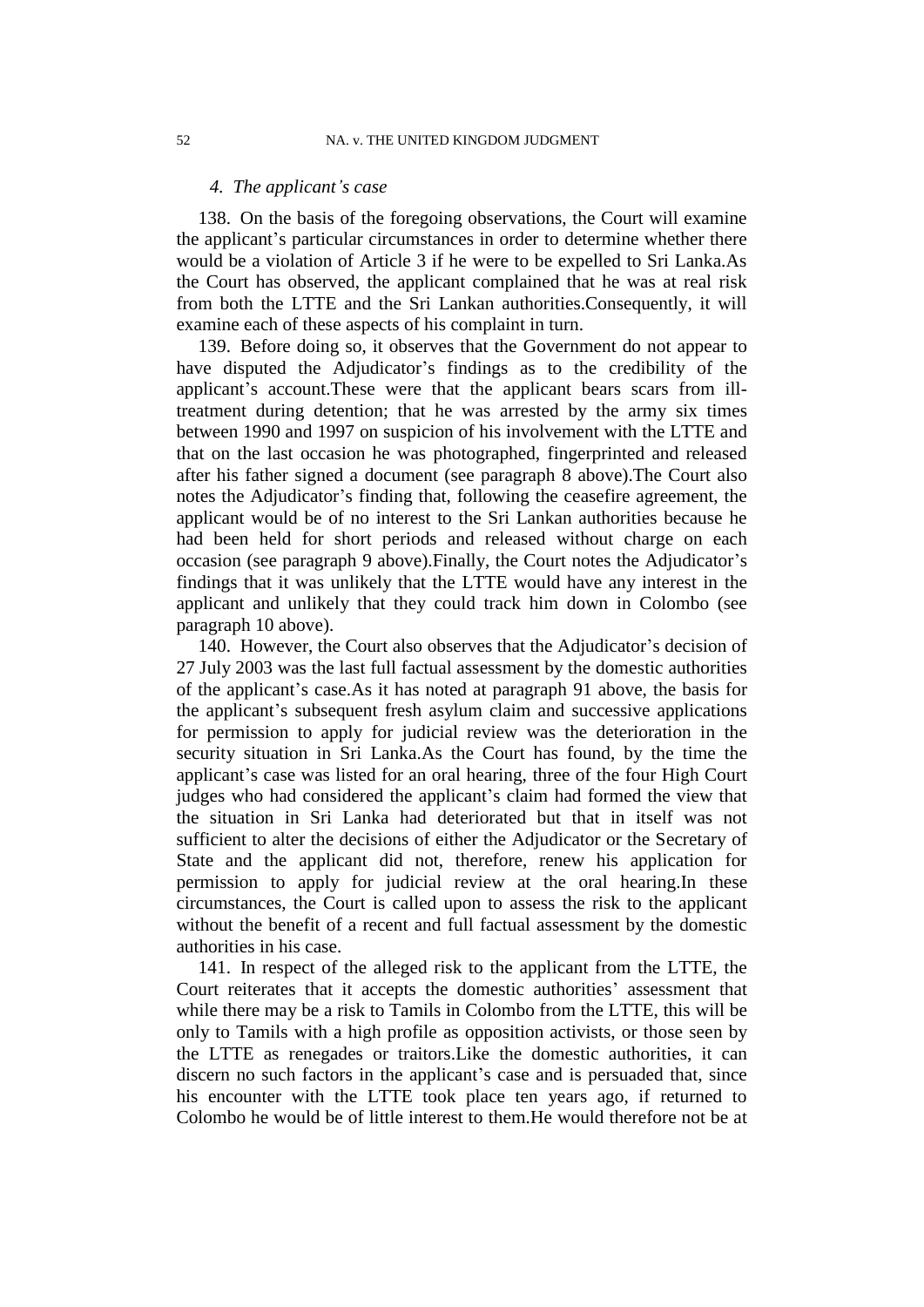real risk of ill-treatment contrary to Article 3 by the LTTE if returned to Colombo.

<span id="page-54-0"></span>142. In assessing the risk to the applicant from the Sri Lankan authorities, the Court will examine the strength of the applicant's claim to be at real risk as a result of an accumulation of the risk factors identified in *LP* (see paragraphs [30](#page-10-0)[–46](#page-16-0) above).However, it will do so in light of its own observations set out in paragraph[s130–](#page-50-0)[136a](#page-52-0)bove.In particular, the Court underlines first, the need to have due regard for the deterioration of the security situation in Sri Lanka and the corresponding increase in general violence and heightened security; and second, the need to take a cumulative approach to all possible risk factors identified by the applicant as applicable to his case.

143. In *LP*, the AIT considered a previous criminal record and/or arrest warrant to be a significant factor, albeit with the qualification that it did not mean, of itself, that the applicant had a well-founded fear of persecution or other significant harm on return to Sri Lanka.The Court recalls that the AIT also found that the issue was to establish the credibility of the criminal record, or an arrest warrant, and to decide whether it was reasonably likely to exist in respect of the applicant in the particular case (see paragraph [34](#page-12-1) above). In the Court's view, the present applicant, who was arrested and detained by the Sri Lankan authorities six times, photographed and fingerprinted, can rely on this risk factor, particularly since his claim was found credible on this point.The applicant did not jump bail or abscond from police custody so as to engage this separate risk factor identified by the AIT in *LP* (see paragraph [35](#page-12-0) above) and the Court accepts the AIT"s view that persons who jump bail or abscond are at a higher level of risk of being identified from police computers at the airport.However, the applicant"s father signed a document to secure his son"s release.Understandably, this document was not available to the parties and so was not put before the Court.Its precise nature is not known but the logical inference is that it would have been retained by the Sri Lanka authorities at the time of the applicant"s release.The Court notes that the Government did not suggest that there was never such a document, rather they sought to question the weight to be accorded to it and argued that there was no evidence that this amounted to a confession and no evidence that it would be used against the applicant in Sri Lanka.The Court accepts that no firm conclusions can be drawn as to whether the document amounted to a confession or, as the AIT also considered in *LP*, a statement made in Sinhala which the applicant or his father did not understand.However, in the Court's view it is not necessary to consider whether such a document additionally engages the particular risk factor identified by the AIT as relating to confessions or statements (see paragraph [36](#page-13-1) above) since whatever the nature of that document, at the very least it amounts to a record of the applicant's detention.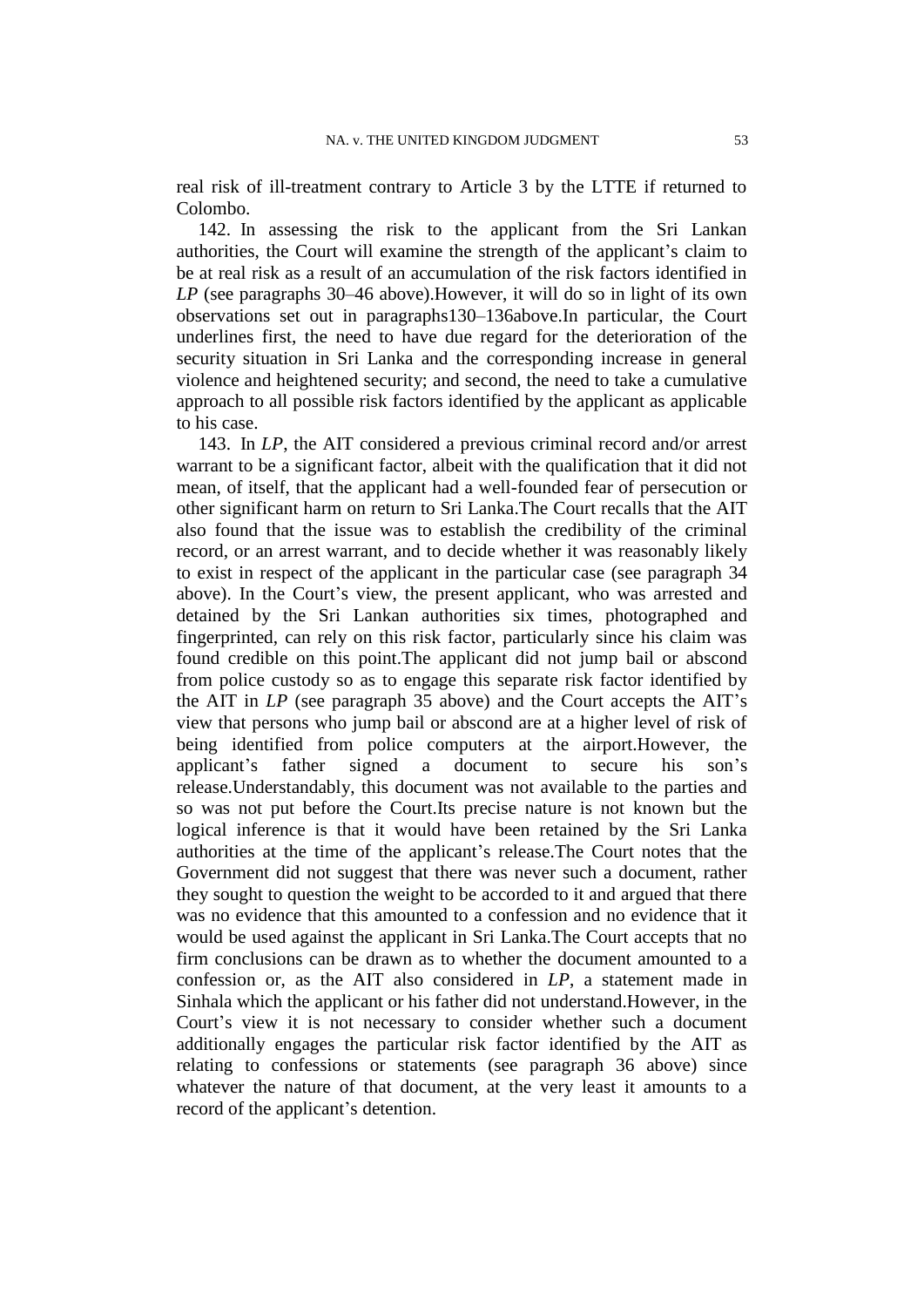144. The Court also accepts the assessment of the AIT that scarring will have significance only when there are other factors that will bring the applicant to the attention of the authoritiessuch as being wanted on an outstanding arrest warrant or a lack of means of identification (see paragraph [37](#page-13-0) above).However, where there is a sufficient risk that an applicant will be detained, interrogated and searched, the presence of scarring, with all the significance that the Sri Lankan authorities are then likely to attach to it, must be taken as greatly increasing the cumulative risk of ill-treatment to that applicant.

145. The Court recognises that it has been over ten years since the applicant was last detained by the Sri Lankan army.However, the Court considers that the greatest possible caution should be taken when, as in the applicant"s case, it is accepted that a returnee has previously been detained and a record made of that detention.As the AIT found in *LP* (see paragraph [44](#page-15-1) above), such a record may be readily accessible to airport authorities, meaning the person in question may become of interest to the authorities during his or her passage through the airport.Where there is a likelihood that this will result in delay in entering the country, there is clearly a greater risk of detention and interrogation and with it a greater risk of ill-treatment contrary to Article 3 (see paragraphs [131–](#page-50-1) [133a](#page-51-0)bove).Equally, in light of its observations at paragraphs [130–](#page-50-0) [136a](#page-52-0)n[d142](#page-54-0) above, the Court finds the passage of time cannot be determinative of the risk to thepresent applicant without a corresponding assessment of the current general policies of the Sri Lankan authorities (see, *mutatis mutandis*, *Saadi v. Italy*, cited above, § 43; the *Jabari*judgment¸ cited above, § 41, *in fine*).Their interest in particular categories of returnees is likely to change over time in response to domestic developments and may increase as well as decrease. In the Court's view, it cannot be excluded that on any given date if there is an increase in the general situation of violence then the security situation in Sri Lanka will be such as to require additional security at the airport.The Court also recalls its finding at paragraphs [134–](#page-51-1) [136](#page-52-0) above, notably that computerised records are available to the airport authorities.Given that it is undisputed that the applicant was arrested six times between 1990 and 1997, that he was ill-treated in detention and that it appears a record was made of his detention on at least one occasion, the Court considers that there is a real risk that the applicant's record will be available to the authorities at the airport.Furthermore, it cannot be excluded that on any given date the security situation in Sri Lanka would be such as to require additional security at the airport and that, due to his risk profile, the applicant would be at even greater risk of detention and interrogation.

146. Insofar as they have been relied on in this case, the Court has also examined the additional factors in *LP*: the age, gender and origin of a returnee, a previous record as a suspected or actual LTTE member, return from London, having made an asylum claim abroad and having relatives in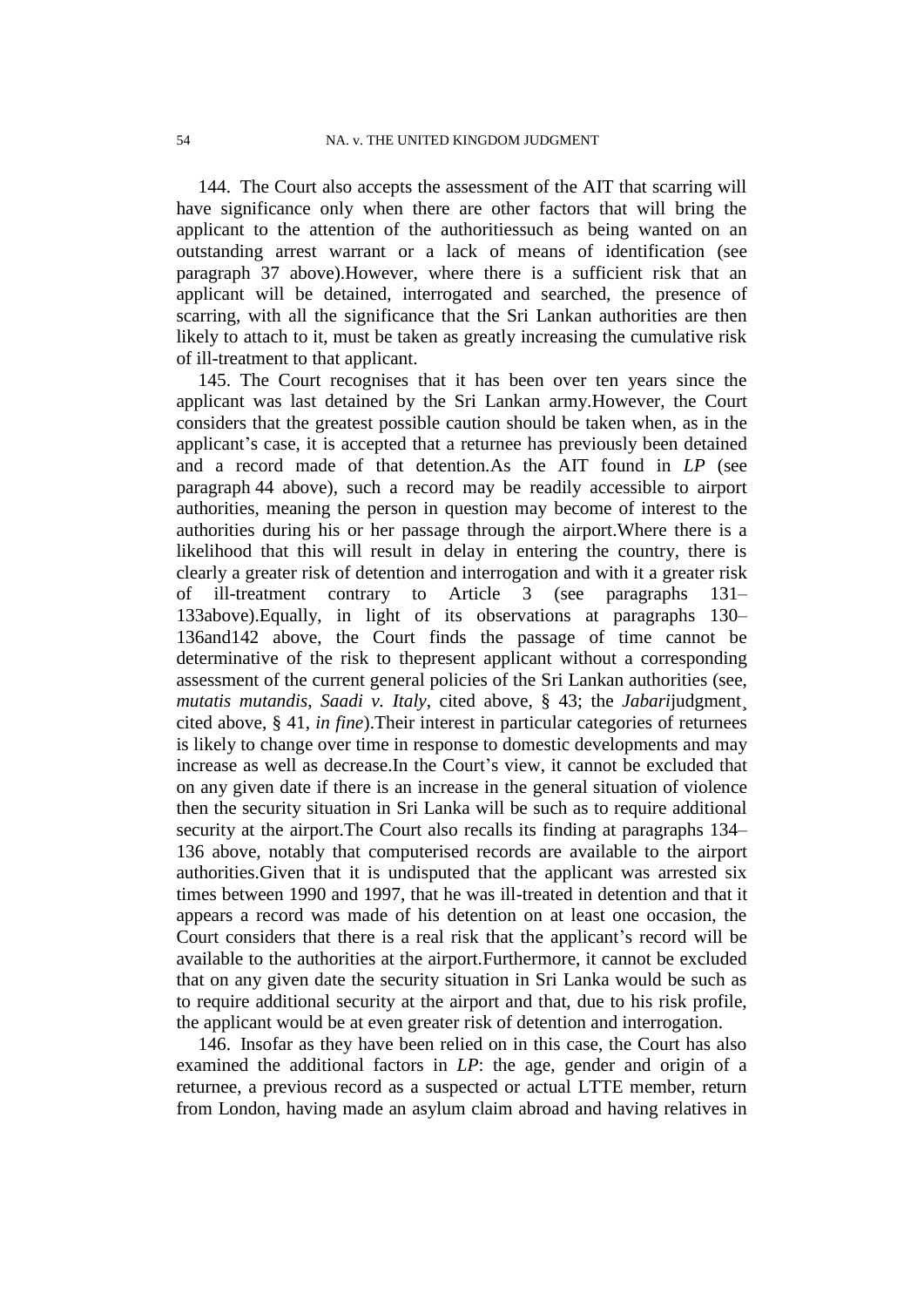the LTTE.It has also noted the relative weight which the AIT attached to each risk factor (see paragraphs [32,](#page-11-0) [33,](#page-12-2) [38,](#page-13-2) [40](#page-14-1) and [41a](#page-14-2)bove).It considers that, where present, these additional factors contribute to the risk of identification, questioning, search and detention at the airport and, to a lesser extent, in Colombo.In respect of having relatives in the LTTE, the Court accepts the Government's submission that this is of little weight in this case; few details of the involvement of the applicant"s brother in the LTTE or his present whereabouts have been provided.However, the Court accepts that the remaining factors are all capable of being relied upon by the applicant and, on the facts of his case, their cumulative effect is to increase further the risk to him, which is already present due to the probable existence of a record of his last arrest and detention.He is a male Tamil who is thirty-two years of age and the AIT found there was a higher propensity on the part of the Sri Lanka authorities to target young men and women from the north and east in a period of "virtual civil war" (see paragraph [32](#page-11-0) above).This must apply*a fortiori* since the formal end of the ceasefire (see paragraph [54a](#page-21-2)bove). On the applicant's account, which was found to be credible by the Adjudicator, his six arrests were on the basis of suspicion of LTTE involvement, even if he was ultimately found to have no such involvement.While the Court agrees with the AIT in *LP* that in respect of this risk factor it is of "vital importance" to establish an applicant"s profile and the credibility of his background in some depth (see paragraph [33](#page-12-2) above), it also finds that this was so established in the present applicant's case and thus significant weight must be given to the Adjudicator's finding as to his credibility (see paragraph [8](#page-3-0) above).Finally, any return of the applicant to Sri Lanka would be from London or another United Kingdom airport and clearly he has made an asylum claim abroad.In respect of the latter risk factor, the Court accepts the AIT"s finding in *LP* that this would be a "contributing factor" which would need other, perhaps more compelling factors before a real risk could be established but it also notes with concern the AIT"s findings that lists of failed asylum seekers could form part of search operations in Tamil areas of Colombo and that application forms for replacement passports and travel documents might alert the Sri Lankan High Commission in London and that information could be passed on(see paragraph [40](#page-14-1) above).

147. The Court has taken note of the current climate of general violence in Sri Lanka and has considered cumulatively the factors present in the applicant"s case.It also notes its finding at paragraph[s131–](#page-50-1)[133a](#page-51-0)bove that those considered by the authorities to be of interest in their efforts to combat the LTTE are systematically exposed to torture and ill-treatment. There is a real risk that the authorities at Colombo airport would be able to access the records relating to the applicant's detention and if they did so, when taken cumulatively with the other risk factors he has relied upon, it is likely the applicant would be detained and strip-searched.This in turn would lead to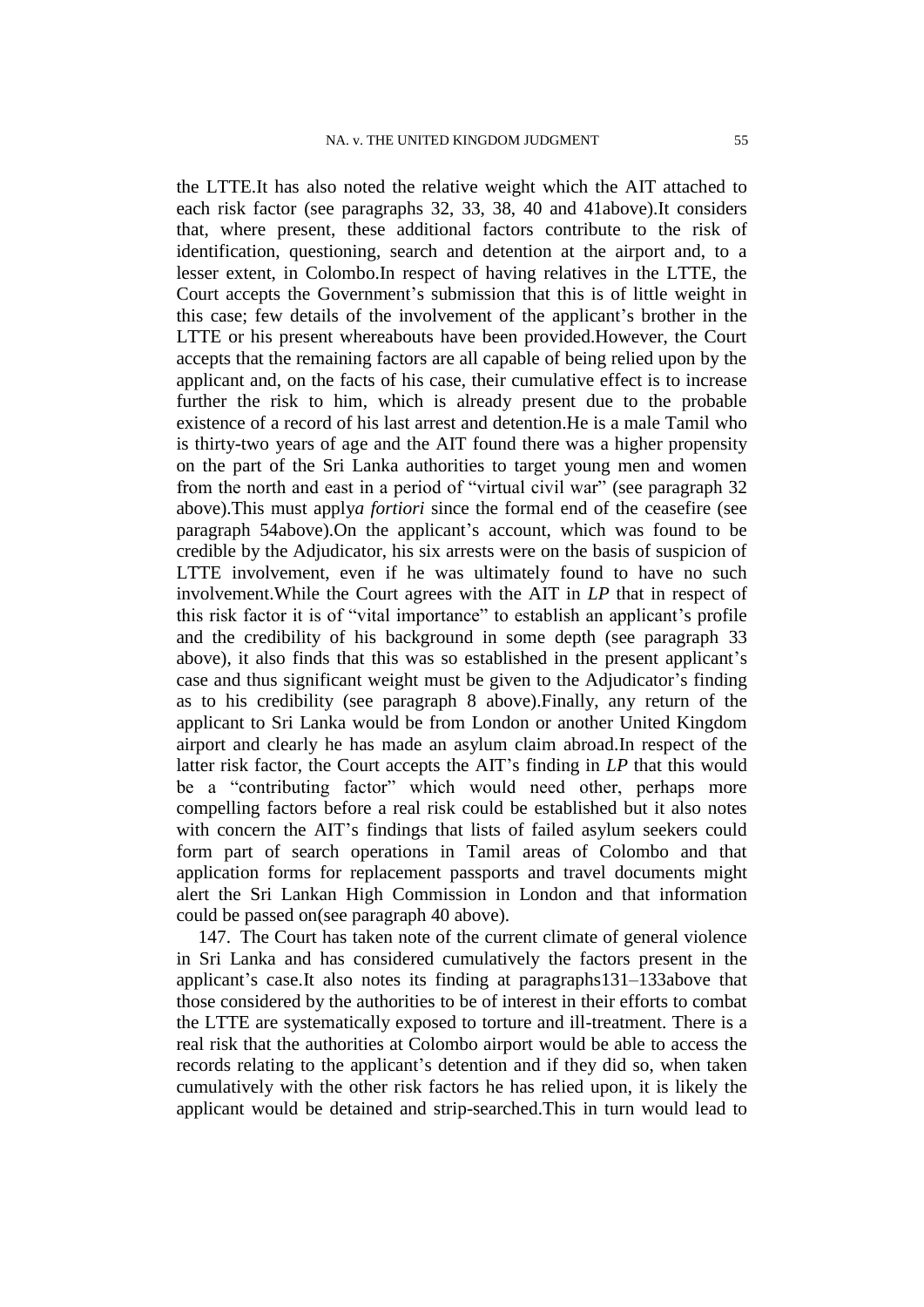#### 56 NA. v. THE UNITED KINGDOM JUDGMENT

the discovery of his scars.On this basis, the Court finds that these are substantial grounds for finding that the applicant would be of interest to the Sri Lankan authorities in their efforts to combat the LTTE.In those circumstances, the Court finds that at the present time there would be a violation of Article 3 if the applicant were to be returned.

## III. APPLICATION OF ARTICLE 41 OF THE CONVENTION

#### 148. Article 41 of the Convention provides:

"If the Court finds that there has been a violation of the Convention or the Protocols thereto, and if the internal law of the High Contracting Party concerned allows only partial reparation to be made, the Court shall, if necessary, afford just satisfaction to the injured party."

## **A. Damage**

149. The applicant expressly made no claim in respect of pecuniary and non-pecuniary damage and the Government similarly made no observations under this head.

#### **B. Costs and expenses**

150. The applicant claimed a total of GBP 3,510 in legal costs and expenses incurred before the Court, which is approximately EUR 4,451.This claim comprised the costs and expenses of two solicitors in the amount of GBP 770 and GBP 2740 for eleven and sixty-eight and a half hours" work respectively.

151. The Government made no submissions under this head.

152. The Court considers that the amount claimed is not excessive in light of the nature of the dispute, particularly given the complexity of the case. It therefore considers that the applicant"s costs and expenses should be met in full and thus awards him EUR 4,451, inclusive of VAT, less EUR 850 already received in legal aid from the Council of Europe.

## **C. Default interest**

153. The Court considers it appropriate that the default interest should be based on the marginal lending rate of the European Central Bank, to which should be added three percentage points.